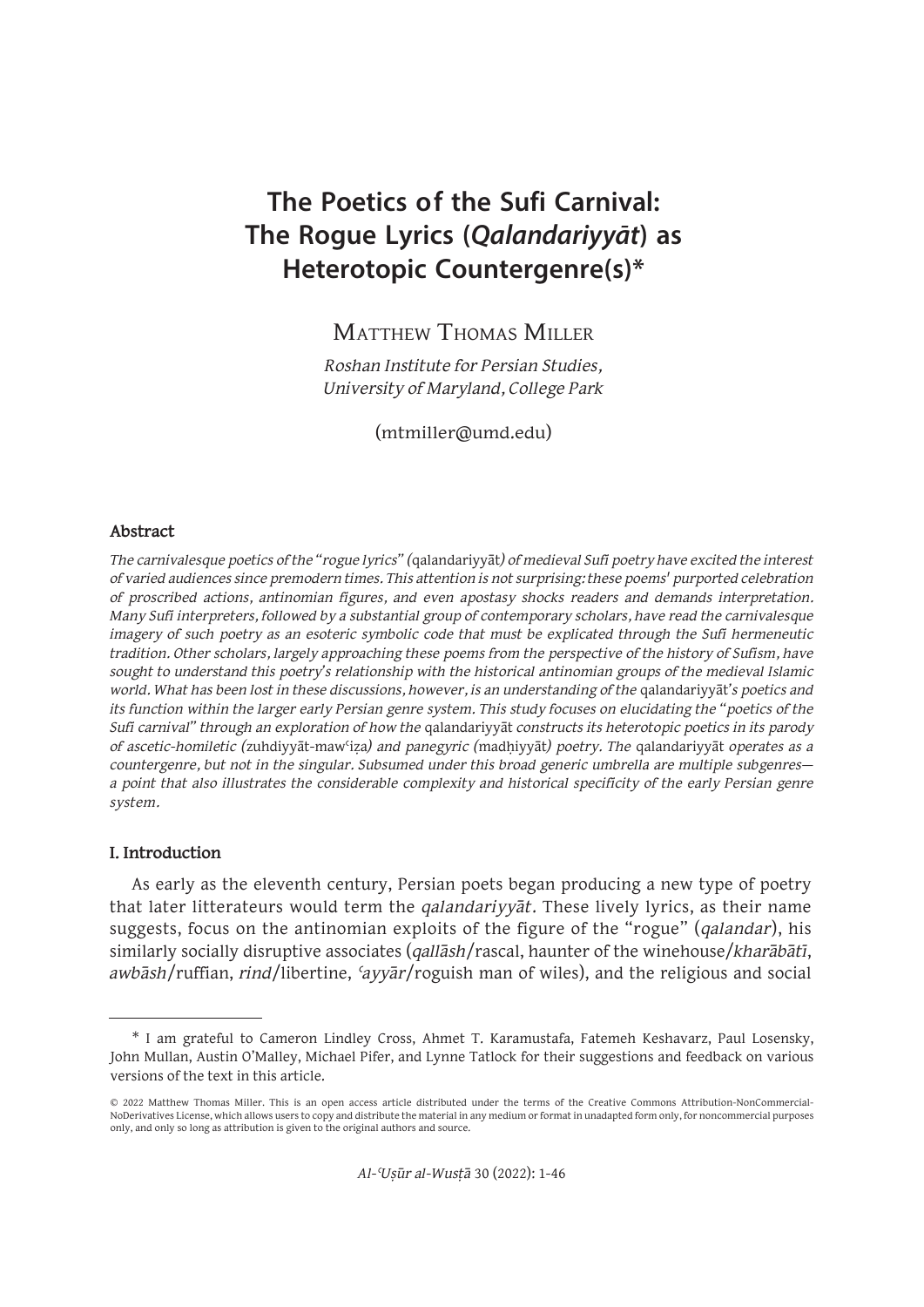minorities (Zoroastrians, Christians, even infidels) whom they befriend and often fall in love with in their self-imposed exile from mainstream Islamic society. The "revers[ed] world" of the *qalandariyyāt* takes destruction as its starting point.<sup>1</sup> In this sense, the famous comment of the powerful thirteenth-century Sufi master Abū Ḥafṣ ʿUmar al-Suhrawardī (d. 1234) about historical qalandar groups—namely, that their principal characteristic is that they engage in the "destr[uction] of customs and discard[ing] of the protocols of social interaction and engagement"—is equally applicable to the poetic ethos adopted by the *qalandarī* poets.2 As ʿAṭṭār remarks in one of the *rubāʿī* that he places in the *qalandariyyāt*  chapter of his *Mukhtār-nāma*:

The beloved does not want high position or lordship, the beloved wants bewilderment and destruction.

How would I know how to be a mantle-wearing ascetic (*zāhid*) when the friend wants me to be a *qalandar*! 3

This impulse to destroy, as ʿAṭṭār confesses here, originates not with the poetic persona of the *qalandar* himself, but with the enigmatic and many-faced figure of the "beloved."<sup>4</sup> Appearing alternatively as an "idol," a young and seductive member of a religious minority,

3. Farīd al-Dīn ʿAṭṭār, *Mukhtār-nāma: Majmūʿa-yi rubāʿiyyāt-i Farīd al-Dīn ʿAṭṭār Nīshābūrī*, ed. Muḥammad Riżā Shafīʿī-Kadkanī, 2nd ed. (Tehran: Sukhan, 1386 [2007–8]), 293. Persian text:

> حیرانی و زیر و زَبَری میخواهد معشوقه نه سر ، نه سروری میخواهد من زاهد فوطه پوش چون دانم بود چون یار مرا قلندری میخواهد

4. To be clear, when I speak of the "poet as *qalandar*" or the "*qalandarī* poet," I am referring to the *qalandarī* poetic persona that the poet has adopted in this poem, *not* the historical figure of the poet. On poetic personae in Persian poetry, see Julie Scott Meisami, *Medieval Persian Court Poetry* (Princeton, NJ: Princeton University Press, 1987), 261–62; idem, *Structure and Meaning in Medieval Arabic and Persian Poetry: Orient Pearls* (New York: RoutledgeCurzon, 2003), 29. For a more recent and theoretically rich consideration of the relationship between the "poetic 'I'"/"lyrical I"/"poetic self" and the historical poet, see Domenico Ingenito, *Beholding Beauty: Saʿdi of Shiraz and the Aesthetics of Desire in Medieval Persian Poetry* (Leiden: Brill, 2021), 104–9, 137.

*Al-ʿUṣūr al-Wusṭā* 30 (2022)

<sup>1.</sup> The reference here is to the important book on symbolic inversion and transgression edited by Barbara Babcock and Victor Turner, *The Reversible World: Symbolic Inversion in Art and Society* (Ithaca, NY: Cornell University Press, 1978).

<sup>2.</sup> Abū Ḥafṣ ʿUmar al-Suhrawardī, *ʿAwārif al-maʿārif*, ed. Aḥmad ʿAbd al-Raḥīm Sāyiḥ and Tawfīq ʿAlī Wahba (Cairo: Maktabat al-Thaqāfa al-Dīniyya, 2006), 89. Al-Suhrawardī's account is the touchstone for almost all discussions of *qalandars* and antinomians in the premodern Islamic world. See, for example, Fritz Meier, *Abū Saʿīd-i Abū l-Ḫayr: Wirklichkeit und Legende* (Leiden: E. J. Brill, 1976), 496–97; Ahmet T. Karamustafa, *God's Unruly Friends: Dervish Groups in the Islamic Later Middle Period, 1200–1550* (Salt Lake City: University of Utah Press, 1994), 34–36; J. T. P de Bruijn, "The *Qalandariyyāt* in Persian Mystical Poetry, from Sanāʾī Onwards," in *The Legacy of Mediaeval Persian Sufism*, ed. Leonard Lewisohn, 75–86 (New York: Khaniqahi Nimatullah Publications, 1992), 76; idem, *Persian Sufi Poetry: An Introduction to the Mystical Use of Classical Persian Poems* (Richmond: Curzon, 1997), 73–74; Ashk Dahlén, "The Holy Fool in Medieval Islam: The *Qalandarīyāt* of Fakhr al-Dīn ʿArāqī," *Orientalia Suecana* 53 (2004): 64; Muḥammad Riżā Shafīʿī-Kadkanī, *Qalandariyya dar tārīkh: Digardīsī-hā-yi yik īdiʾuluzhī* (Tehran: Sukhan, 1386 [2007–8]), 137–39; Lloyd Ridgeon, "Reading Sufi History through Ādāb: The Perspectives of Sufis, Jawānmardān and Qalandars," in *Ethics and Spirituality in Islam*, ed. Francesco Chiabotti et al., 379–402 (Leiden: Brill, 2017), 390–92.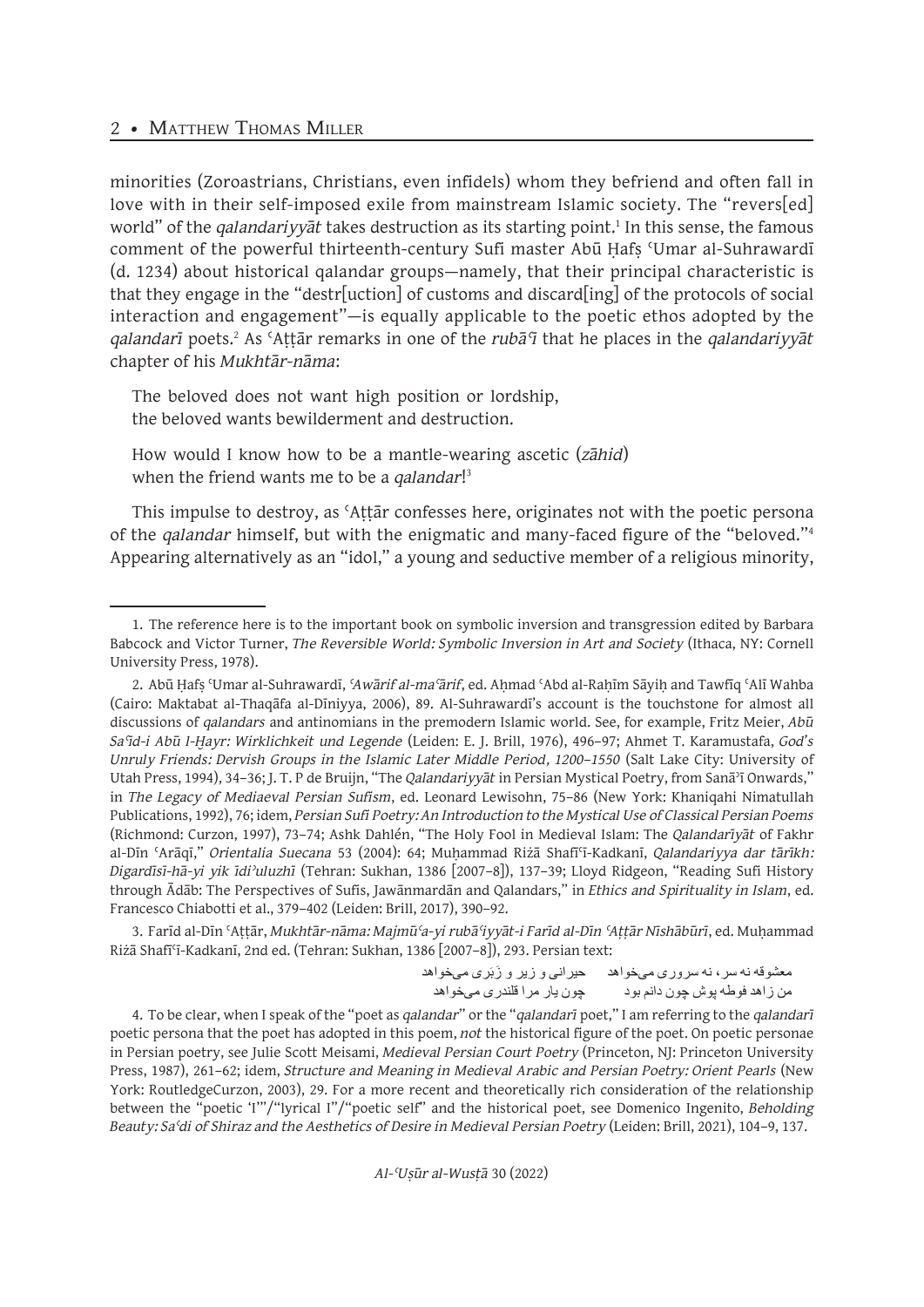a "cupbearer," or a "friend" (*yār*), this roguish beloved calls the poet to this path of "bewilderment and destruction": a life of revelry aimed at the subversion, inversion, and transgression of all that is celebrated as sacred and respectable in mainstream Islamic society—at times even going as far as praising the "infidelity" (*kufr*) of the winehouse and decrying the highest Islamic principle of "divine unity" (*tawhīd*) as "infidelity" (*kāfirī*).<sup>5</sup> It is in this sense that the *qalandariyyāt* can be said to constitute an Islamic form of carnivalesque or heterotopic poetics. These poems, each in its own way, imagine a poetic world in which, as Mikhail Bakhtin has famously outlined in his work on the premodern carnivals of Europe, normal social hierarchies are inverted, official high culture (including religion and its rituals) is mocked, and socio-religious rules are suspended.<sup>6</sup> Such intense subversion and parody of the hegemonic symbolic order most frequently occurs in this poetry in the various liminal spaces located at the fringes of medieval Islamic urban centers, such as the "dilapidated winehouse" (*kharābāt*) or Christian monastery (*ṣawmaʿa*). However, the rogue's iconoclastic behavior cannot always be contained in these "counter-sites," to adopt Michel Foucault's terminology from his work on heterotopias. Indeed, one of the most consistent impulses in the *qalandariyyāt* is for its eponymous rogues to burst out of the confines of the various sanctuaries of antinomianism and to assail the pious sensibilities and cherished scared objects of God-fearing Muslims.7

The ultimate aim of this Sufi carnival is to shock the average Muslim into a deeper and richer form of Islam that leads to the annihilation of the individual's self—the final "veil" that separates the Sufi aspirant from their divine beloved and the realization of true "divine unity" (*tawhid*). But the apparently sacrilegious nature of the *qalandariyyat*'s thematics has made these lyrics an obvious source of interest and speculation throughout their nearly thousand-year history. Far from being a marginal literary oddity, their carnivalesque poetics have exerted a strong influence on the later development of Persian poetry and

<sup>5.</sup> Abū al-Majd Majdūd b. Ādam Sanāʾī, *Dīvān-i Ḥakīm Abū al-Majd Majdūd b. Ādam Sanāʾī Ghaznavī*, ed. Muḥammad Taqī Mudarris-i Rażavī (Tehran: Sanāʾī, 1388 [2009–10]), 653–54.

<sup>6.</sup> In literary-cultural studies, the terms "carnival" and "carnivalesque" are used to refer to real or imagined spaces in which normative social, cultural, political, and even religious values, institutions, and rules are mocked, transgressed, and inverted into a "revers[ed] world." It is a space of symbolic inversion, transgression, "parody," and "profanation" of all that is high and holy. There are, however, some differences between Bakhtin's original conception of these terms and the Sufi "carnival" of the *qalandariyyāt* (e.g., there are no elements of "grotesque realism" in the latter). See Mikhail Bakhtin, *Rabelais and His World* (Bloomington: Indiana University Press, 1984); Peter Stallybrass and Allon White, *The Politics and Poetics of Transgression* (Ithaca, NY: Cornell University Press, 1986), 6–26.

<sup>7.</sup> Similar in many ways to Bakhtin's notion of the carnival, Foucault's heterotopic "counter-sites" are liminal spaces where carnivalesque and deviant behavior and objects can be exhibited and normal relations are "contested and inverted." See Michel Foucault, "Of Other Spaces," *Diacritics* 16 (1986): 24–26; Daniel Defert, "Foucault, Space, and the Architects," in *Politics/Poetics: Documenta X–The Book*, ed. Catherine David and Jean-Francois Chevrier, 274–83 (Ostfildern-Ruit: Cantz, 1997), 275–76. For a theoretical exploration of transgressive and "subversive" elements in Persian Sufi literature (which brings Foucault into conversation in another way), see Claudia Yaghoobi, *Subjectivity in ʿAṭṭār, Persian Sufism, and European Mysticism* (West Lafayette, IN: Purdue University Press, 2017).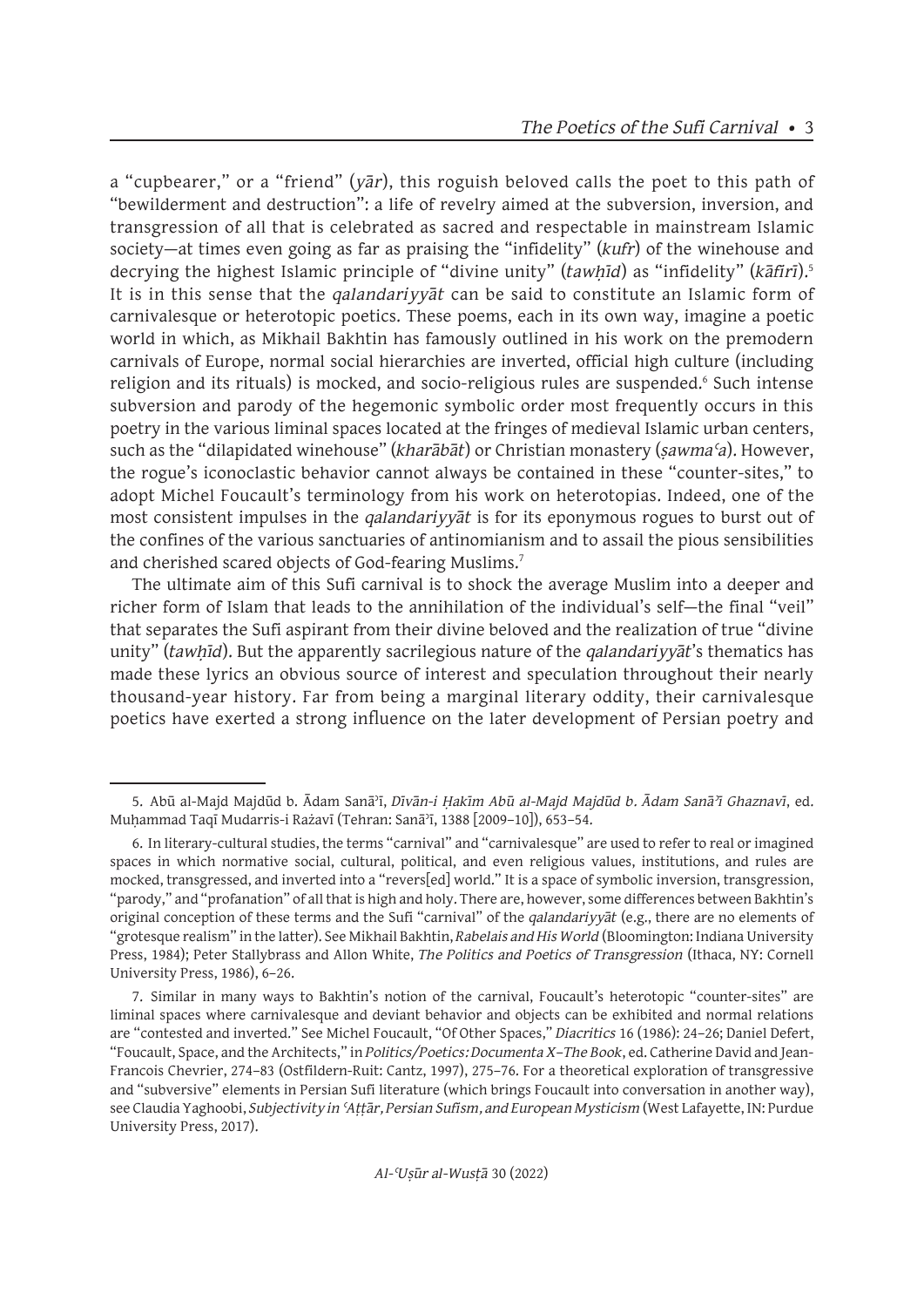## 4 • MATTHEW THOMAS MILLER

other Persianate poetic traditions, such as Urdu/Hindi and Ottoman Turkish, in which the figure of the rogue and associated antinomian topoi remained fixtures for centuries, even until the modern era.<sup>8</sup> Yet little poetic analysis has been done on the history and generic development of the *qalandariyyāt*; indeed, several prominent scholars have questioned whether it was ever a coherent genre in the first place.<sup>9</sup> With a few exceptions, most of the work that has engaged *qalandariyyāt* poetry has done so primarily with an eye toward broader historical questions about its relationship to antinomianism in the Islamic world or its place in the Sufi hermeneutic tradition.<sup>10</sup> In different ways, these studies all attempt to answer the question of what role this transgressive poetics historically played in the medieval Islamic world and Sufi piety.

This study will not settle these debates. Rather, it focuses on a foundational aspect of the *qalandariyyāt* that too often has been lost in the discussion over its place in Islamic culture: its poetics.11 Situating the *qalandariyyāt* within the early Persian poetic system,

11. The distinction I want to make here between Sufi hermeneutic or symbolist approaches and my approach is largely the distinction of "hermeneutics" vs. "poetics," as elaborated by Jonathan D. Culler. Culler, in his classic study, argues that poetics is the study of the "devices, conventions and strategies of literature, of the means by which literary works create their effects"—in short, the study of "how works produce the effects they have for readers"—whereas hermeneutics is the "practice of interpretation, whose goal is to discover or determine the meaning of a text." While not mutually exclusive and typically used in tandem, they are two different modes of analysis, and a lack of focus on poetics, in particular, leads to a rather poor understanding of how literary texts produce meaning. See Jonathan D. Culler, *Structuralist Poetics: Structuralism, Linguistics and the Study of Literature* (New York: Routledge Classics, 2002), vii–viii.

<sup>8.</sup> See, for example, J. C. Bürgel, "The Pious Rogue: A Study in the Meaning of Qalandar and Rend in the Poetry of Muhammad Iqbal," *Edebiyât* 4 (1979): 43–64.

<sup>9.</sup> On the debate over *qalandariyyāt*'s generic status, see Matthew Thomas Miller, "Genre in Classical Persian Poetry," in *Routledge Handbook of Persian Literature*, ed. Kamran Talattof (New York: Routledge, forthcoming).

<sup>10.</sup> On historical connections between *qalandariyyāt* poetry and antinomianism in the Islamic world, see Karamustafa, *God's Unruly Friends*, 32–33; idem, *Sufism: The Formative Period* (Berkeley: University of California Press, 2007), 155–66; Meier, *Abū Saʿīd-i Abū l-Ḫayr*, 494-516; Shafīʿī-Kadkanī, *Qalandariyya dar tārīkh*; Matthew Thomas Miller, "The Qalandar King: Early Development of the *Qalandariyyāt* and Saljuq Conceptions of Kingship in Amir Moʿezzi's Panegyric for Sharafshāh Jaʿfari," *Iranian Studies* (forthcoming); Bürgel, "Pious Rogue." On the place of *qalandarī* poetry in Sufi theory and the hermeneutic tradition, see Nasrollah Pourjavady, "Rindī-yi Ḥāfiẓ (1)," in *Bū-yi Jān: Maqāla-hā-yi darbāra-yi shiʿr-i ʿirfāni-yi fārsī*, ed. Nasrollah Pourjavady, 214–47 (Tehran: Intishārāt-i Markaz-i Nashr-i Dānishgāhī, 1372 [1993–94]); idem, "Rindī-yi Ḥāfiẓ (2): Zuhd va rindī," in Pourjavady, *Bū-yi Jān*, 248–88; Leonard Lewisohn, "Prolegomenon to the Study of Ḥāfiẓ," in *Hafiz and the Religion of Love in Classical Persian Poetry*, ed. Leonard Lewisohn, 3–73 (New York: I. B. Tauris, 2010); idem, "Sufi Symbolism in the Persian Hermeneutic Tradition: Reconstructing the Pagoda of ʿAṭṭār's Esoteric Poetics," in *ʿAṭṭār and the Persian Sufi Tradition: The Art of Spiritual Flight*, ed. Leonard Lewisohn, 255–308 (New York: I. B. Tauris, 2006); Janis Esots, "The Image of *Qalandar* in the *Dīvān-i Shams*," in *Light upon Light: Essays in Islamic Thought and History in Honor of Gerhard Bowering*, ed. Jamal J. Elias and Bilal Orfali, 239–55 (Leiden: Brill, 2020); Ève Feuillebois-Pierunek, *A la croisée des voies célestes, Faxr al-Dīn 'Erâqi: Poésie mystique et expression poétique en Perse médiévale* (Tehran: Institut français de recherche en Iran, 2002); idem, "Le qalandar: Réalité et fiction en Perse médiévale," in *Etrangeté de l'autre, singularité du moi: Les figures du marginal dans les littérature*s, ed. Ève Feuillebois-Pierunek and Z. Ben Lagha, 111–27 (Paris: Classiques Garnier, 2015); Dahlén, "Holy Fool"; Cyrus Ali Zargar, *Sufi Aesthetics: Beauty, Love, and the Human Form in the Writings of Ibn ʿArabi and ʿIraqi* (Columbia: University of South Carolina Press, 2011).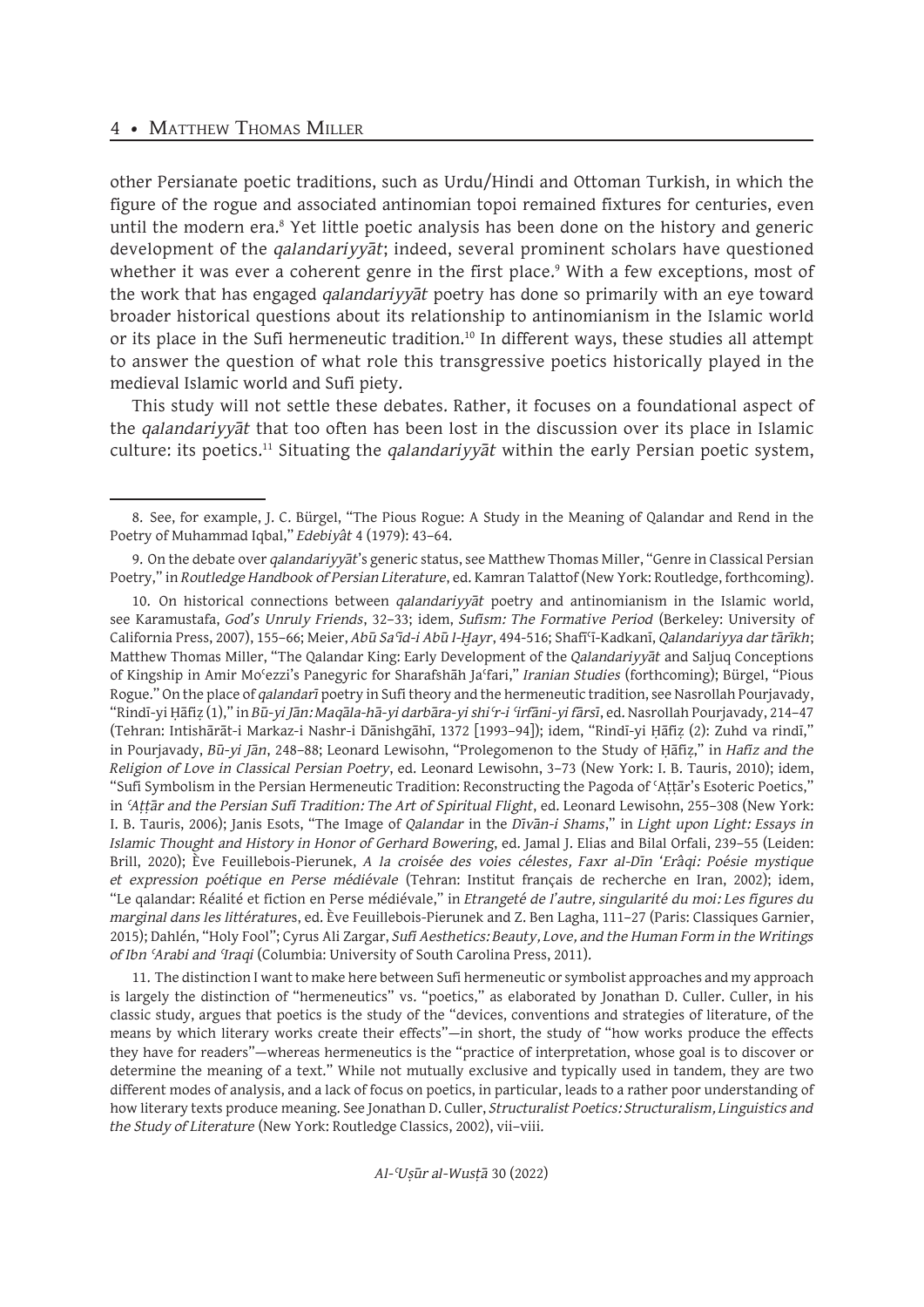I will argue that the *qalandariyyāt* needs to be understood first and foremost as a heterotopic countergenre to ascetic-homiletic (*zuhdiyyāt-maw<sup>c</sup>iza*) and panegyric (*madhiyyāt*) poetry.<sup>12</sup>

<sup>12.</sup> There exists considerable ambiguity in both premodern and modern discussions of the generic boundaries of ascetic (*zuhdiyyāt*) and homiletic (*mawʿiẓa*) poetry. These two types of poetry are often treated as the same, or at least closely related in both modern scholarship and the historical tradition, so I have discussed them as one category here. Modern Persian literary critics frequently use these two generic terms in the same studies, sometimes portraying them as nearly identical in meaning and other times qualifying their position somewhat by placing more emphasis on their deep interrelation, though not necessarily their absolute unity. At times the reader can even sense an author oscillate between these two positions within the same text. J. T. P. de Bruijn, in his treatment of "homiletic poetry" and "poems of abstinence," seems to largely equate *zuhdiyyāt*  and *mawʿiẓa/vaʿẓ* poetry; see J. T. P. de Bruijn, *Of Piety and Poetry: The Interaction of Religion and Literature in the Life and Works of Ḥakīm Sanāʾī of Ghazna* (Leiden: Brill, 1983), 164–82; idem, *Persian Sufi Poetry*, 29–50. Sīrūs Shamīsā refers to both *zuhdiyyāt* and *vaʿẓ/mawʿiẓa* poetry as "wisdom and ethics" (*ḥikmat va akhlāq*) poetry that is primarily didactic (*taʿlīmī*) in nature; see Sīrūs Shamīsā, *Anvāʿ-i adabī* (Tehran: Nashr-i Mītrā, 1370 [1991–92]), 55. Julie Scott Meisami employs these terms in a way that indicates she sees a difference between them, although she also argues that the origins of the Persian homiletic *qaṣīda* (*mawʿiẓa*) can be found in the *zuhdiyyāt* of the Arabic tradition. See Julie Scott Meisami, "Poetic Microcosms: The Persian Qasida to the End of the Twelfth Century," in *Qasida Poetry in Islamic Asia and Africa*, ed. Stefan Sperl and Christopher Shackle, 1:137–82 (New York: E. J. Brill, 1996), 1:173–74. Leonard Lewisohn avers that "the Sufi poetry composed by Sanāʾī in the *zuhdiyyāt* genre is, in many cases, often indistinguishable in content from Nāṣir-i Khusraw's odes also penned in this genre," but he then goes on to say that "one of the main stylistic factors which Nāṣir-i Khusraw shares with other *qaṣīda* poets of the generation immediately preceding him . . . is an emphasis on preaching and wise instruction (*mawāʿiẓ wa ḥikam*)" before proceeding again to refer to Nāṣir-i Khusraw's poetry as "*zuhdiyyāt*." See Leonard Lewisohn, "Hierocosmic Intellect and Universal Soul in a Qasida by Nāsir-i Khusraw," *Iran* 45 (2007): 194. In a subsequent study, Lewisohn seems to clarify his position on the relationship of *zuhdiyyāt* and *mawʿiẓa* poetry by primarily associating Nāṣir-i Khusraw with "*mawāʿiẓ wa ḥikam*" poetry but saying that "these genres also contain resonances of what J. T. P. de Bruijn calls 'poems of abstinence' (*zuhdiyyāt*)." See Leonard Lewisohn, "Nāṣir-i Khusraw's Ode to the Universal Soul and Intellect," in *Pearls of Persia: The Philosophical Poetry of Nāṣir-i Khusraw*, ed. Alice C. Hunsberger, 53–70 (New York: I. B. Tauris and Institute of Ismaili Studies, 2012), 54–55. The ambiguity between these thematic genres can also be seen in the way in which scholars discuss individual poems. For example, when Muḥammad Riżā Shafīʿī-Kadkanī discusses Sanāʾī's famous "Muslamānān, Muslamānān! Muslamānī, Muslamānī!" *qaṣīda*, he identifies it as a prototypical homiletic (*vaʿẓ*) *qaṣīda* of Sanāʾī, but in MS Kitāb-khāna-yi Millī-yi Malik (MiM) 5468 it is classified as a *zuhdiyyāt* poem; see Muḥammad Riżā Shafīʿī-Kadkanī, *Tāziyāna-hā-yi sulūk: Naqd va taḥlīl-i chand qaṣīda az Ḥakīm Sanāʾī* (Tehran: Āgāh, 1372 [1993–94]), 219. In another case, de Bruijn discusses a poem that he terms a "representative example" of Sanāʾī's homiletic poetry but that the organizer(s) of MS MiM 5468 identify as a *zuhdiyyāt* poem; see de Bruijn, *Of Piety and Poetry*, 170–79. This example is especially interesting because the final line of this poem itself seems to identify it as a poem of "*zuhd va mas̱al*" (asceticism and "moral advice"). From a historical perspective, the evidence from the manuscript tradition, poetic manuals, and other early works that discuss poetic genres in early New Persian poetry is similarly ambiguous. Muhammad b. Badr Jājarmī (fl. early to mid-fourteenth century), in his poetic anthology *Muʾnis al-aḥrār*, includes the categories of "*tawḥīd*, *naʿt-i Muḥammad Mustafā*, *ḥikmat va mawʿiẓa*"; see Ẕabīḥ Allāh Ṣafā, *Tārīkh-i adabiyyāt dar Īrān va dar qalamraw-yi zabān-i Pārsī* (Tehran: Intishārāt-i Firdaws, 1388 [2009–10]), 3/1:320. Kaykāvūs b. Vushmgīr mentions *zuhd* and *tawhīd* poetry together in the *Qābūs-nāma*, but he lists only *zuhd* as one of the five main categories of poetry (*madḥ*, *ghazal*, *hijā*, *mars̱iyyat*, and *zuhd*). See ʿUnsur al-Maʿālī Kaykāvūs b. Vushmgīr, *Qābūs-nāma*, ed. Ghulāmḥusayn Yūsifī (Tehran: Shirkat-i Intishārāt-i ʿIlm va Farhang, 1345 [1966–67]), 190–92. Meisami notes that Nāṣir-i Khusraw refers to his poetry only as "*shiʿr-i zuhd*," "*shiʿr-i ḥikmat*," and "*shiʿr-i pand*"; see Julie Scott Meisami, "Nāṣir-i Khusraw: A Poet Lost in Thought?," in Hunsberger, *Pearls of Persia*, 223–55, at 224. This ambiguity around the generic boundaries of *zuhdiyyāt* and *mawʿiẓa* poetry can also be seen in some of the earliest manuscripts of Sanāʾī's *dīvān*. The early MiM 5468 and Kabul Museum 318 (KM) manuscripts contain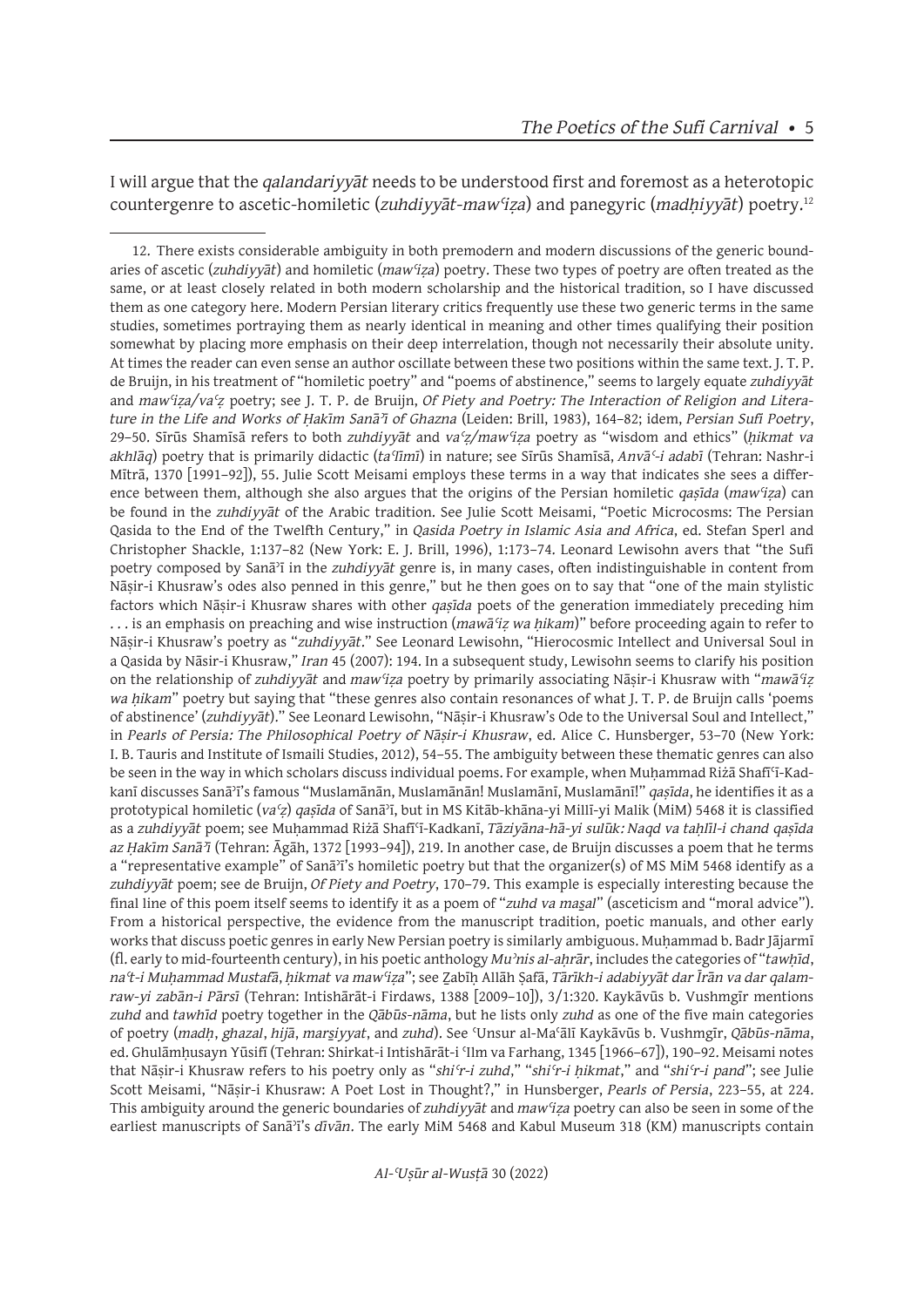#### 6 • Matthew Thomas Miller

Its parodic inversion of these normative genres is a complex intergeneric poetic game in which it adopts and modifies the conventions of other medieval Persian (thematic) genres in the construction of its own distinct carnivalesque poetics. Moreover, the emergence and development of this countergenre, including its ramification into multiple subgenres, illustrates the flexibility, complexity, and historical specificity of the early Persian genre system, as shorter, monothematic poems began to challenge the early dominance of the classical polythematic panegyric *qaṣīda*. 13

## **II. The** *Qalandariyyāt* **in the Persian Poetic System**

## *The* Qalandariyyāt *as Heterotopic Countergenre*

Genres—whether formal or thematic—are not born into a vacuum; nor do they enter a literary tradition preformed as a Platonic archetypal form. They develop within specific poetic systems, at particular historical moments, and they gradually create a flexible generic "identity" through a complex process of adopting and modifying the established conventions of their respective literary traditions and their constituent genres. The *qalandariyyāt* is no exception. Poets forged this genre in a poetic dialogue with the other important genres of early Persian poetry—most notably, the royal panegyric and the ascetic-homiletic ode. They assumed the reader would be familiar with the conventions of these other genres and would read the *qalandariyyāt*'s carnivalesque mockery of them as a poetic riposte to these poems as much (or, in some cases, possibly more than) as a statement of antinomianism,

13. For more on the early Persian genre system, see Miller, "Genre in Classical Persian Poetry."

*zuhdiyyāt* sections in which the medieval editors have placed Sanāʾī's homiletic poetry, poems in praise of the prophet (*na<sup>t</sup>-i rasūl*), and poetry on unity (*tawhīd*). On the other hand, the table of contents of the oldest dated manuscript of Sanāʾī's *dīvān*, MS Velieddin 2627 (dated 1285 CE), does not use the term *zuhdiyyāt* at all but rather divides these poems into the categories of *mawʿiẓa*, *tawḥīd-i bārī*, and *naʿt-i rasūl*. Other manuscripts use all of these terms in a variety of different combinations: MSS Kitāb-khāna-yi Millī-yi Farhang (MiF) 2353 and British Museum Or. 3302 include the categories of *tawḥīd va ḥikmat va ams̱āl* and *ḥikam va mas̱al*; MS India Office 2722 uses the terms *tawḥīd*, *naʿt-i payghambar*, and *mawʿiẓa va zuhd va ḥikmat*; and MS India Office 927 arranges Sanāʾī's poems into the categories of *tawḥīd*, *naʿt-i payghambar*, and *andar mawʿiẓa va zuhd va ḥikmat*. (Although these are not explicitly marked within the text of the poems themselves, the divisions can be discerned relatively clearly by examining the poems, as Nizar Ahmad has shown.) I was not able to consult the MiF, British Museum Or. 3302, India Office 2722, and India Office 927 manuscripts personally. I am relying here on de Bruijn's and Ahmad's analyses of these manuscripts: see Nazir Ahmad, "Some Original Prose and Poetical Pieces of Hakim Sana'i," *Indo-Iranica* 16 (1963): 48–65; de Bruijn, *Of Piety and Poetry*, 104. Finally, I will mention that Andras Hamori, Stefan Sperl, and Philip Kennedy also identify close links between homiletic literature and *zuhdiyyāt* poetry in the Arabic tradition: Stefan Sperl, *Mannerism in Arabic Poetry: A Structural Analysis of Selected Texts (3rd Century AH/9th Century AD–5th Century AH/11th Century AD)* (New York: Cambridge University Press, 1989), 73, 82; Andras Hamori, "Zuhdiyyāt," in *ʿAbbasid Belles-Lettres*, ed. Julia Ashtiany and T. M. Johnstone, 265–74 (Cambridge: Cambridge University Press, 1990), 266, 268–269, 272; Philip F. Kennedy, "Zuhdiyya," in *Encyclopaedia of Islam*, 2nd ed., ed. P. Bearman et al. (Leiden: Brill Online), posted 2012, http://dx.doi.org/10.1163/1573-3912\_islam\_COM\_1392. It is possible that future studies of this vast corpus of poetry may reveal distinctions between these two poetic categories in specific historical contexts, but it is undeniable that they are closely associated with one another in both the Persian and the Arabic tradition and, broadly speaking, contain a similar array of symbols, motifs, and thematic concerns. For this reason, I have decided to discuss these poems here as one poetic tradition: ascetic-homiletic poetry.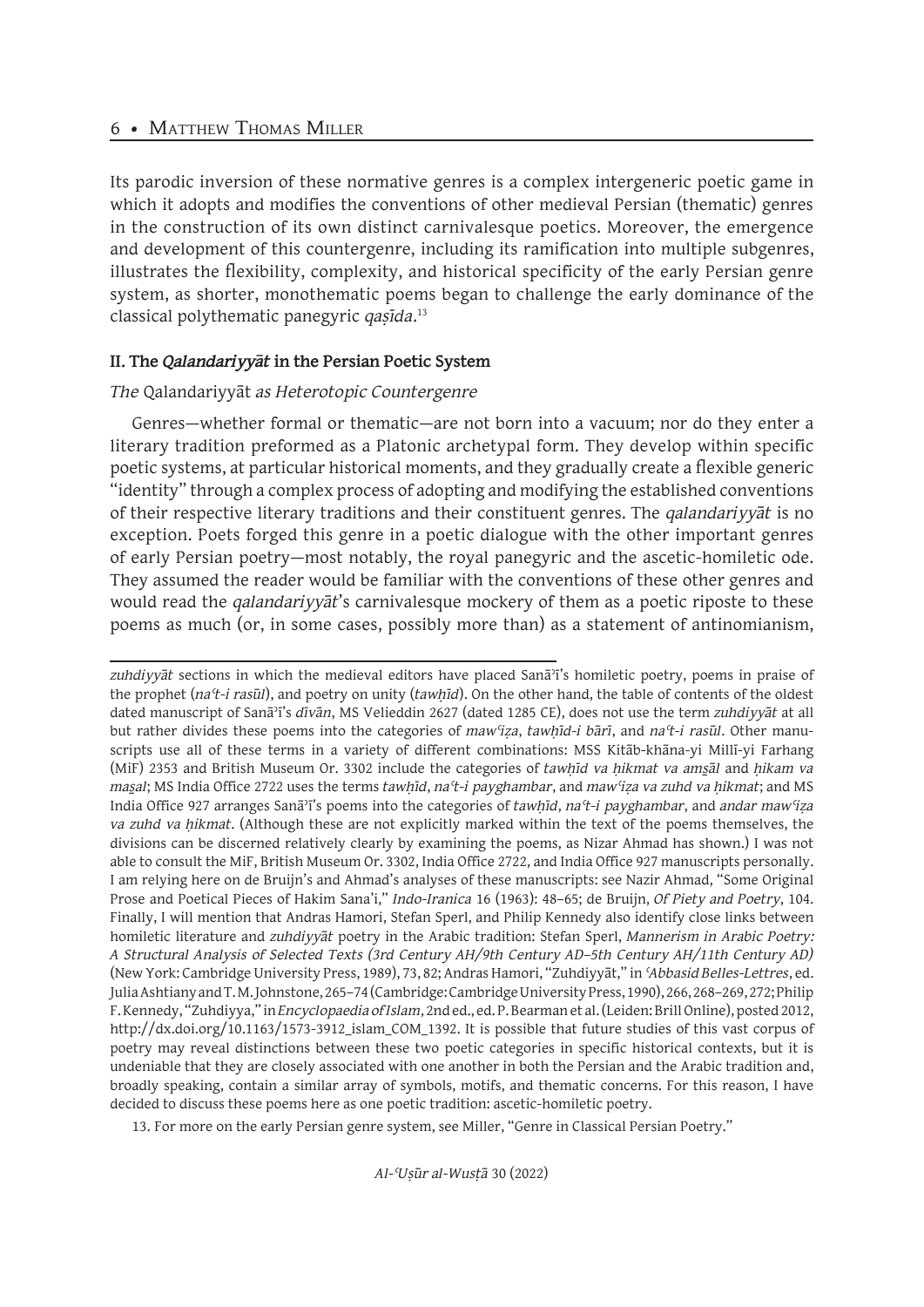an esoteric versification of mystic realities, or a critique of institutionalized Sufi orders. In the parlance of literary studies, they created a countergenre.

The term "countergenre" is of relatively recent provenance. However, the literary dynamic or generic relationship that has come to be called a countergenre is not. Scholars of a number of the world's literary traditions have argued that analogous literary mechanisms of generic inversion have long played a role in the development of new genres, stretching back all the way to Greek literature. As a theoretical concept in literary studies, countergenre has come to denote a genre that consciously seeks to invert another genre's principal characteristics at the symbolic and structural levels (e.g., plot, narrative, scale, poetic persona, formal aspects, dramatis personae, setting, ethos).<sup>14</sup> In the words of Alastair Fowler, it takes an "antithetic" position vis-à-vis the genre it is responding to, parodying its generic expectations, symbolic values, and general modus operandi.<sup>15</sup> Although this process of parodical inversion may have implicit or even explicit political/ cultural import, countergenres are first and foremost complex literary games that play out across a literary tradition (synchronically and diachronically) and develop its genre system in new directions.<sup>16</sup> They should not be read, necessarily, as straightforward embodiments of an author's values, nor should an author's decision to invert and mock another genre be construed as entailing any ideological opposition to the values it espouses.<sup>17</sup> In the context of Arabic and Persian poetry, this can clearly be seen in the fact that the same poets who compose poems in popular countergenres such as *khamriyyāt* (wine poetry) and *qalandariyyāt* also often write poems in the very genres that they parody in these countergenres.

In traditional Arabic and Persian poetics, there is no exact equivalent for the contemporary term "countergenre."18 However, several different notions of poetic antithesis have existed within these poetic traditions from the beginning. At the level of rhetorical devices, both Arabic and Persian poetry manuals typically discuss the important rhetorical figure of "antithesis" (*muṭābaqa/ṭibāq/mutażādd*). Traditional literary critics seem to have conceived of this rhetorical device primarily as operating at the level of the individual line

16. For a treatment of the cultural politics of early *qalandariyyāt* poetry and how its rogue poetics can operate in seemingly counterintuitive ways, see Miller, "Qalandar King."

17. Dubrow, *Genre*, 25.

<sup>14.</sup> Claudio Guillén first elaborated the term "countergenre" in the early 1970s. On the general theory of "countergenre" or "antigenre" in Euro-American literary criticism, see Claudio Guillén, "Genre and Countergenre: The Discovery of the Picaresque," in *Literature as System: Essays toward the Theory of Literary History*, 135–58 (Princeton, NJ: Princeton University Press, 1971), 146–58; idem, "On the Uses of Literary Genre," in *Literature as System*, 107–34, at 133–34; idem, "Toward a Definition of the Picaresque," in *Literature as System*, 71–106, at 74, 97; idem, "Literature as Historical Contradiction: *El Abencerraje*, the Moorish Novel, and the Eclogue," in *Literature as System*, 159–217, at 179; Heather Dubrow, *Genre* (New York: Methuen, 1982), 24–30, 114–116; Alastair Fowler, *Kinds of Literature: An Introduction to the Theory of Genres and Modes* (Cambridge, MA: Harvard University Press, 1982), 174–79, 251–55.

<sup>15.</sup> Fowler, *Kinds of Literature*, 174–79, 251–55.

<sup>18.</sup> Although there are significant differences between the Persian and Arabic poetic systems, I agree with Meisami that it is "meaningful to speak of these two closely related and interdependent traditions as constituting one larger system" (Meisami, *Structure and Meaning*, xi–xii).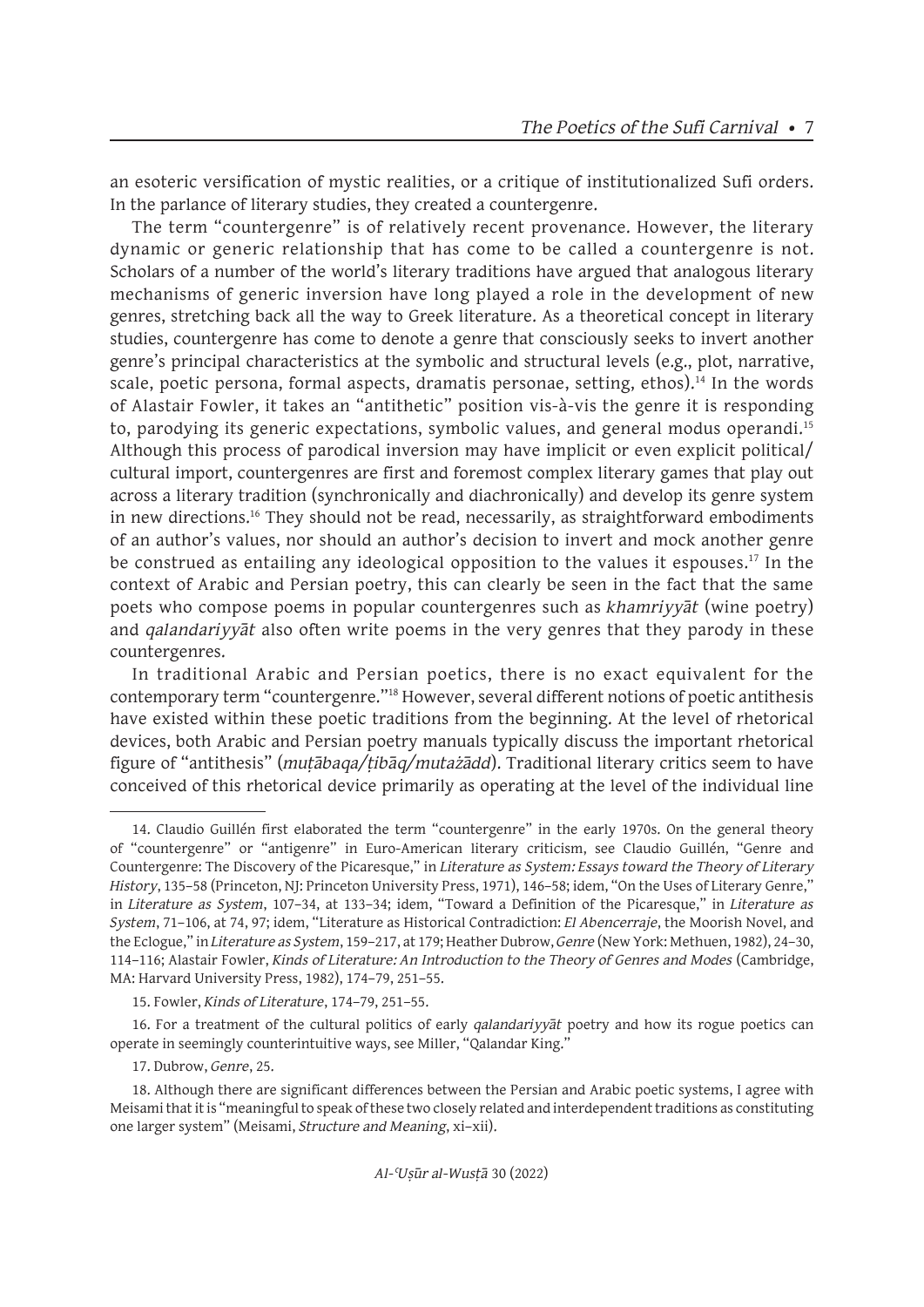or between sections of a particular poem (e.g., *nasīb* and *madḥ*), but there are indications that some poets and litterateurs extended its logic to the level of genre as well.<sup>19</sup> Kaykāvūs, for example, says to his son in his *Qābūs-nāma* (ca. 1082, the earliest extant discussion of Persian poetry):

If you want to compose invective and you do not know how, say the opposite of the praise that you would say of that person in a panegyric because whatever is the opposite of panegyric is invective (*hijāʾ*), and love (*ghazal*) and elegy (*mars̱iyyat*) are the same [i.e., they, too, have an antithetic relationship, presumably in their contrasting affective aims of merriment and mourning].20

Kaykāvūs does not give this generic/thematic category interrelation a specific name, but his remark—which is echoed by other Persian and Arabic litterateurs—indicates at the very least that premodern literary figures were well aware of thematic antitheses and the poetically productive role that thematic inversion could play in crafting poetry.<sup>21</sup>

Although direct discussions of generic interrelationships are rare in premodern Persian and Arabic literary criticism, many scholars of these traditions have clearly shown that poets consciously inverted generic expectations of other genres in their construction of new ones.22 Much of this scholarship has focused on the process of generic inversion in the context of the explosion of monothematic genres that occurred in *muhdath* 

21. Echoing the same point, Kāshifī, in his introduction to his poetic treatise *Badāʾiʿ al-afkār*, also remarks that *hajv/hijāʾ* is the opposite (*żidd*) of panegyric (*madḥ*); see Kamāl al-Dīn Ḥusayn Vāʿiẓ Kāshifī Shīrāzī, *Badāʾiʿ al-afkār fī ṣanāʾiʿ al-ashʿār*, ed. Mīr Jalāl al-Dīn Kazzāzī (Tehran: Nashr-i Markaz, 1369 [1990–91]), 82. Riccardo Zipoli extends this discussion of the opposition of *hijāʾ* and *madḥ* to *hazl* and *jidd*, citing many other examples of poets discussing these binaries. See Riccardo Zipoli, *Irreverent Persia: Invective, Satirical and Burlesque Poetry from the Origins to the Timurid Period (10th to 15th Centuries)* (Leiden: Leiden University Press, 2015), 21–28. For an example from the Arabic tradition, see Geert Jan van Gelder, "Some Brave Attempts at Generic Classification in Premodern Arabic Literature," in *Aspects of Genre and Type in Pre-Modern Literary Cultures*, ed. Bert Roest and Herman Vanstiphout, 15–31 (Groningen: Styx, 1999), 20.

22. In addition to the citations on *muḥdath* poetry in the following two footnotes, see Suzanne Pinckney Stetkevych, *The Mute Immortals Speak: Pre-Islamic Poetry and the Poetics of Ritual* (Ithaca, NY: Cornell University Press, 1993), 87–157; James T. Monroe, *The Art of Badīʿ az-Zamān al-Hamadhānī as Picaresque Narrative* (Beirut: Center for Arab and Middle Eastern Studies of American University of Beirut, 1983), 20–38, 166–170; idem, "Preliminary Study," in *Al-Maqāmāt al-Luzūmīyah*, ed. James T. Monroe, 1–110 (Leiden: Brill, 2002), 2–3, 9.

<sup>19.</sup> On antithesis (and parallelism) between individual lines and sections of poems, see Meisami, *Structure and Meaning*, 253–64. It is also worth underlining that the lack of explicit or lengthy discussion of a poetic feature (e.g., the "organic unity" of poem) does not necessarily mean that it was not part of poetic practice or was not just assumed to exist (Meisami, *Structure and Meaning*, 9–11).

<sup>20.</sup> Kaykāvūs b. Vushmgīr, *Qābūs-nāma*, 191. On the complexities of reading early discussions of these thematic categories (i.e., *hijāʾ*, *ghazal*, *mars̱iyyat*) as genres or terms for thematic sections within poems, see Franklin D. Lewis, "Reading, Writing and Recitation: Sanā'i and the Origins of the Persian Ghazal" PhD diss., University of Chicago, 1995), 1–111; idem, "The Transformation of the Persian Ghazal: From Amatory Mood to Fixed Form," in *Ghazal as World Literature*, vol. 2: *From a Literary Genre to a Great Tradition: The Ottoman Gazel in Context*, ed. Angelika Neuwirth et al., 121–39 (Würzburg: Ergon, 2006); Miller, "Genre in Classical Persian Poetry."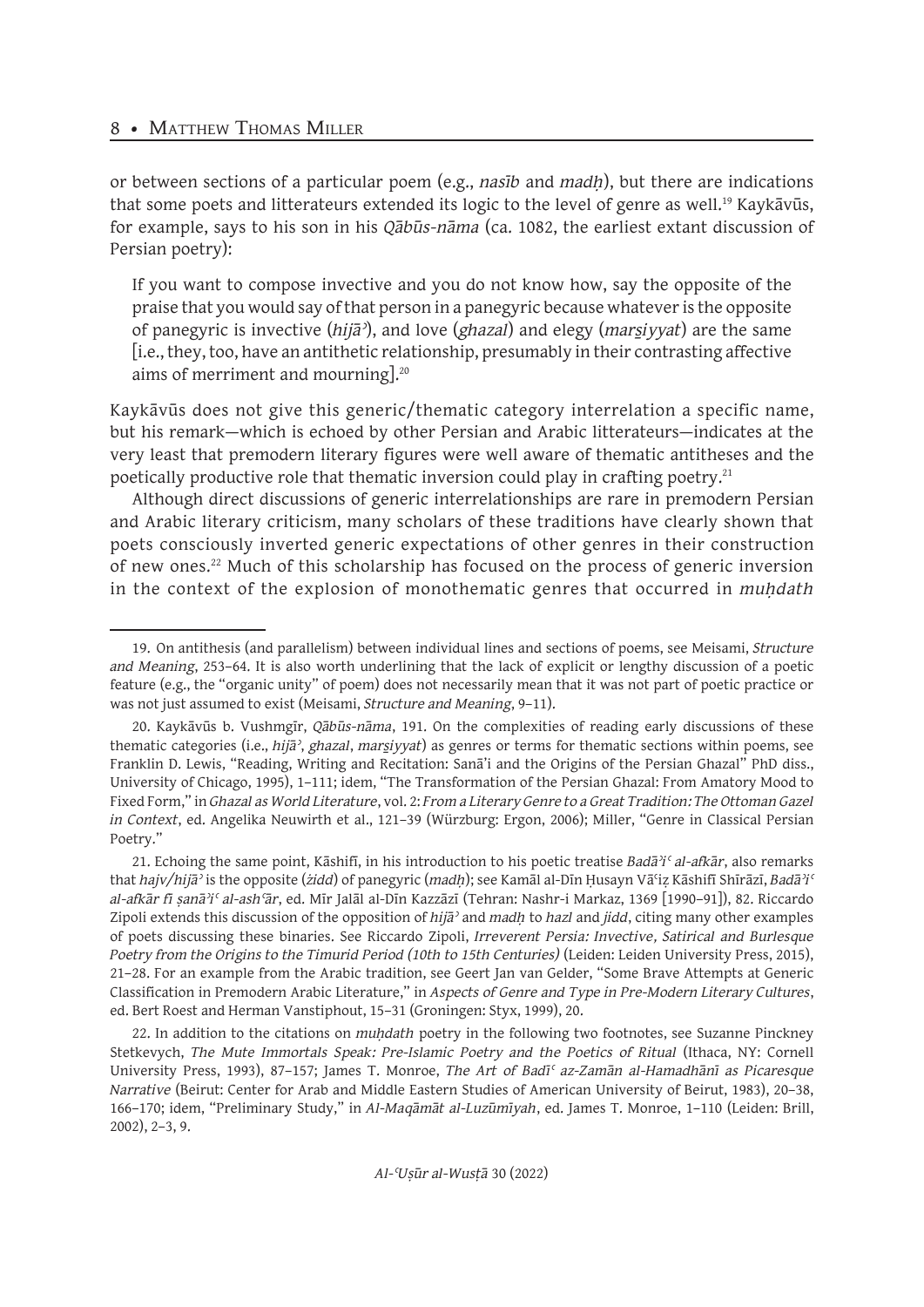Arabic poetry. Scholars working on Arabic poetry of this period have shown, for example, how the *khamriyyāt*, *ghazal*, *zuhdiyyāt*, *hazliyyāt*, and *mujūniyyāt/sukhf* operate as parodic countergenres to both the traditional Arabic *qaṣīda* and each other, creating what Meisami refers to as a "well-constructed literary game"<sup>23</sup> in which the topoi, rhetorical figures, and stylistic particularities of each type of poem create an additional layer of intertextual meaning as they play off one another.<sup>24</sup>

A similar dynamic has been observed in Persian poetry, but to date it has received less attention than the parallel phenomenon in the Arabic tradition has. The Iranian scholar Sīrus Shamīsā, for example, mentions in his study of genre theory in Persian literature that the *ghazal* can productively be read as a "countergenre" (*nawʿ-i mukhāsim yā muqābil*) of the classical Persian panegyric *qaṣīda*. However, he offers no explanation or exploration of the topic beyond this remark.<sup>25</sup> Others have pointed to more specific countergenre relationships in Persian poetry, showing in their analyses of ascetic-homiletic, prison (*ḥabsiyyāt*), obscene, and invective/satirical poetry (*hajv/hazl*/*hazliyyāt*) that these genres can be understood as parodic responses to other thematic genres, such as panegyric, mystical, heroic, and love poetry.26 But with regard to the *qalandariyyāt* specifically, no studies to date have explored its complex poetic game of generic inversion and parody despite numerous passing comments about the antithesis between the ethos, symbols, and figures celebrated in *qalandarī* and ascetic-homiletic poetry.<sup>27</sup> Instead, existing studies

25. Shamīsā, *Anvāʿ-i adabī*, 286.

26. Meisami, "Poetic Microcosms," 172–73; idem, *Structure and Meaning*, 181–89; Rebecca Gould, "Wearing the Belt of Oppression: Khāqānī's Christian Qasida and the Prison Poetry of Medieval Shirvān," *Journal of Persianate Studies* 9 (2016): 11–34; Paul Sprachman, "Hajv and Profane Persian," in *Persian Lyric Poetry in the Classical Era, 800–1500: Ghazals, Panegyrics and Quatrains*, ed. Ehsan Yarshater, 579–602 (New York: I. B. Tauris, 2019); Zipoli, *Irreverent Persia*, 18; Ingenito, *Beholding Beauty*, 151–203. Daniel Rafinejad advances a related argument in his analysis of one of Nāṣir-i Khusraw's famous poems as an "anti-Ode of Spring," exploring how it flips the generic expectations of the conventional spring ode (*bahāriyya*). In a slightly different way, the poem also showcases the countergenre dynamic that I am concerned with here. See Daniel Rafinejad, "'I Am a Mine of Golden Speech': Poetic Language and Self-Reference in Nāṣir-i Khusraw's *Qaṣida*s," in Hunsberger, *Pearls of Persia*, 39–52.

27. De Bruijn, Shafīʿī-Kadkanī, Ève Feuillebois-Pierunek, Nasrollah Pourjavady, and Franklin Lewis have all commented on the opposition between the values and symbols of *qalandarī* poetry and those of traditional Sufi

<sup>23.</sup> Julie Scott Meisami, "Arabic *Mujūn* Poetry: The Literary Dimension," in *Verse and the Fair Sex: Studies in Arabic Poetry and the Representation of Women in Arabic Literature*, ed. Frederick de Long, 8-30 (Utrecht: M. Th. Houtsma Stichting, 1993), at 17–18.

<sup>24.</sup> Andras Hamori, *On the Art of Medieval Arabic Literature* (Princeton, NJ: Princeton University Press, 1974), 3–77; M. M. Badawi, "From Primary to Secondary Qasīdas: Thoughts on the Development of Classical Arabic Poetry," *Journal of Arabic Literature* 11 (1980): 26–29; idem, "'Abbasid Poetry and Its Antecedents," in Ashtiany and Johnstone, *ʿAbbasid Belles-Lettres*, 146–66, at 163–64; John Mattock, "Description and Genre in Abū Nuwās," *Quaderni di studi arabi* 5/6 (1987): 531–36; Sperl, *Mannerism in Arabic Poetry*, 82, 93–96, 175–76; Meisami, "Arabic *Mujūn* Poetry"; Philip F. Kennedy, *The Wine Song in Classical Arabic Poetry: Abū Nuwās and the Literary Tradition* (Oxford: Clarendon Press, 1997), 46, 52, 219–26; Meisami, *Structure and Meaning*, 31–45, 163–89, 219–20; Yaseen Noorani, "Heterotopia and the Wine Poem in Early Islamic Culture," *International Journal of Middle East Studies* 36 (2004): 345–66; Zoltan Szombathy, *Mujūn: Libertinism in Medieval Muslim Society and Literature* (Exeter: Gibb Memorial Trust, 2013); Sinan Antoon, *The Poetics of the Obscene in Premodern Arabic Poetry: Ibn al-Hajjāj and Sukhf* (New York: Palgrave Macmillan, 2014).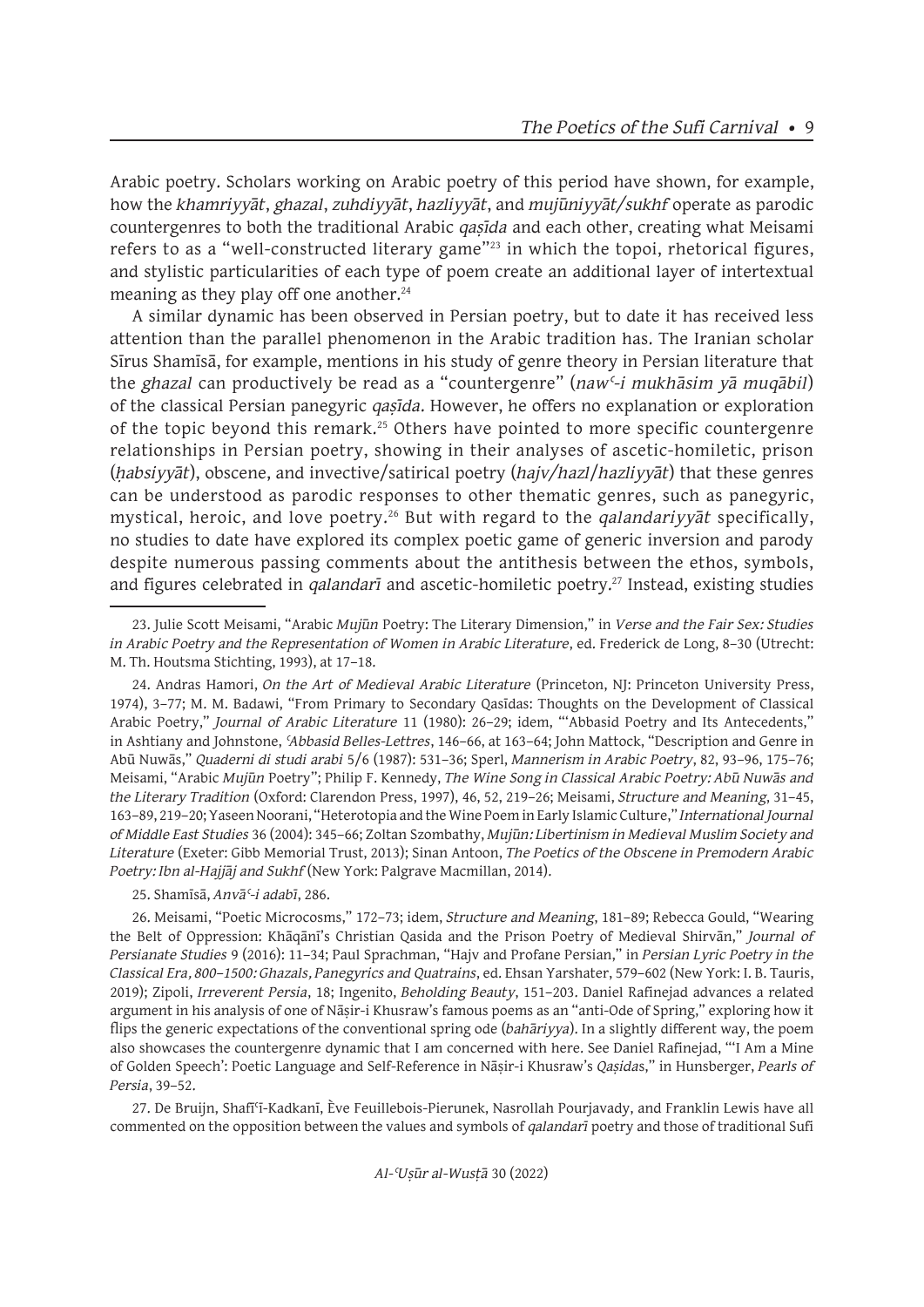have remained primarily focused on the import of this poetry for the development of Sufi thought and symbolism.

In this study, I want to take the discussion of *qalandariyyāt*'s opposition to ascetichomiletic poetry a step further and analyze how the *qalandariyyāt* constructs its poetics through its parody of not only ascetic-homiletic, but also royal panegyric poetry. Moving from the purely symbolic level of analysis to the poetic is important because the *qalandariyyāt* is not just the product of two opposing modes of piety (*malāmatī* Sufi vs. ascetic/legalistic Islam) or symbolic systems (in the sense of Sufi hermeneutics). Its poetics can be fully appreciated only when we understand that each *qalandarī* poem is, in a sense, an intergeneric and intertextual response to a wide range of other poems and the full range of their poetic particularities.

#### *From Heterotopic Countergenre to Heterotopic Countergenres*

One of the crucial inflection points in the development of the premodern Persian genre system is the dramatic rise in importance and quantity of shorter monothematic poems in the eleventh and twelfth centuries. Often simply labelled with the broad brush of *ghazal*s in modern scholarship and editorial practice, these poems differ in some important ways from the later formal or technical *ghazal*s.<sup>28</sup> It may be more accurate to think of them as akin to the various types of short monothematic Arabic *qaṣīda*s of the Abbasid period in which the poets selected one of the thematic sections (*aghrāḍ*) of the traditional polythematic *qaṣīda*  (e.g., *ghazal*, *khamr*, *zuhd*) and developed it exclusively in a dedicated poem (though always in a unspoken dialogue with the other thematic types).<sup>29</sup> Also similar to these Abbasid period poems is the way in which early Persian *ghazal* poets seem to have conceived of their monothematic poems as belonging to different thematic genres and even, in some cases, to subgenres of these larger thematic categories. The *qalandariyyāt* constitutes one such larger thematic grouping, but there are many others as well—such as love (*ghazaliyyāt*), wine (*khamriyyāt*), and ascetic-homiletic (or "ascetic") (*zuhdiyyāt-mawʿiẓa*) poetry that appear in early manuscripts, thematically arranged anthologies of poetry, and, less

piety and the "lords of the *sharī*ʿ*a*/Islamic law" (to use Shafīʿī-Kadkanī's words), which are celebrated in ascetichomiletic poetry. See Pourjavady, "Rindī-yi Ḥāfiẓ (2)," 281ff.; Shafīʿī-Kadkanī, *Qalandariyya dar tārīkh*, 34–35, 297; de Bruijn, "*Qalandariyyāt* in Persian Mystical Poetry," 79–81, 85; Lewis, "Reading, Writing and Recitation," 559, 564, 574; de Bruijn, *Persian Sufi Poetry*, 76–77; Feuillebois-Pierunek, *A la croisée des voies célestes*, 240–53, 308; Lewisohn, "Prolegomenon to the Study of Ḥāfiẓ," 31. Lewis's observations in his analysis of five *qalandarī ghazal*s of Sanāʾī come the closest to understanding the relationship between *qalandarī* and ascetic-homiletic poetry as a countergenre phenomenon. He seems to view it that way, but he does not develop this line of thought.

<sup>28.</sup> See Lewis's studies on the *ghazal*s of Sanāʾī for a discussion of the development of the Persian *ghazal*: "Reading, Writing and Recitation," 1–111; "Transformation of the Persian Ghazal." De Bruijn has also commented on the significant differences between early *ghazal*s and the classical *ghazal*: J. T. P. de Bruijn, "The Ghazal in Medieval Persian Poetry," in Yarshater, *Persian Lyric Poetry*, 315–487, at 363–64 (on the earliest *ghazal*s, see 351–67).

<sup>29.</sup> See Meisami, *Structure and Meaning*, 30–31, 35, 189.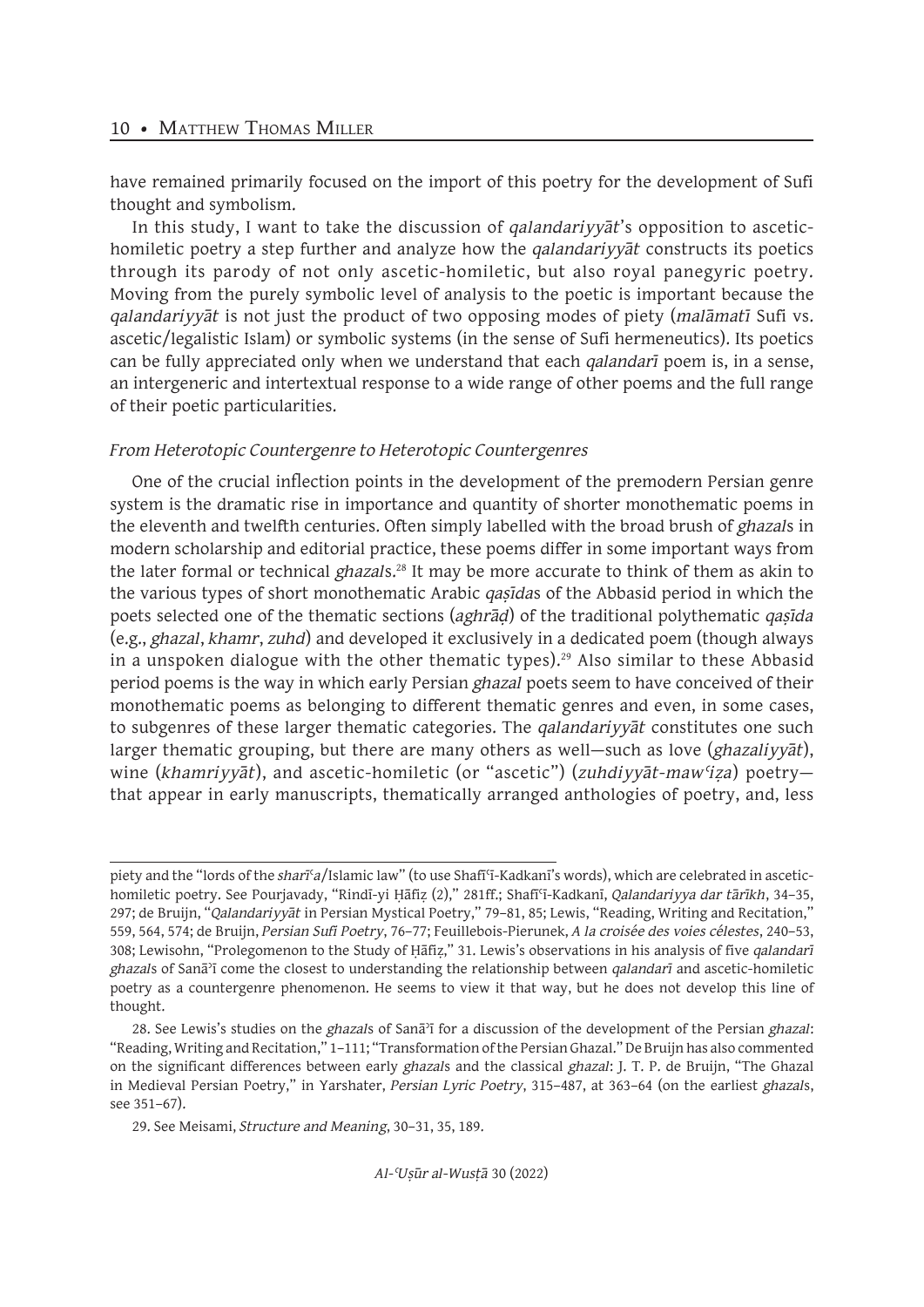frequently, manuals on Persian poetry.30 Lewis, in his pioneering study of the early *ghazal*, argues that there are many such "fluid and not fixed, illustrative and instructive rather than absolute" thematic "genres" or "sub-genres" in the pre-Ḥāfiẓian period of Persian poetry.

It seems necessary to me, at least in the period up to Hafez, to deconstruct the notion of the ghazal and to recognize that different topoi with various and perhaps mutually exclusive semiotic horizons should be considered as separate genres and not merely as a static entity, the ghazal. The wine ode, the dying love poem, the love enjoyed theme, the ascetic, the mystical, the *qalandari*, the Sufi initiation, the courtly praise theme, perhaps all should be seen as different genres which only gradually grew to share a common formal structure.<sup>31</sup>

I concur with Lewis on this point, but I would push the argument even further: many of these overarching thematic genres are themselves quite diverse internally and contain other recurring subtypes of poems, some of which may have even risen to the status of subgenres in the minds of poets of this early period.<sup>32</sup> Part of the difficulty in pinning down the number and boundaries of these generic distinctions is that generic development is a dynamic process. As Meisami has argued, "Genres may be combined or included; one genre may become a topic of another, or a topic may be amplified until it takes on the status of a new, independent genre."33

The *qalandariyyāt* is an illustrative example of the variegated nature of these early thematic genres.34 Even setting aside the slightly more complex issue of the polythematic poems classed as *qalandariyyāt* by the editors of early thematically arranged *dīvān*  manuscripts, a number of recurring poetic patterns can be seen in the monothematic *qalandarī* poems of this genre's most prolific early practitioners, Sanāʾī (d. 1131), ʿAṭṭār  $(d. 1221)$ , and 'Irāqī  $(d. 1289)$ .<sup>35</sup> I refer to these recurring types or patterns of poems as subgenres only provisionally. Like Lewis, I see them as "fluid and not fixed, illustrative and instructive rather than absolute," and I am more interested in their heuristic value than

<sup>30.</sup> For a more detailed overview of this argument and its evidence, see Miller, "Genre in Classical Persian Poetry."

<sup>31.</sup> Lewis, "Reading, Writing and Recitation," 36, 106–7, 438; Lewis, "Transformation of the Persian Ghazal," 136.

<sup>32.</sup> The identification and study of different thematic types or genres/subgenres within premodern Persian poetry has only just begun. For more on this point, see Charles-Henri de Fouchécour, "Iran VIII: Persian Literature, (2) Classical," in *Encyclopaedia Iranica*, ed. Ehsan Yarshater, 2006, updated 2012, https://iranicaonline.org/ articles/iran-viii2-classical-persian-literature; Miller, "Genre in Classical Persian Poetry."

<sup>33.</sup> Meisami, *Structure and Meaning*, 29.

<sup>34.</sup> On the case of polythematic *qalandariyyāt*, see Miller, "Qalandar King."

<sup>35.</sup> De Bruijn recognized this internal diversity in his early (and unfortunately quite brief) study in which he classified *qalandariyyāt* into three categories: (1) poems centered on the *kharābāt*; (2) anecdotal poems focused on *qalandarī* themes; and (3) *andarz* poems with *qalandarī* elements. His observation of the internal diversity of the *qalandariyyāt* is important to build on, but his typology is insufficiently detailed. See de Bruijn, "*Qalandariyyāt* in Persian Mystical Poetry," 79.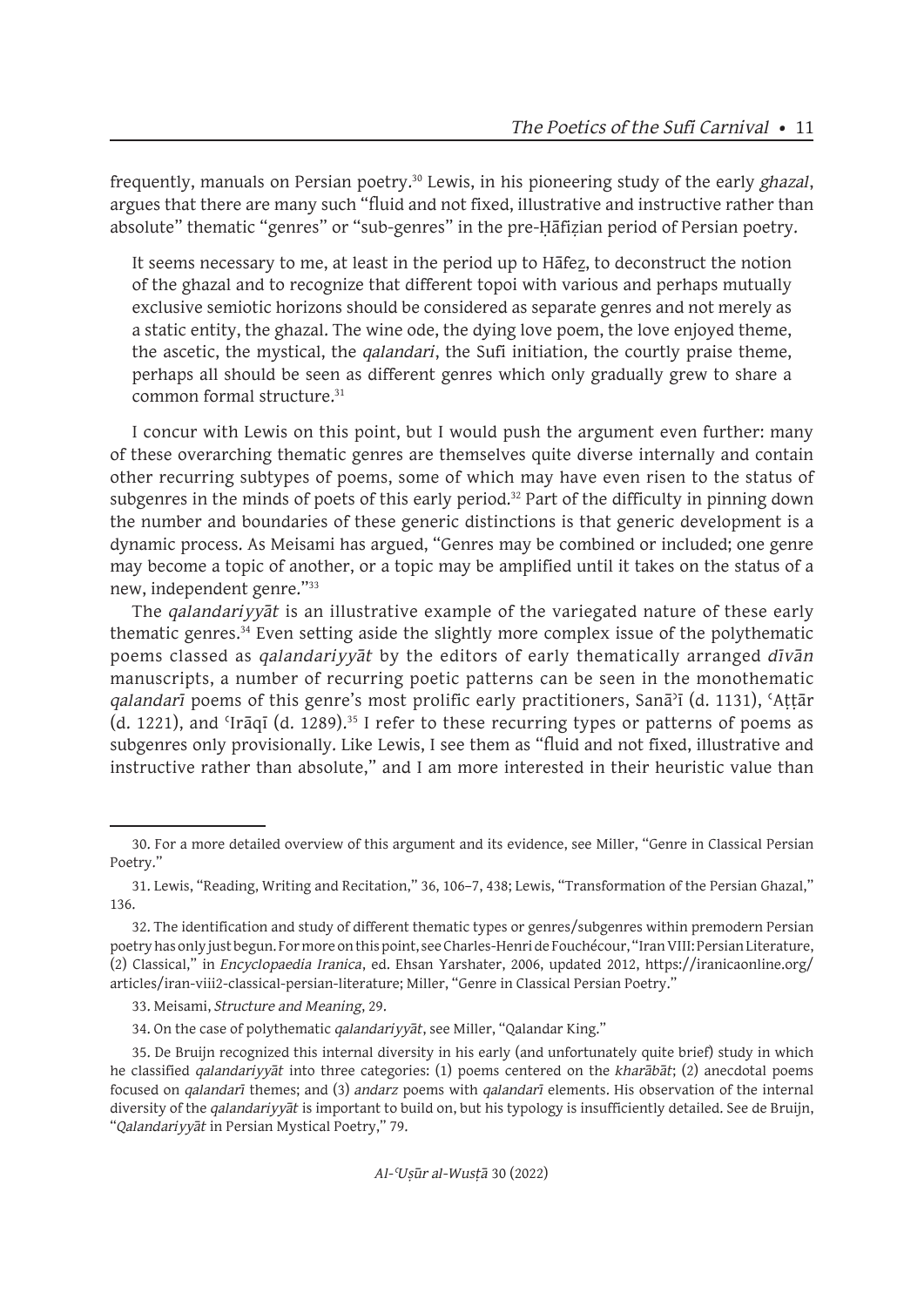in establishing a rigid typology. Below I provide a brief overview of the seven subgenres that I have identified in early monothematic *qalandariyyāt* poetry, and in the final section I present three detailed case studies focused on poems of the rogue boast, rogue figure, and rogue address types by Sanāʾī, ʿAṭṭār, and ʿIrāqī, respectively.

*(1) Rogue boasts (spiritual mock* fakhr*)*: 36 These poems focus on the enumeration of disreputable acts. They are a poetic performance of blame-seeking behavior and read as rogue confessions or manifestos, with the poet proudly listing his litany of misdeeds done in service of the *qalandarī* way.<sup>37</sup> They are one of the most widespread subtypes of *qalandarī* poetry. Many—although not all—are based on an end rhyme of *-am* or *-īm* ("I am" or "We are"), for obvious reasons.

*(2) Rogue figure poems (mock panegyrics)*: <sup>38</sup> These poems are distinguished by their almost exclusive focus on one of the transgressive figures of the *qalandarī* poetic world, such as the Magian youth (*mugh-bacha*),<sup>39</sup> the Christian youth (*tarsa-bacha*),<sup>40</sup> the infidel

37. Lewis seems to gesture toward this type as well when he remarks in the introduction to his discussion of a selection of Sanāʾī's *qalandarī ghazal*s that "the genre [*qalandarī* poems] frequently assumes an anthem-like quality, celebrating spiritual virtues of debauchery." See Lewis, "Reading, Writing and Recitation," 560.

38. For examples, see Sanāʾī, *Dīvān-i Sanāʾī*, 25–26, 89 (possibly also type 3, proto-*shahr-āshūb*), 89–90 (also type 4, rogue anecdote) 128–29 (also type 4, rogue anecdote), 135–36, 1008–9; ʿAṭṭār, *Dīvān-i ʿAṭṭār*, 65–66, 158–59, 177–79, 227, 360, 433–35, 435, 435–36, 488, 539–40, 585–86 (also type 5, rogue exhortation), 603–4, 638–39, 643–44, 659–60, 666–67, 693–94, 695–96; ʿIrāqī, *Kulliyyāt-i Fakhr al-Dīn ʿIrāqī*, ed. Muḥtasham, 101–2 (also type 6, rogue address), 237–38, 245–46 (possibly also type 3, proto-*shahr-āshūb*). Lewis translates and discusses an example of this type by Sanāʾī in "Reading, Writing and Recitation," 367, 574–76.

39. The standard doubling of the *ch* is eliminated in these terms for Magian, Christian, and infidel *bachcha*s, rendering the expected *bachcha* into *bacha*. See Lewis's discussion of this phenomenon in the context of *tarsābacha* poetry in "Sexual Occidentation: The Politics of Conversion, Christian-Love and Boy-Love in ʿAttâr," *Iranian Studies* 42 (2009): 717. I am grateful to Fatemeh Keshavarz for drawing my attention to this point.

40. Lewis has written an article on this type of poem in ʿAṭṭār's *dīvān.* He argues that ʿAṭṭār's "Christian boy" (*tarsā-bacha*) poems are a "topical sub-genre of [his] *ghazals*," estimating that about 15 of the 872 *ghazal*s (about 2 percent) in Tafażżulī's edition can be placed in this subgenre ("Sexual Occidentation," 717). I would actually put this number a bit higher; see footnote 38. I agree that this should be considered a topical subgenre of ʿAṭṭār's poetry, but it should be understood as a subgenre of the larger *qalandariyyāt* genre of ʿAṭṭār's poetry because the *tarsā-bacha* topos shows up in several of the *rubāʿiyyāt* that ʿAṭṭār places in the *qalandariyyāt* section of his *Mukhtār-nāma*. See three different examples in the opening pages of the *qalandariyyāt* section of ʿAṭṭār's *Mukhtār-nāmah*, 292–93.

<sup>36.</sup> For examples of poems of this type, see Sanāʾī, *Dīvān-i Sanāʾī*, 73–74 (also type 7, rogue ode), 359–60 ("again" motif, on which see below), 393–94 (also type 7, rogue ode), 401–2; Farīd al-Dīn ʿAṭṭār, *Dīvān-i ʿAṭṭār*, ed. Taqī Tafażżulī (Tehran: Shirkat-i Intishārāt-i ʿIlm va Farhang, 1375 [1996–97]), 41, 120 (also type 4, rogue anecdote), 200–201 ("our master" motif, on which see footnote 41), 389–90, 390–91, 391–92, 392–93, 486, 486–87, 491, 491–92 ("again" motif), 499, 506–7, 509–11; Afżal al-Dīn Khāqānī Shirvānī, *Dīvān-i Khāqānī Shirvānī*, ed. Żiyāʾ al-Dīn Sajjādī (Tehran: Intishārāt-i Zavvār, 1388 [2009–10]), 629, 630–31, 643; Fakhr al-Dīn Ibrāhīm b. Buzurgmihr ʿIrāqī, *Kulliyyāt-i Fakhr al-Dīn ʿIrāqī (majmūʿa-yi ās̱ār-i Fakhr al-Dīn ʿIrāqī)*, ed. Nasrīn Muḥtasham (Khuzāʾī) (Tehran: Intishārāt-i Zavvār, 1382 [2003–4]), 102–3, 103, 105–6 ("again" motif), 106–7, 107–8 (also type 7, rogue ode), 183–84 ("again" motif), 245 ("again" motif), 280–81, 297 ("again" motif). The "again" motif denotes the common motif of the poet, his master, or his beloved "again" engaging in some carnivalesque behavior. Lewis translates and discusses an example of this type by Sanāʾī in "Reading, Writing and Recitation," 364, 560–64.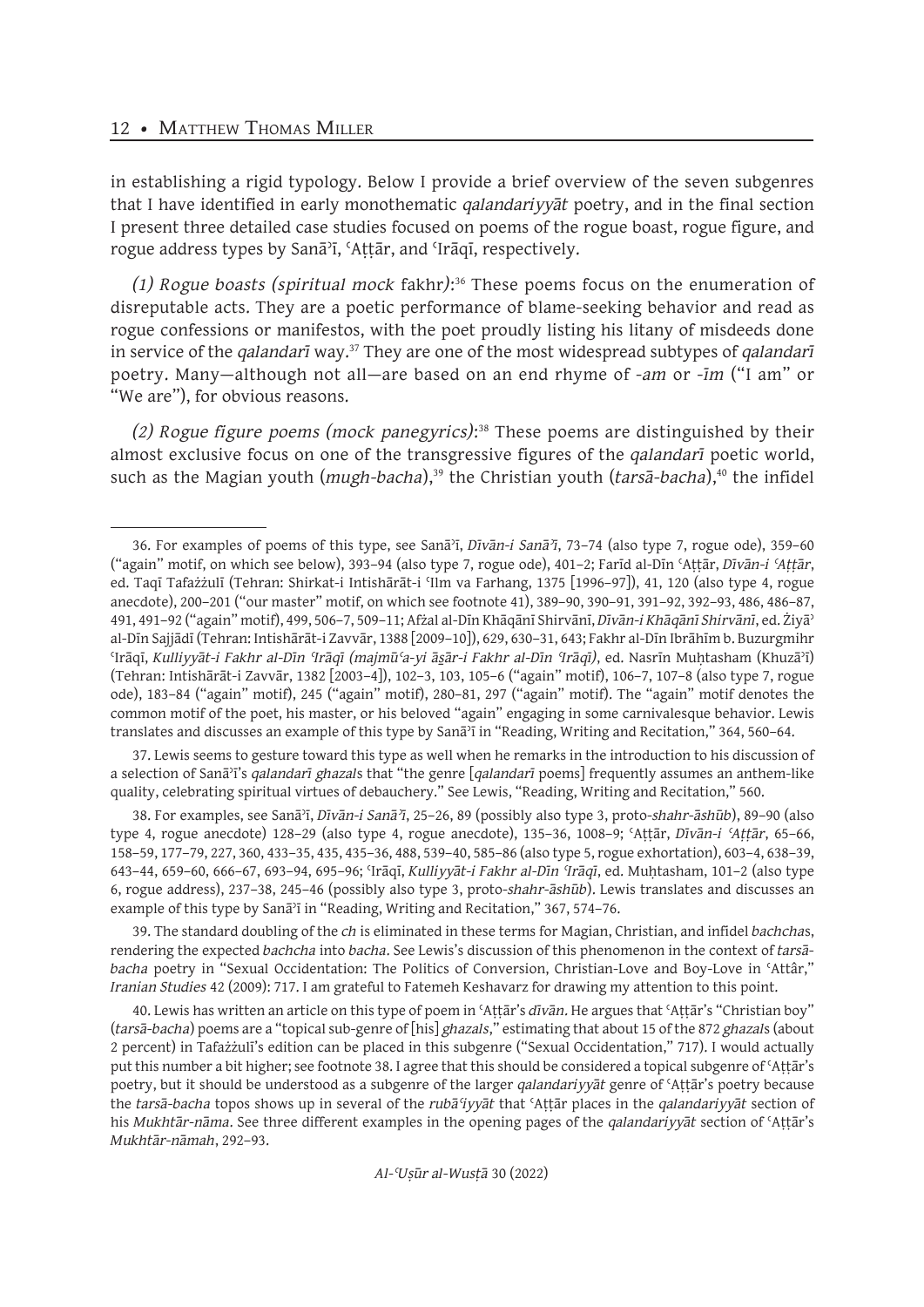youth (*kāfir-bacha*), the *qalandarī* Turk (*turk-i qalandar*), the young man (*pisar*), the mock master/disgraced master (*pīrī*, *pīr-i mā*),<sup>41</sup> the slave (*ghulām*), or even the cupbearer (*sāqī*).<sup>42</sup> They read as mock panegyrics in the sense that they are poems dedicated to antiheroic rogue figures or mock masters, and they revolve around the celebration of these figures' antinomian deeds. These poems sometimes have a narrative element to them as well, although they are not essentially concerned with relating a single anecdote like the rogue poetic anecdotes (discussed below) are.

*(3) City disturber (proto-*shahr-āshūb*) poems*: <sup>43</sup> These poems read as early specimens of "city disturber" (*shahr-āshūb*, *shahr-angīz*) poetry because they elaborate, in different ways, the same basic poetic plot of a beautiful, roguish beloved who comes into town (often specifically to the market) and throws the entire town into a happy chaos because of the love he evokes in all who come into contact with him.<sup>44</sup> He upends the foundations of the entire city and everyone in it: individuals lose their (rational) minds and forsake their religious commitments, entire social spaces (e.g., markets, winehouses) burst into commotion, and true lovers willingly head to the gallows. These poems could, in a sense,

43. Sanāʾī, *Dīvān-i Sanāʾī*, 89 (possibly also type 2, rogue figure), 141; ʿAṭṭār, *Dīvān-i ʿAṭṭār*, 224; ʿIrāqī, *Kulliyyāt-i Fakhr al-Dīn ʿIrāqī*, ed. Muḥtasham, 73–74 (wine), 74–75 (love), 76–77, 151–52, 245–46. In the poems tagged with "wine" and "love," the role of the "city disturber" is played by wine and love, respectively. Lewis translates and discusses an example of city disturber poetry by Sanāʾī and comments that "it eventually developed into a sub-genre of the ghazal all its own," indicating, it appears, that he, too, sees it as a discrete subgenre that poets later developed further. See Lewis, "Reading, Writing and Recitation," 368, 576–78.

44. For more on the *shahr-āshūb* genre, see Aḥmad Gulchīn-Maʿānī, *Shahr-āshūb dar shiʿr-i fārsī* (Tehran: Amīr Kabīr, 1346 [1967–68]); Sunil Sharma, *Persian Poetry at the Indian Frontier: Mas'ûd Sa'd Salmân of Lahore* (Delhi: Permanent Black, 2000), 107–15; idem, "Generic Innovation in Sayfī Buḫārāʾī's *Shahrāshūb Ghazal*s," in Neuwirth et al., *Ghazal as World Literature*, 2:141–49; idem, "Shahrāshūb," in Yarshater, *Persian Lyric Poetry*, 569–78; J. T. P. de Bruijn, "Shahrangīz 1. In Persian," in *Encyclopaedia of Islam*, 2nd ed., posted 2012, http://dx.doi.org/10.1163/1573-3912\_islam\_COM\_1026.

<sup>41.</sup> The poems referencing "master" or "our master" (*pīrī*, *pīr-i man/mā*) revolve around the figure of the poet's master. Depending on the role of the master in the poem, poems with this figure can be placed in different subgenres.

<sup>42.</sup> I agree with Afsaneh Najmabadi that we need to think carefully about how to translate the different terms used for the (usually male) figure of the young beloved in premodern Persian sources. As Khaled El-Rouayheb has noted, the terms for these male youths are "somewhat loosely employed in the [premodern Islamicate] sources" (at times applied to youths up to the age of twenty-one), but the bulk of the evidence points to the mid-teen years as the ideal age of male beauty. These figures, at least in the premodern Islamicate conception of the phases of life, are thus not typically prepubescent children but rather are usually best understood as adolescents or even "young men" in the way we use this last term in contemporary English to indicate a male who is not a fully mature adult man but no longer a young child either. I have tried to reflect this more complex notion of the young beloved's age in my translations of the various terms employed in *qalandariyyāt* for the young beloveds rather than opting for strictly literal translations that often obscure the complexity of these terms' use in the premodern context. For more on the age of the figure of the beloved in the Islamic world, see Khaled El-Rouayheb, *Before Homosexuality in the Arab-Islamic World, 1500–1800* (Chicago: University of Chicago Press, 2005), 30–32; Afsaneh Najmabadi, *Women with Mustaches and Men without Beards: Gender and Sexual Anxieties of Iranian Modernity* (Berkeley: University of California Press, 2005), 15, 24, 60; Ingenito, *Beholding Beauty*, 199–200.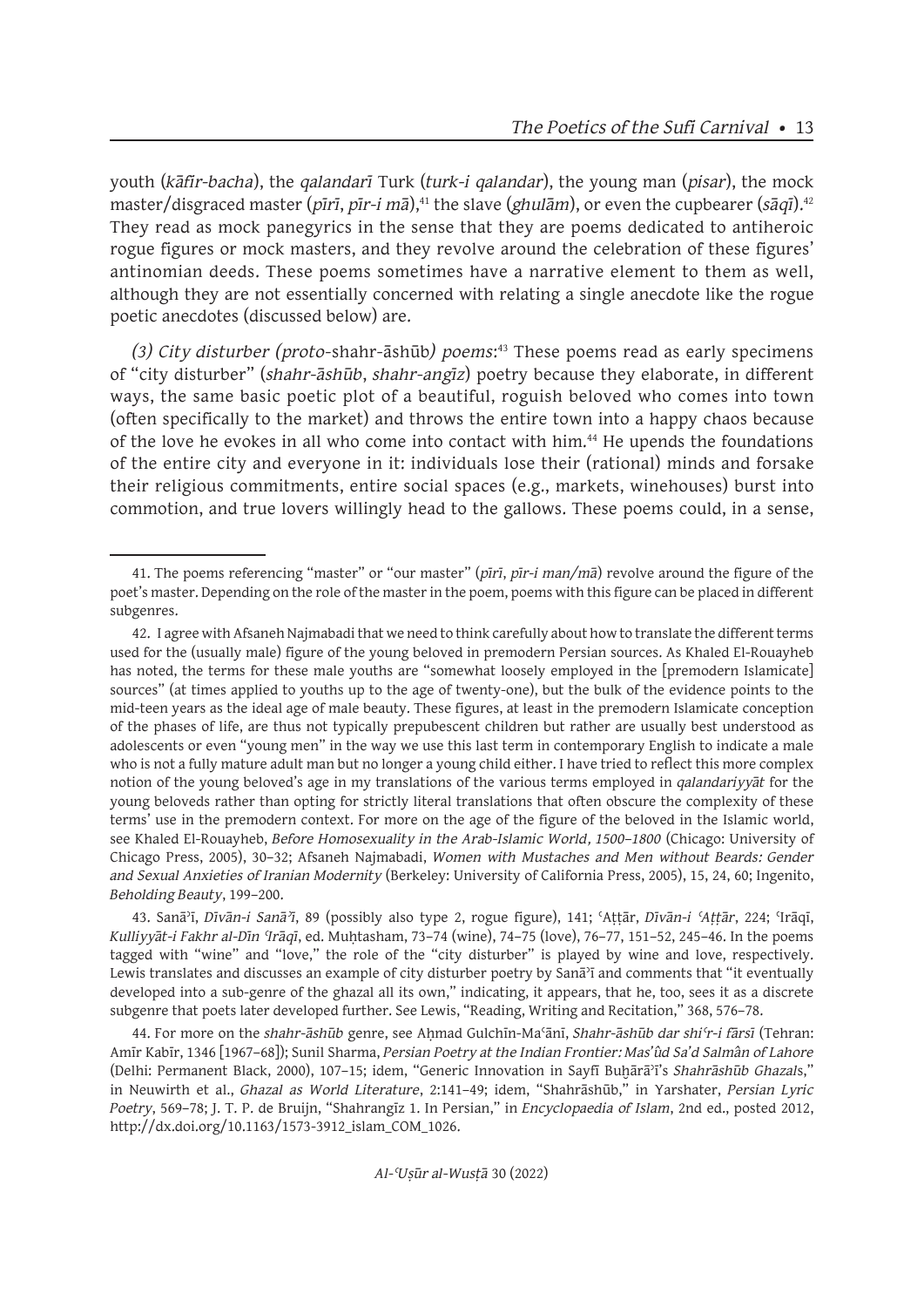be viewed as a subtype of the rogue figure poem, since they focus primarily on a rogue figure, his transgressive actions, and the disruptive consequences of his presence in an area. Commenting on the rogue figure poem of Sanāʾī that I discuss below, de Bruijn remarks that this poem is "another specimen of the *shahrâshub* motif," which suggests that he sees the poems that I have categorized separately as rogue figure and proto-*shahr-ashūb* poems as part of one larger subtype of *qalandariyyāt*. <sup>45</sup> It seems to me, however, that the poems I have classed here as proto-*shahr-ashūb* constitute a separate and well-developed type (i.e., not just a motif) that becomes increasingly popular over time. Though not identical in all respects with *shahr-āshūb* poetry, they share important affinities and should be considered close relatives.

(4) R*ogue poetic anecdotes*:<sup>46</sup> The poems of this fairly well-developed class relate a sustained anecdote or an encounter between the poetic persona and other figures, sometimes with lengthy dialogues included. $47$  There is an important difference, in my view, between poems of this type, which are generally structured around a single poetic anecdote, and those that contain anecdotal sections amidst others. Most, though not all, of these poems are quite lengthy (some even exceed twenty lines).<sup>48</sup>

*(5) Rogue exhortation poems (mock* pand*)*: <sup>49</sup> These poems are, as their name indicates, characterized by repeated commands or implied exhortations to their imagined audience to take up the carnivalesque *qalandarī* way of life and to reject normative modes of piety and social life. Unsurprisingly, this type of poem frequently—though not always—has an imperative verb form as a part of its end rhyme or poetic refrain (*radīf*). Some are short, playful instructions in verse to a novice "haunter of the winehouse" (*kharābātī*). Others are longer and take a more didactic tone, making them seem more like narrative homilies.

<sup>45.</sup> De Bruijn, "Ghazal in Medieval Persian Poetry," 382–83.

<sup>46.</sup> Sanāʾī, *Dīvān-i Sanāʾī*, 89–90 ("master"), 128–29 (possibly also type 2, rogue figure), 163, 666–68; ʿAṭṭār, *Dīvān-i ʿAṭṭār*, 11–12, 120 ("our master"), 193-195 ("our master"), 209 ("our master"), 221–22 ("our master"), 361; ʿIrāqī, *Kulliyyāt-i Fakhr al-Dīn ʿIrāqī*, ed. Muḥtasham, 84–85 ("master"). Also see another example of a rogue poetic anecdote by ʿAṭṭār translated and discussed by Meisami in *Structure and Meaning*, 213–14.

<sup>47.</sup> There are some similarities between this type of *qalandariyyāt* and some of the anecdote-heavy Arabic *khamriyyāt* (especially those of Abū Nuwās). Meisami points out that the latter "typically contain 'plays within plays': descriptions of, and dialogues with, the companions, the tavern-keeper, the object of Abū Nuwās's affections" (Meisami, *Structure and Meaning*, 100).

<sup>48.</sup> There are also similarities between these *qalandarī* anecdote poems and the "fable-like" poems of Nāṣir-i Khusraw. See Rafinejad, "'Mine of Golden Speech,'" 48.

<sup>49.</sup> Sanāʾī, *Dīvān-i Sanāʾī*, 179–80, 295, 311–12, 312, 408, 480–81, 481–82, 482–84, 496, 496–97, 506, 585–86 (also type 2, rogue figure), 627; ʿAṭṭār, *Dīvān-i ʿAṭṭār*, 504–5 (also type 6, rogue address); ʿAlī b. Muḥammad Anvarī, *Dīvān-i Anvarī*, ed. Muḥammad Taqī Mudarris-i Rażavī (Tehran: Intishārāt-i ʿIlmī va Farhangī, 1376 [1997– 98]), 859; ʿIrāqī, *Kulliyyāt-i Fakhr al-Dīn ʿIrāqī*, ed. Muḥtasham, 78–80, 80–81. Lewis translates and discusses an example of this type, referring to it as a "sermon" and "homily or catechism," in "Reading, Writing and Recitation," 366, 570–73.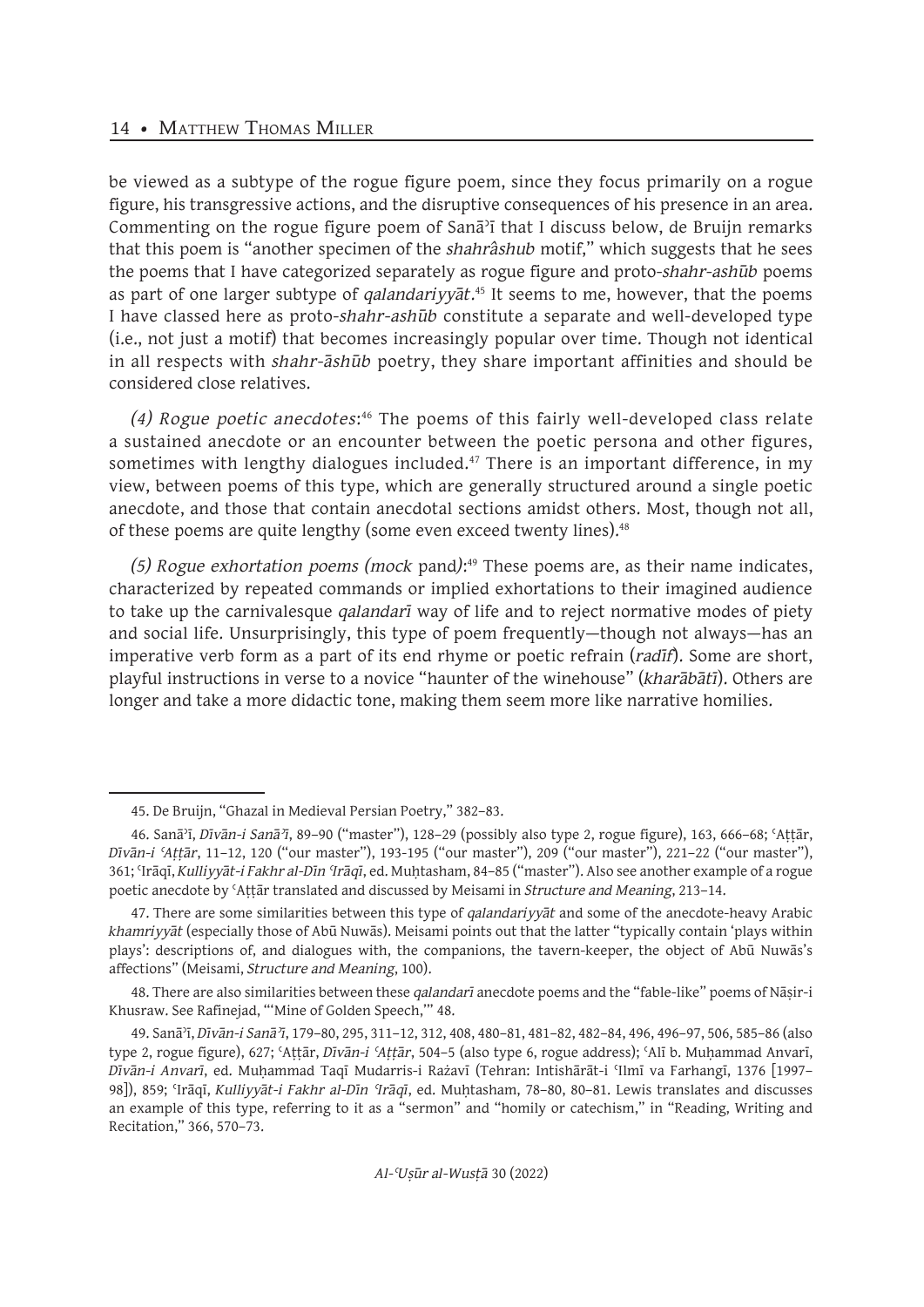*(6) Rogue address poems*: <sup>50</sup> These poems are structured around a direct address to a particular figure, usually the beloved or a cupbearer. The address often takes the form of a series of imperative commands (closer in tone to supplications) in which the poet requests wine or the figure's attention. In some poems the address is more didactic in nature, and these poems thus overlap with rogue exhortation poems at times.

*(7) Rogue odes and ditties*: <sup>51</sup> This final dual grouping of poems is admittedly the most inexact. Rogue odes are typically at least ten lines long and sometimes run into the high teens. Their most defining feature is their more well-developed internal structure and segmentation. They can often be divided into several separate but interrelated sections. Some evince a tripartite structure (strophe, antistrophe, metastrophe) that makes them look like mini-*qaṣīda*s with interchangeable thematic sections of mock *fakhr*, apostrophe/ exhortation, anecdote, and/or homily with a short concluding cap of one or two lines. $52$ Others exhibit a chiastic/ring design or equal segmentation into sections of (roughly) two to four lines each. Although most of the monothematic *qalandarī* poems that appear in the *qalandariyyāt* sections of Sanāʾī's early manuscripts are longer poems (ten lines or more), there is also a small collection of shorter poems that I have labeled as rogue ditties. This type of poem is less common in comparison to the others, but the shorter length of these poems is likely indicative of other differences in performance context, function, etc.

Some of the foregoing subgenres may come to be rejected or adjusted in subsequent studies of this poetry. Some poems straddle more than one subgenre (as I have indicated in the footnotes), and one could possibly add additional ones, such as the mock *ubi sunt*  poem<sup>53</sup> and the winehouse conversion poem,<sup>54</sup> among others. There is also the persistent difficulty of determining when one of these distinguishing patterns should be regarded as just a common motif and when it merits consideration as a genuine subgenre because of its centrality to the structure of a large number of poems. Despite these limitations, however, these categories are useful tools for deepening our understanding of what medieval Persian litterateurs meant when they employed the term *qalandariyyāt*. They help us disaggregate this broad thematic category and see patterns that may not otherwise be apparent, such as Sanāʾī's overrepresentation in the rogue exhortation category, ʿAṭṭār's manifest

53. See, for example, ʿIrāqī, *Kulliyyāt-i Fakhr al-Dīn ʿIrāqī*, ed. Muḥtasham, 98–99, 247–48.

<sup>50.</sup> Sanāʾī, *Dīvān-i Sanāʾī*, 312 (also type 5, rogue exhortation), 586; ʿAṭṭār, *Dīvān-i ʿAṭṭār*, 504–5 (also type 5, rogue exhortation); ʿIrāqī, *Kulliyyāt-i Fakhr al-Dīn ʿIrāqī*, ed. Muḥtasham, 98–99 (mock *ubi sunt*), 101–2 (also type 2, rogue figure), 108–9.

<sup>51.</sup> Sanāʾī, *Dīvān-i Sanāʾī*, 26, 73–74 (also type 1, rogue boast), 74, 74–75, 75, 75–76, 80–81, 98–99, 128–29, 163, 335–36, 337–38, 358, 393–94 (also type 1, rogue boast), 653–54; ʿAṭṭār, *Dīvān-i ʿAṭṭār*, 33–34, 192–93 ("our master"); Anvarī, *Dīvān-i Anvarī*, 784–85; Khāqānī Shirvānī, *Dīvān-i Khāqānī Shirvānī*, 630–31; ʿIrāqī, *Kulliyyāt-i Fakhr al-Dīn ʿIrāqī*, ed. Muḥtasham, 77–78, 80, 100–101, 107–8 (also type 1, rogue boast), 236–37, 246–47.

<sup>52.</sup> On reading *ghazal*s as mini-*qaṣīda*s, see Julie Scott Meisami, "A Life in Poetry: Hāfiz's First Ghazal," in *The Necklace of the Pleiades: 24 Essays on Persian Literature, Culture and Religion*, ed. Franklin D. Lewis and Sunil Sharma, 163–81 (Leiden: Leiden University Press, 2010); Meisami, *Structure and Meaning*, 163–66, 183, 186,  $205-6.$ 

<sup>54.</sup> See, for example, ʿAṭṭār, *Dīvān-i ʿAṭṭār*, 11–12; ʿIrāqī, *Kulliyyāt-i Fakhr al-Dīn ʿIrāqī*, ed. Muḥtasham, 84–85.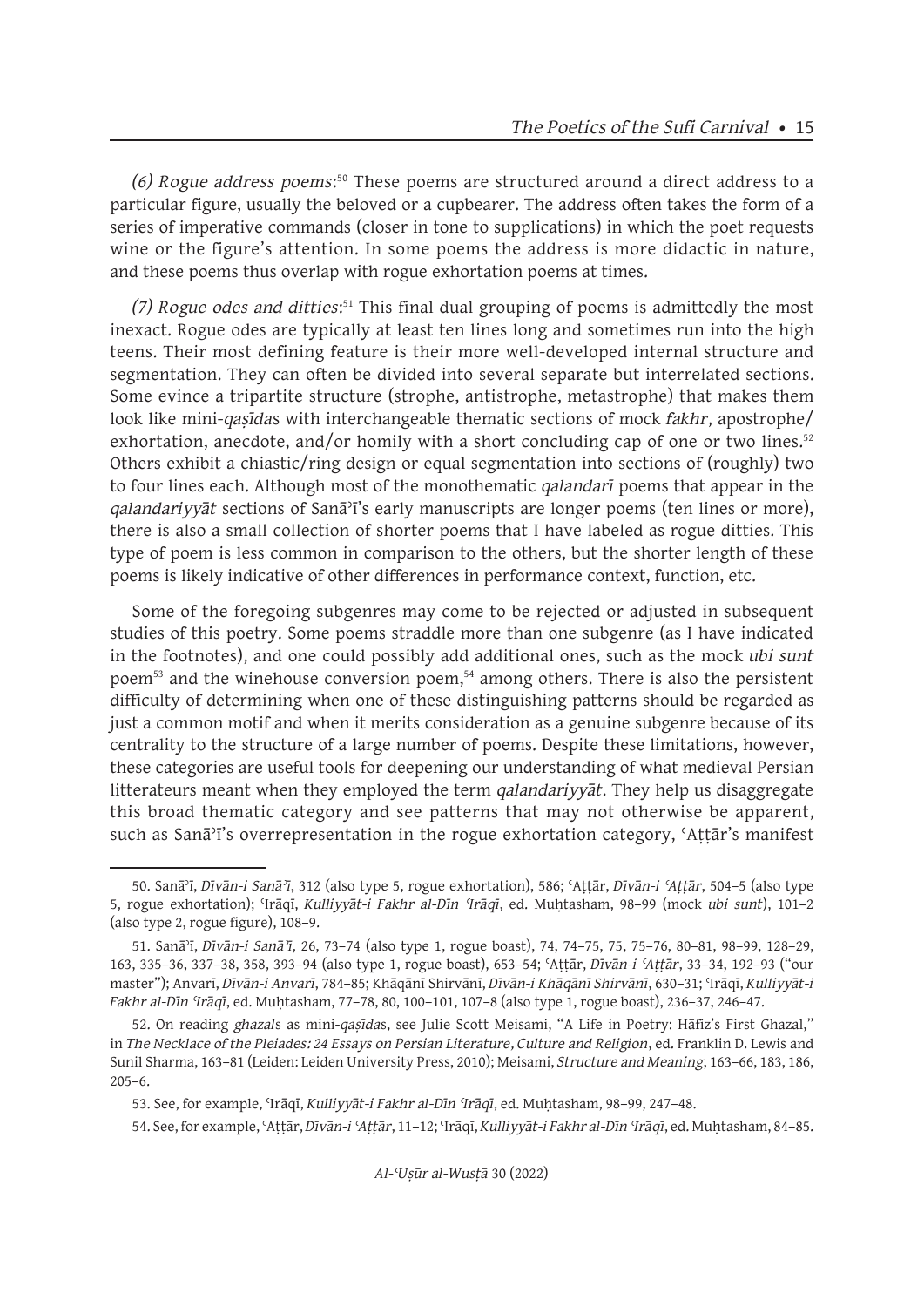predilection for the rogue figure subtype, ʿIrāqī's preference for proto-*shahr-āshūb*-style poems, or Sanāʾī's and ʿAṭṭār's predominance in the production of rogue poetic anecdotes. Further studies on these preliminary observations may show these patterns to be the result of an individual poet's idiosyncrasies, but they may also provide important insights for the broader study of stylistic and generic development in medieval Persian poetry. For example, I suspect that the more concerted use of the longer anecdotal structure in Sanā<sup> $3$ </sup>i's and 'Attār's poetry would fall into this latter camp.

Moreover, analyzing the shifting and imbricated boundaries of these poetic types also reveals something important about the much more complex history of stylistic and generic development in medieval Persian poetry—a history that can only now be obliquely glimpsed in the Persian poetic manual tradition, early manuscripts, and other writings that comment on Persian poetry (e.g., *Qābūs-nāma*, *Chahār maqāla*).<sup>55</sup> These poetic artifacts show that poets were conceptualizing and composing poems in a multidimensional generic space that included a much wider array of variables than most modern discussions of genre in Persian poetry admit. Poetic form and what we might call the poem's "primary thematic category"—e.g., love, ascetic-homiletic, panegyric, or wine—are certainly strong factors in this generic calculus, but so, too, are more nuanced poetic characteristics, such as certain guiding plot scripts, styles of lyrical presentation (e.g., homiletic vs. anecdotal), and recurring internal structural patterns. These features inflect the first-order considerations of each poem's classical formal genre and primary thematic category to such an extent that we cannot just speak about *qalandariyyāt* or *ghazaliyyāt*. We have to be more exact: we have rogue figure or rogue poetic anecdote *qalandariyyāt*, and "dying love" and "love enjoyed" *ghazaliyyāt*, as Lewis says. We thus need to examine the *qalandariyyāt* not as a single genre but as a cluster of heterotopic countergenres if we are to elaborate its full range of intergeneric responses to panegyric and ascetic-homiletic poetry.

## **III. Setting the (Generic) Scene: Panegyric Poetry and Ascetic-Homiletic Poetry in the Persian Tradition**

Before we can dive into a deeper analysis of *qalandariyyāt*, we need a basic picture of the generic features of panegyric and ascetic-homiletic poetry. Both of these genres are complex and dynamic traditions that vary across historical periods and, like the *qalandariyyāt*, are internally diverse.<sup>56</sup> My goal here is not an exhaustive portrayal of all

<sup>55.</sup> As Lewis argues, we should see these thematic types of poetry as "overlapping sets and sub-sets of thematic, typological and rhetorical strategies" whose "symbols, imagery and thematics . . . are by no means restricted to that particular genre and often bleed into those of a related topos, scene or mood." However, this "fuzziness" of generic borders should not be read as "evidence that the genre categories are artificial, were unperceived as such by the ancient authors or that no poem can ever be assigned to a single genre." See Lewis, "Reading, Writing and Recitation," 438–40, 560 (discussing the *qalandariyyāt* specifically); "Transformation of the Persian Ghazal," 123–24.

<sup>56.</sup> On diversity and development in panegyric poetry, see, e.g., Muḥammad Riżā Shafīʿī-Kadkanī, *Muflis-i kīmīyā-furūsh: Naqd va taḥlīl-i shiʿr-i Anvarī* (Tehran: Sukhan, 1372 [1993–94]), 85–95; Franklin D. Lewis, "Sincerely Flattering Panegyrics: The Shrinking Ghaznavid Qasida," in Lewis and Sharma, *Necklace of the*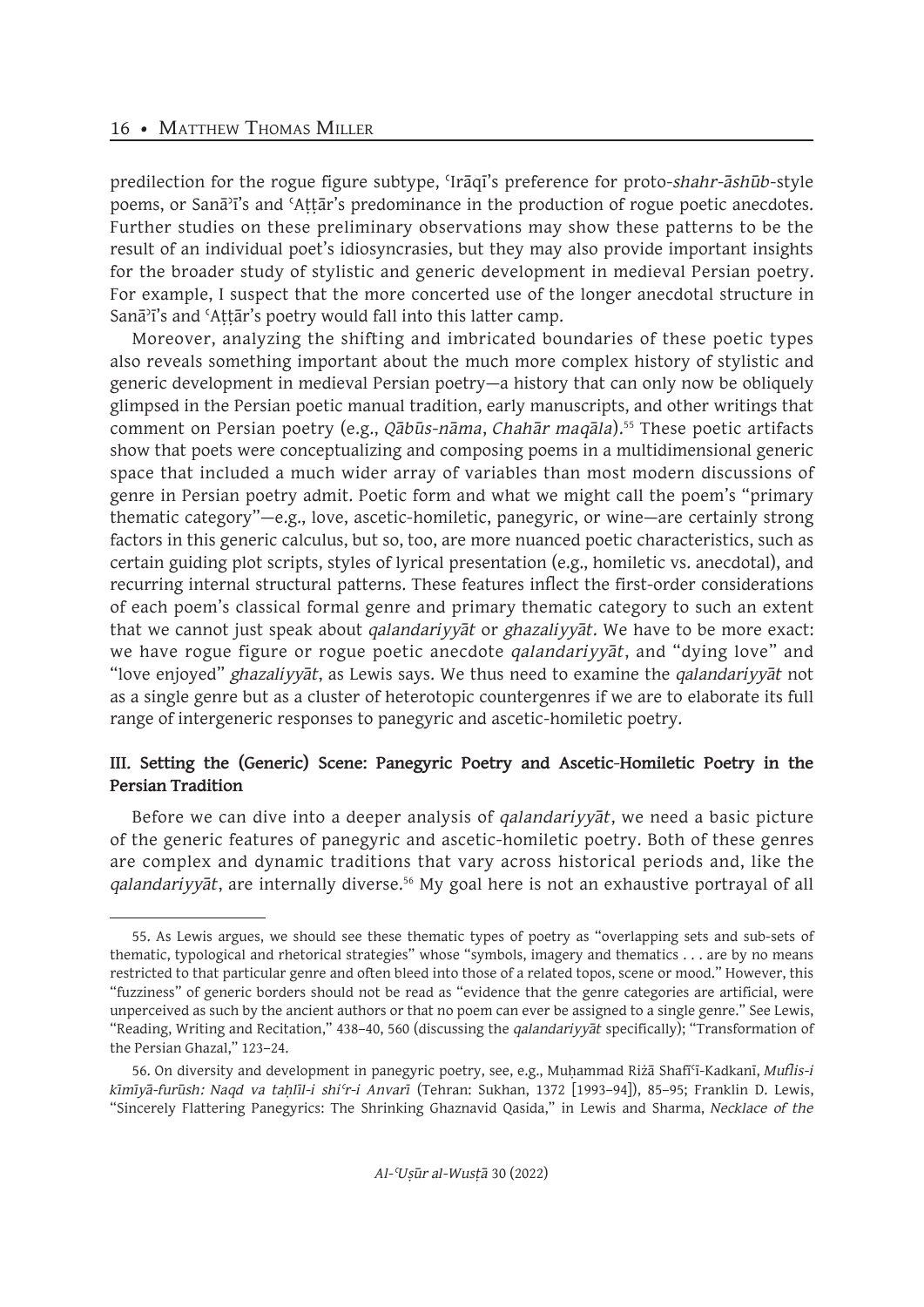possible permutations of their poetics but a distillation of their principal features so we can better understand the broader generic landscape in which *qalandariyyāt* poems operate. Each poem, of course, will fit this prototype to varying degrees depending on where it falls in the generic spectrum. *Qalandariyyāt*, in any case, do not typically respond to or imitate particular ascetic-homiletic or panegyric poems.<sup>57</sup> Rather, they gesture toward a caricature of these poetic types, parodying, often to absurd levels, their most striking thematic and stylistic elements.

## *Panegyric Poetry*

Panegyric poetry was the genre *par excellence* of the medieval Persian court.<sup>58</sup> Panegyrics in the Persian tradition can be tripartite (*nasīb*/exordium or introit, *rahīl*/journey, and *madḥ*/praise), bipartite (*nasīb* and *madḥ*), or even monothematic (*madḥ*). A tri- or bipartite panegyric traditionally begins with a garden, nature, desert, or romantic scene in the *nasīb* (and, if tripartite, transitions to another section treating the journey or another descriptive theme) before proceeding to the central panegyric section of the poem, often concluding with a closing prayer/*duʿā*. 59

58. The general portrait of panegyric poetry in the Persian tradition presented here is a synthesis of the following studies' treatment of this poetry: Shamīsā, *Anvāʿ-i adabī*, 244–47, 273–82; Shafīʿī-Kadkanī, *Muflis-i kīmīyā-furūsh*, 83–106; Ṣafā, *Tārīkh-i adabiyyāt dar Īrān*, 1:367–68, 2:353–54; Jerome W. Clinton, *The Dīvān of Manūchihrī Dāmghānī: A Critical Study* (Minneapolis: Bibliotheca Islamica, 1972), 31–43, 73–96, 126–46; Meisami, *Medieval Persian Court Poetry*, 40–76; Jerome W. Clinton, "Court Poetry at the Beginning of the Classical Period," in *Persian Literature*, ed. Ehsan Yarshater, 75–95 (Albany, NY: Bibliotheca Persica, 1988), 88–95; Julie Scott Meisami, "Ghaznavid Panegyrics: Some Political Implications," *Iran* 28 (1990): 31–44; Michael Glünz, "Poetic Tradition and Social Change: The Persian Qasida in Post-Mongol Iran," in Sperl and Shackle, *Qasida Poetry in Islamic Asia and Africa*, 1:183–203; Meisami, "Poetic Microcosms," 139–164; idem, "The Poet and His Patrons: Two Ghaznavid Panegyrists," *Persica* 17 (2001): 91–105; idem, *Structure and Meaning*, 66–110, 144–55, 235–43, 366–77. Shafīʿī-Kadkanī also touches on various aspects of panegyric poetry in his important study of poetic imagery in the earliest period of New Persian poetry: Muḥammad Riżā Shafīʿī-Kadkanī, *Ṣuvar-i khiyāl dar shiʿr-i fārsī: Taḥqīq-i intiqādī dar ṭatavvur-i īmāzh-hā-yi shiʿr-i pārsī va siyar-i naẓariyya-yi balāghat dar Islām va Īrān* (Tehran: Āgāh, 1350 [1971–72]).

59. In general, early New Persian panegyric *qaṣīda*s are more similar to the Arabic panegyric *qaṣīda*s of the *muḥdath* period in terms of their symbolic world (emphasis on garden and court imagery rather than the desert imagery more typical of the classical Arabic *qaṣīda*) and their structure (more frequently bipartite or even monothematic rather than tripartite and polythematic like the classical Arabic *qaṣīda*). However, there are important differences as well. For more on these issues, see Meisami, *Medieval Persian Court Poetry*, 40–41; idem, "Ghaznavid Panegyrics," 31; idem, "Poetic Microcosms," 140ff. On the Arabic panegyric tradition, see Sperl, *Mannerism in Arabic Poetry*; Andras Hamori, *The Composition of Mutanabbī's Panegyrics to Sayf al-Dawla* (Leiden: E. J. Brill, 1992); Suzanne Stetkevych, *The Poetics of Islamic Legitimacy: Myth, Gender, and Ceremony* 

*Pleiades*, 209–50; Gabrielle van den Berg, "The Nasībs in the Dīvān of Farrukhi Sistani: Poetic Speech versus the Reflection of Reality," *Edebiyât* 9 (1998): 17–34.

<sup>57.</sup> I have not identified any specific example of a *qalandariyyāt* poem responding to or imitating an ascetichomiletic or panegyric poem in a formal *javāb* or *istiqbāl*, though such poems almost certainly did exist. Paul Sprachman has identified an interesting instance of Sūzanī (d. 1173–74) parodying a "serious" *ghazal* of Sanāʾī in one of his obscene poems. See Sprachman, "Hajv and Profane Persian." On response poems and poetic imitation in Persian poetry, see the classic study of Paul E. Losensky, *Welcoming Fighānī: Imitation and Poetic Individuality in the Safavid-Mughal Ghazal* (Costa Mesa, CA: Mazda, 1998).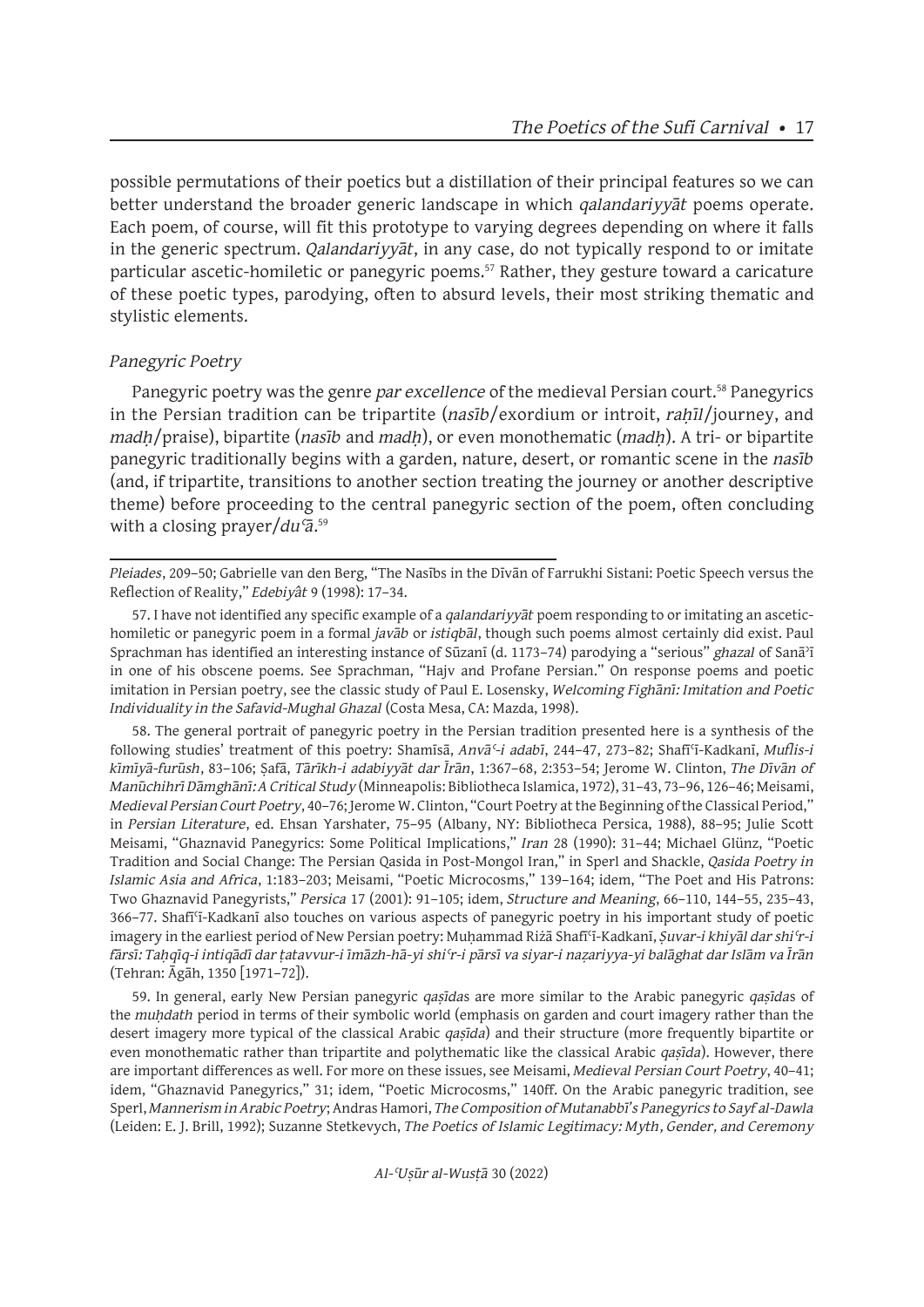#### 18 • MATTHEW THOMAS MILLER

The central figure of the panegyric is the *mamdūh*, the object of praise.<sup>60</sup> Regardless of whether he is a king, a court official, or a powerful religious figure, he functions as the poetic axis of the panegyric, and its poetic world revolves around celebration of his power, prowess, and accomplishments of epic proportions in the battlefield, recreational arenas (palatial gardens and hunting or polo grounds), royal feasts, or even spiritual realms. The panegyric is a "poetic microcosm" or poetic "analogue" of the court life that it reflects, as Meisami has argued, and each constituent element in its poetic world is defined in relation to the *mamdūḥ*. 61 If the *mamdūḥ* is a political leader, the poet will typically extol him as an idealized Islamic leader who exudes wisdom, piety (*taqvā*), faith (*īmān*), justice, courage, mercy, and generosity at court and who fights valiantly against any enemy of Islamdom (*kāfir*) as the defender of the faith (*islām*, *dīn*) on foreign and domestic battlefields.<sup>62</sup> The *mamdūḥ*'s power is often portrayed as divinely ordained and his dominion as extending over the whole world (all seven climes). The grandeur of his rule can be seen in the majesty of all his royal accessories, including his court, his throne, his crown, his great armies, and his treasure. Panegyric poetry, in short, is primarily a poetics of power and social order, as Glünz and Bürgel have argued.<sup>63</sup>

Although my focus here is on *qalandarī* poetry as a countergenre to royal panegyric, it is important to note that panegyric poetry in the Persian tradition is not restricted to praise for kings and political elites alone. There is also a rich body of panegyrics dedicated to religious elites of the medieval Islamic world. In general terms, the poet of a religious panegyric will paint his *mamdūḥ* as the undisputed sovereign of the religious and spiritual domains. Although the power, dominion, and accomplishments celebrated in these poems may be of a decidedly more spiritual nature, they are no less grand than those in panegyrics for political leaders, and more importantly, the poetic axis in these religious-spiritual panegyrics continues to be the *mamdūḥ*. 64 The poet will eulogize his piety, religious

61. Meisami, "Poetic Microcosms," 144–45, 163–64. See also idem, "The Grand Design: Medieval Persian Poetic Microcosms," in *Proceedings of the XIIth Congress of the International Comparative Literature Association*, 458–63 (Munich: Judicium, 1990).

62. This last point is especially true in the panegyrics for Mahmud of Ghazna composed by his illustrious court poets Farrukhī and ʿUnsurī. They both wax eloquently about his campaigns against "infidels" (*kuffār*) in which he mercilessly destroyed their "idols" (*but*) and "idol temples" (*but-khāna*) (e.g., Farrukhī's *qaṣīda* 35 on the destruction of the Somnath temple and its idols). See Meisami's discussion of some these *qaṣīda*s in "Poetic Microcosms," 147–48 and *Structure and Meaning*, 235–43.

63. Bürgel, "Qasida as Discourse on Power"; Glünz, "Poetic Tradition and Social Change," 184.

64. I do not mean to suggest any significant separation of the political and religious-spiritual domains here.

*in the Classical Arabic Ode* (Bloomington: Indiana University Press, 2002); Beatrice Gruendler, *Medieval Arabic Praise Poetry: Ibn al-Rūmī and the Patron's Redemption* (New York: RoutledgeCurzon, 2003).

<sup>60.</sup> Praise (*madḥ*) in the panegyric is not just sycophantic adulation. When poets praise the *mamdūḥ*, they celebrate not just an individual but rather an idealized portrait of their patron as the embodiment of the most revered social and spiritual values appropriate to his position in the medieval Islamic sociopolitical system. See Meisami, *Medieval Persian Court Poetry*, 43–48; idem, "Ghaznavid Panegyrics," 32, 34; idem, *Structure and Meaning*, 88–90, 136–38, 147–48; J. C. Bürgel, "Qasida as Discourse on Power and Its Islamization: Some Reflections," in Sperl and Shackle, *Qasida Poetry in Islamic Asia and Africa*, 1:451–74; Glünz, "Poetic Tradition and Social Change," 184, 188, 200; Sperl, *Mannerism in Arabic Poetry*, 9–27.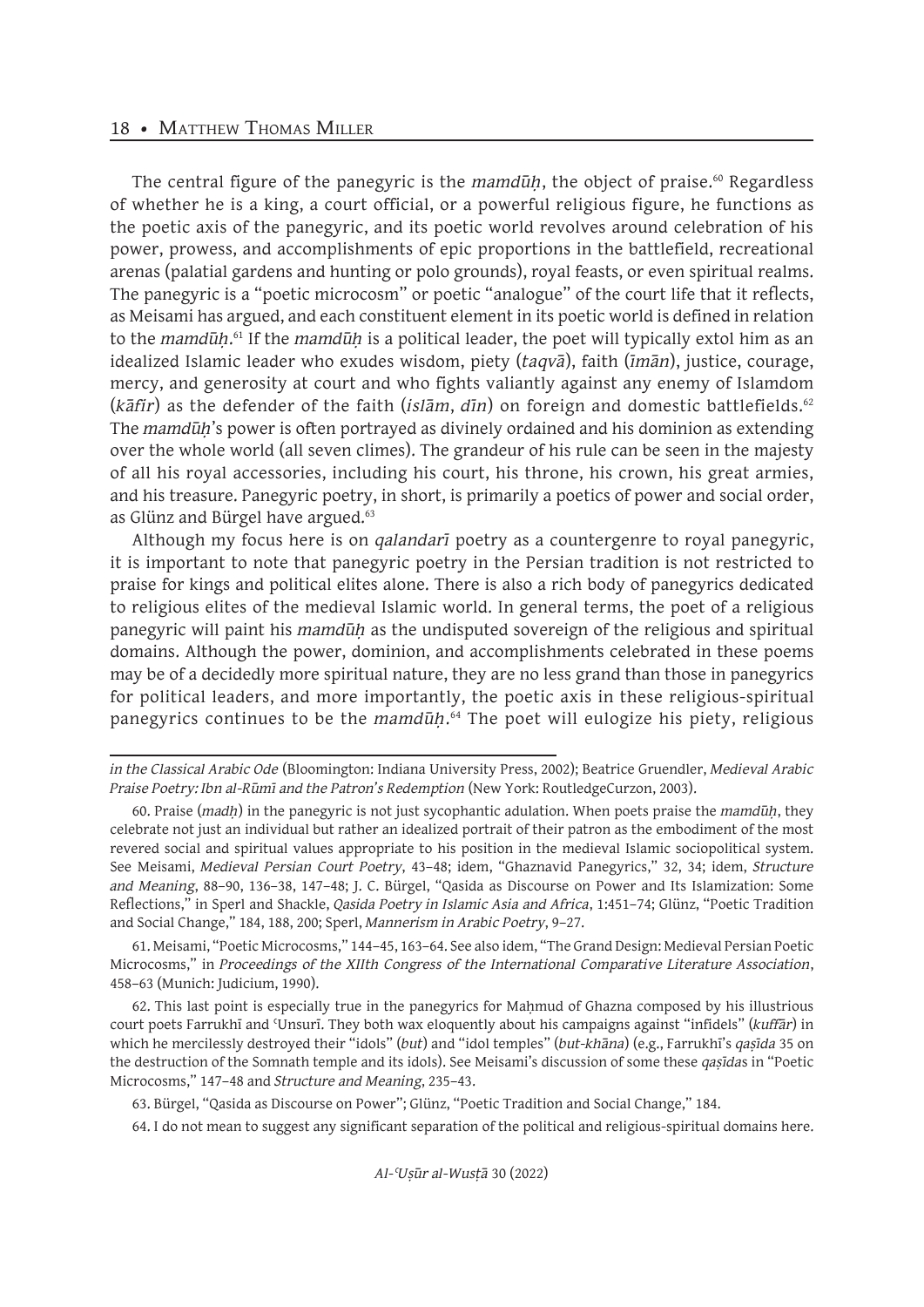knowledge, mystical power, and exalted spiritual state, painting an idealized portrait of the *mamdūḥ* as an embodiment of the virtues and ideals associated with his particular position in the religious-spiritual hierarchy of the medieval Islamic world. Because of a shared concern with certain religious-spiritual values, there is considerable overlap between the respective symbolic/conceptual worlds of religious-spiritual panegyrics and ascetichomiletic poetry.<sup>65</sup>

## *Ascetic-Homiletic Poetry*

In ascetic-homiletic poetry we may have what constitutes the first countergenre to royal panegyric poetry.<sup>66</sup> The poetic axis of the ascetic-homiletic poet is not the court of the panegyric's *mamdūḥ*, nor is his central concern the enumeration of the *mamdūḥ*'s illustrious deeds and achievements. Rather, the poetic world of the *zuhdiyyāt*-*mawʿiẓa* revolves around a poetic axis that is firmly anchored in God's court—the eternal court that rules over the entire cosmos and casts the pleasures and achievements of the mundane world in a starkly different light. Even if not set there specifically, the rule, power, and values celebrated in the *zuhdiyyāt*-*mawʿiẓa* emanate from that celestial court.

The poet of ascetic-homiletic poetry is the preacher of the "arena of religion" (*maydān-i dīn*), as Nāṣir-i Khusraw declares in a famous poem.67 He is the admonisher (*vāʿiẓ*) of the

65. *Qalandarī* themes may even appear in panegyrics for Sufi masters or mystically inclined political rulers. A particularly interesting example of this can be found in Amīr Muʿizzī's panegyric with a *qalandarī nasīb*  for Fakhr al-Dīn al-Maʿālī Abū ʿAlī Sharafshāh Jaʿfarī, which is discussed and translated in Miller, "Qalandar King." See also examples in Abū al-Majd Majdūd b. Ādam Sanāʾī, *Kulliyyāt-i ashʿār-i Ḥakīm Sanāʾī Ghaznavī*  [facsimile of manuscript], ed. A. A. Bashīr (Kabul: Muʾassasa-yi Intishārāt-i Bayhaqī, 1356 [1977–78]), 516–18; Sanāʾī, *Dīvān-i Sanāʾī*, 388–92, 587–89; Fakhr al-Dīn ʿIrāqī (Hamadānī), *Kulliyyāt-i Shaykh Fakhr al-Dīn Ibrāhīm Hamadānī mutakhallas bih ʿIrāqī*, ed. Saʿīd Nafīsī (Tehran: Kitāb-Khāna-yi Sanāʾī, 1362 [1983–84]), 69–70; ʿIrāqī, *Kulliyyāt-i ʿIrāqī*, ed. Muḥtasham, 311–14.

66. The general portrait of ascetic-homiletic poetry in the Persian tradition presented here is a synthesis of the following studies' treatment of this poetry: Shafīʿī-Kadkanī, *Ṣuvar-i khiyāl dar shiʿr-i fārsī*, 550–63; idem, *Tāziyāna-hā-yi sulūk*, 47–52, 219; Ṣafā, *Tārīkh-i adabiyyāt dar Īrān*, 1:368, 2:356–57, 3/1:332–33; Jerome W. Clinton, "The Madāen Qasida of Xāqāni [Khāqānī] Sharvāni, I," *Edebiyât* 1 (1976): 156–62; idem, "The Madāen Qasida of Xāqāni [Khāqānī] Sharvāni, II: Xāqāni and Buhturī," *Edebiyât* 2 (1977): 200–205; de Bruijn, *Of Piety and Poetry*, 164–82; idem, *Persian Sufi Poetry*, 29–50; Julie Scott Meisami, "Symbolic Structure in a Poem by Nasir-i Khusrau," *Iran* 31 (1993): 103–17; idem, "Poetic Microcosms," 164–81; idem, "Places in the Past: The Poetics/ Politics of Nostalgia," *Edebiyât* 8 (1998): 84–89; idem, *Structure and Meaning*, 39–40, 69–71, 172–81, 200–204, 219, 303–4, 375–76; Lewisohn, "Hierocosmic Intellect and Universal Soul," 193–226; Alice C. Hunsberger, "'On the Steed of Speech': A Philosophical Poem by Nāṣir-i Khusraw," in Hunsberger, *Pearls of Persia*, 147–90, 158–80; Lewisohn, "Nāṣir-i Khusraw's Ode"; Meisami, "Nāṣir-i Khusraw." On *zuhdiyyāt* in the Arabic tradition, see James D. Martin, "The Religious Beliefs of Abū'l-ʿAtāhiya According to the Zuhdīyāt," *Transactions–Glasgow University Oriental Society* 23 (1970): 20–25; Sperl, *Mannerism in Arabic Poetry*, 71–96; Hamori, "Zuhdiyyāt"; Gregor Schoeler, "Bashshār b. Burd, Abū ʾl-ʿAtāhiyah, and Abū Nuwās," in Ashtiany and Johnstone, *ʿAbbasid Belles-Lettres*, 275–99; Kennedy, "Zuhdiyya."

67. See the translation and discussion of this poem in Hunsberger, "'On the Steed of Speech.'"

My point is only that the poet's focus in the religious panegyric is shifted decidedly toward the panegyrized's religious and spiritual virtues, with only implicit recognition of the political power this exalted religious status may carry.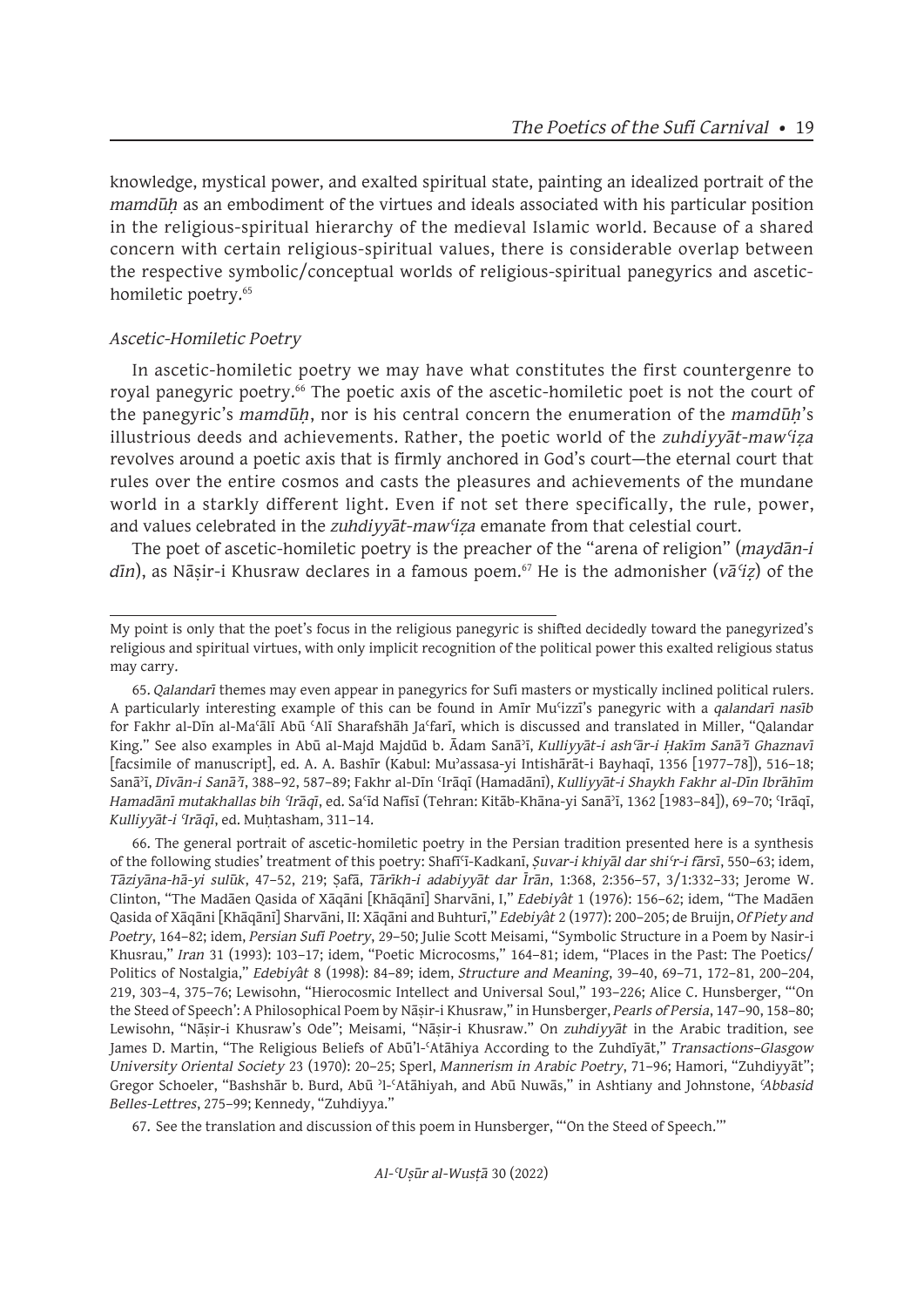entire Muslim world who recalls for his readers the great military victories of past kings and their awe-inspiring monuments (e.g., the ruins of magnificent palaces of Ctesiphon) not to praise these figures but to remind his audience of the transitory nature of all earthly life. Death and related symbols of morbidity such as graves or ruins are thus dominant topoi in the *zuhdiyyāt*-*mawʿiẓa*, and ascetic-homiletic poets frequently employ the *ubi sunt*  ("where is?") motif, often anaphorically, to reinforce the absolute transiency of earthly life. While lamenting the desolation, evil, and illusionary pleasures of the world, the preacher poet exhorts his audience to piety (*taqvā*), repentance (*tawba*, *istighfār*), and good works so as to guarantee themselves a place in the eternal world of God's court.

The mode of piety that is encouraged in this poetry can be broadly characterized as abstemious (*zuhd*/*parhīz*/*pārsāʾī*) in the sense that it categorically rejects the attractions and achievements of the material world and counsels the reader to adopt a sober code of conduct in line with religion (*dīn*), the Quran, normative Islamic law (*sharīʿat*), and the prophet's custom (*sunnat*). It decries *kufr* (unbelief/infidelity) and earthly idols (*but*) and enjoins the reader to have absolute trust in God (*tavakkul*) even in the face of adversity and to let a fear of God's wrath on Judgment Day guide their actions. Ascetic-homiletic poetry has sometimes been described as a long "string of admonitions" in verse on the aforementioned topics and other, related ones, such as divine unity, faith (*īmān*), the Quran, pious acts of obedience and worship (*ṭāʿat*), right guidance (*hudā*), shame (*sharm*), wisdom/intellect (*hikmat*, *khirad*), divine justice, and praise of the prophet, his family, and his companions.<sup>68</sup> Although this pejorative characterization of ascetic-homiletic poetry is unfair, the symbolic and conceptual world of *zuhdiyyāt* and *mawʿiẓa* does revolve around these concepts and motifs.<sup>69</sup>

#### **IV. The** *Qalandariyyāt* **as Heterotopic Countergenre(s): Three Case Studies**

#### *"Well done, Young Infidel!": A Rogue Figure Poem of Sanāʾī*

Although it is clear that the *qalandariyyāt* topoi were under development before Sanāʾī, it is only in his *dīvān* that we begin to find a substantial number of monothematic *qalandariyyāt* poems longer than the *rubāʿī* form.<sup>70</sup> His *dīvān* contains a representative sampling of all of the major subgenres of the *qalandariyyāt*, and given the considerable influence his poetry exerted on subsequent poets, it is likely that his *qalandariyyāt* poems served as foundational models for later *qalandarī* poets, such as ʿAṭṭār and ʿIrāqī. The following *qalandariyyāt* poem about a "young infidel" (*kāfir-bacha*) is an example of one of the most popular of these "models," the rogue figure poem.

<sup>68.</sup> Like panegyric poetry, ascetic-homiletic poetry does at times incorporate imagery and themes from wine poetry and even *qalandariyyāt*. The *zuhdiyyāt* poem by Sanāʾī that de Bruijn discusses in his *Persian Sufi Poetry*  (38–40) is a perfect example.

<sup>69.</sup> Hunsberger and Meisami critique this atomized reading of Nāṣir-i Khusraw's ascetic-homiletic poetry in their recent studies on his poetry; see Hunsberger, "'On the Steed of Speech'"; Meisami, "Nāṣir-i Khusraw."

<sup>70.</sup> For a discussion of the early history of the *qalandariyyāt*, see Miller, "Qalandar King."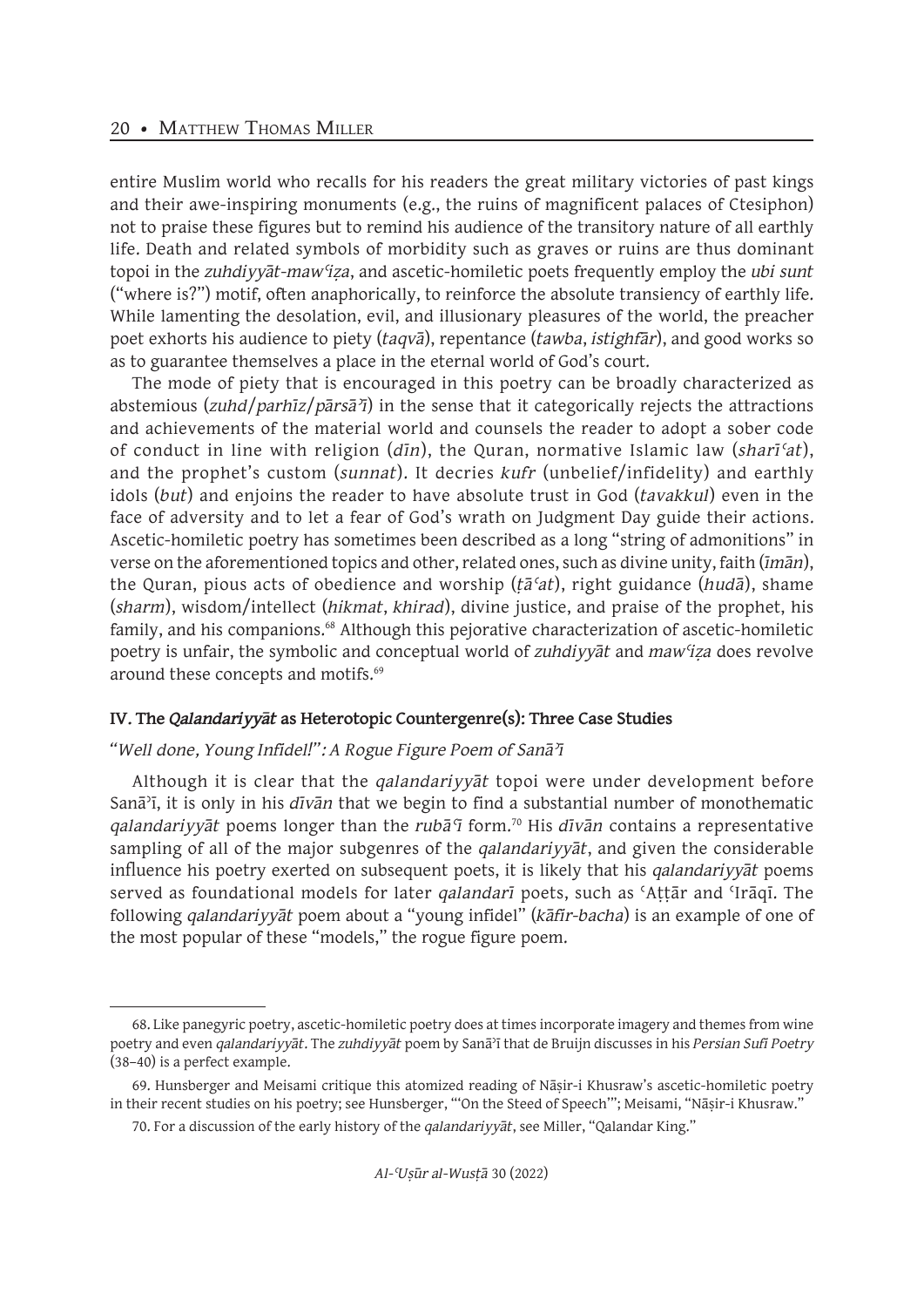- 1 You have cut me off again from the Muslims—well done, young infidel! You have made me a prisoner again—well done, young infidel!
- 2 In the ranks of lords of love—those "all-in" gambling types you place me again—well done, young infidel!
- 3 It seems you returned from apostasy (lit. being an infidel) to being Muslim only in order to uproot Islam (lit. being Muslim)—well done, young infidel!
- 4 With a face like the fountain of the sun and tresses like crosses, you renewed the Christian religion—well done, young infidel!
- 5 In the dilapidated *qalandarī* winehouse, in the ranks of the wine drinkers, you know hundreds of strange disguises—well done, young infidel!
- 6 You are the Joseph of the era, and for you, behind each Moses there are a hundred Jacobs—well done, young infidel $!$ <sup>71</sup>

The most striking feature of this poem is the repeated apostrophization of the "young infidel" in its laudatory *radīf*. <sup>72</sup> The use of this rhetorical device is widespread in Persian poetry. In most cases, it serves to highlight for the audience the focus of the poem.<sup>73</sup> In panegyric poetry, the poet apostrophizes the *mamdūḥ* using a combination of his name, one of his honorific titles, or an adjectival confection that praises as it identifies the *mamdūḥ*  in a more allusive manner. In ascetic-homiletic poetry (including *naʿt* and *manāqib*), the apostrophized figure could be God, Prophet Muḥammad, one of the prophet's companions, or another important religious figure. When performed, such apostrophizations would likely prompt the performer to gesture physically in the direction of the addressee,

بردیم باز از مسلمانی زهی کافر بچه کردیم بندی و زندانی زهی کافر بچه ِ هر زمانم باز بِنشانی زهی کافر بچه<br>تا بر انداز ی مسلمانی زهی کافر بچه در صفات پاکباز ان در صف ارباب عشق در مسلمانی مگر از کافری باز آمدی با رخی چون چشمهٔ خورشید و زلف چون صلیب تازه کردی کیش نصر انی زهی کافر بچه<br>در خرابات قلندر در صف می خوارگان در خرابات قلندر در صف می خوارگان صد لباسات عجب دانی زهی کافر بچه یوسف عصری و اندر زیر هر موسی ترا

De Bruijn, in his recent work ("The Ghazal in Medieval Persian Poetry," 382–83), translates and briefly discusses a different version of this poem from the edition of Sanāʾī's *ghazal*s produced by Valentina Zanolla for the Lirica Persica project, which he argues contains the "most reliable texts now available" of Sanāʾī's poems (p. 370).

72. See footnote 39 above on the elimination of the doubled *chih* in *kāfir-bacha*, and see footnote 42 for more on the age and gender of this "young infidel."

73. For more on the "poetic refrain" (*radīf*) in Persian poetry, see Paul E. Losensky, "'Demand, Ask, Seek': The Semantics and Rhetoric of the *Radīf Ṭalab* in the Persian Ghazal," *Turkish Studies Association Bulletin* 21 (1997): 19–40; Franklin D. Lewis, "The Rise and Fall of a Persian Refrain: The *Radīf* '*Ātash u Āb*,'" in *Reorientations: Arabic and Persian Poetry*, ed. Suzanne Pinckney Stetkevych, 199–226 (Bloomington: Indiana University Press, 1994).

<sup>71.</sup> Sanāʾī, *Dīvān-i Sanāʾī*, 1008–9. This poem is not listed as a *qalandariyyāt* in Mudarris-i Rażavī's edition, but a similar version is listed in the *qalandariyyāt* section in the KM manuscript: Sanāʾī, *Kulliyyāt-i ashʿār-i Ḥakīm Sanāʾī Ghaznavī*, 575. I have followed the latter version of this poem. Persian text: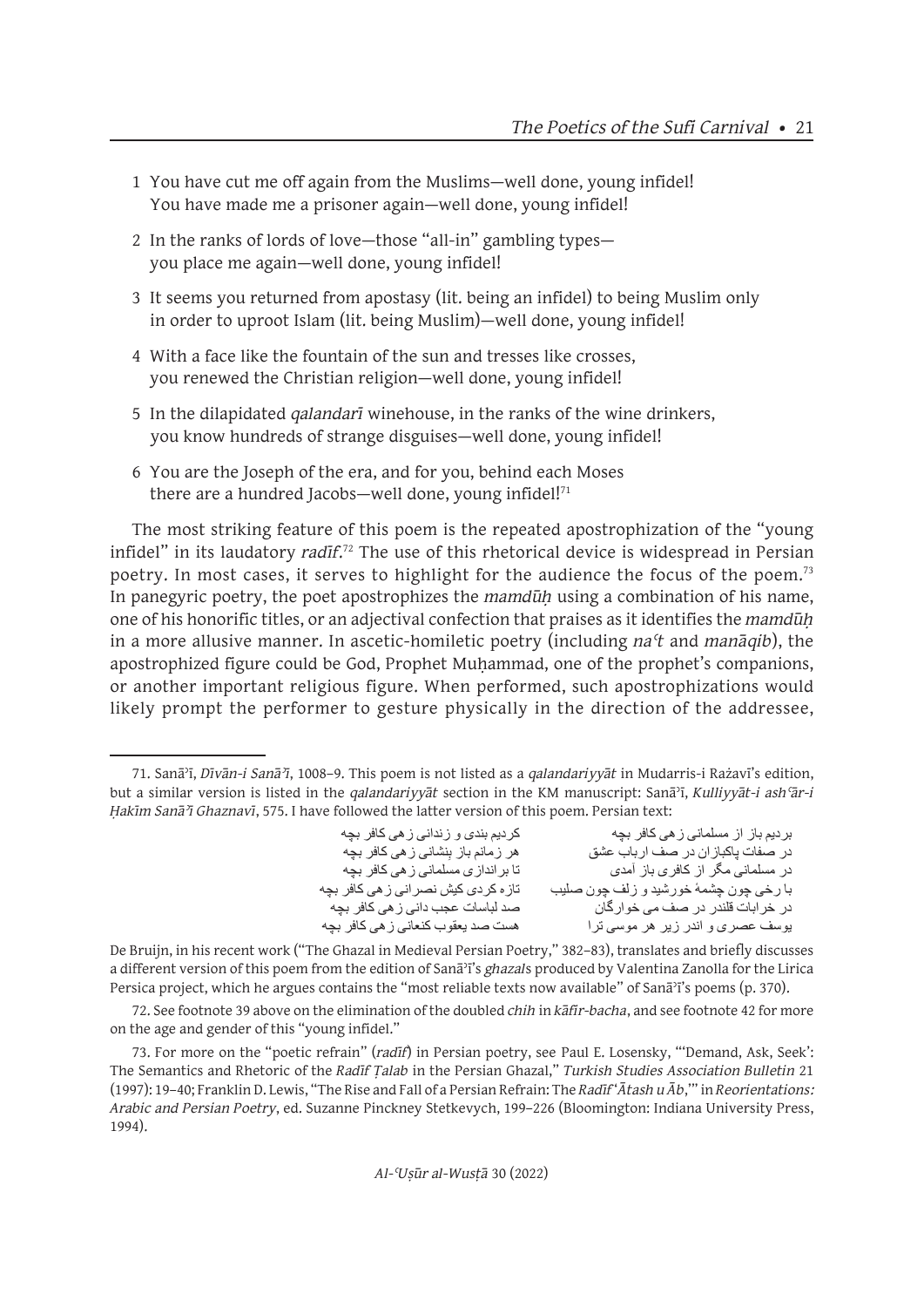further highlighting the gravity of these moments in the poem and the importance of this literary device.<sup>74</sup> Sana<sup>5</sup><sup>1</sup>'s use of the apostrophe for the lowly "young infidel" plays off these expectations. It marks this most socially marginal and despised figure as the poetic axis of the poem while simultaneously inverting all of the attendant expectations of a figure who would be extolled in a poem. The return to this device in the *radīf* at the end of each line mocks it through its repetition to an almost absurd degree: even the most fulsome panegyrics do not typically apostrophize their *mamdūḥ* in every line of the poem!

The figure of the young infidel dominates the poem in other ways highly reminiscent of traditional *mamdūhs*, but in a decidedly antiheroic manner.<sup>75</sup> The young infidel is portrayed throughout the poem as the agent whose Herculean deeds animate its entire poetic world and whose extraordinary qualities are meant to engender astonishment in the audience. His actions are as awe-inspiring as those of the powerful Islamic kings, prophets, and other holy figures in normative forms of panegyric verse, even as they are their diametric opposite on the scale of social laudability. Inverting at the outset the move toward societal or spiritual "aggregation" (discussed below in connection with 'Iraqi's poem), the infidel youth "cut[s]" Sanāʾī off from the "Muslims," making him a "prisoner again" in the "dilapidated *qalandarī* winehouse" (*kharābāt-i qalandar*) where the "lords of love," "'all-in' gambling types," and "wine drinkers" congregate in their mock court (lines 1–2, 5). He does not slay the enemies of Islam on the battlefield; he aids them, even if indirectly, by weakening Islam and imprisoning its adherents (lines 1, 3–4). He does not righteously propagate the *sharī*ʿ*at* and the pillars of the faith; he is a playful trickster or "man of wiles"–type character with "hundreds of strange disguises" who is hell-bent on the destruction both of Sanāʾī's respectable (Muslim) character and of the entire normative system of medieval Islamic society embodied by the opening persona of "Sana<sup>3</sup><sub>1</sub> the Muslim poet" (lines 3, 5).

The pinnacle of the mock *mamdūḥ*'s treachery occurs, not surprisingly, at the poem's center point (lines 3–4).<sup>76</sup> It features a mock conversion of sorts, in which the young infidel's apparent return to the Islamic fold in the first hemistich of line 3 (his "retur[n] from apostasy to being Muslim") is revealed in the second hemistich to be nothing more than clever subterfuge aimed at "uproot[ing] Islam" itself. This stunning deed is followed in the next line with Sanāʾī's claim that the youth's beauty and cross-like tresses are so potently intoxicating that they have empowered him to "rene[w] the Christian religion" (line 4): they are an antidote to the superficial Islam practiced by most Muslims. By the end of the poem, Sanāʾī's own mock conversion is complete, as he concludes his enumeration of the

<sup>74.</sup> On the importance of gesturing in the performance of Persian poetry, see Lewis, "Reading, Writing and Recitation," 99, 109–10.

<sup>75.</sup> Sprachman has pointed to an analogous phenomenon in one of Sūzanī's satirical responses to a poem of Sanāʾī in which Sūzanī casts his penis as an "anti-*mamdūḥ*" ("Hajv and Profane Persian," 590). Similarly, Meisami has shown Abū Nuwās transforming wine into a mock *mamdūḥ*; see Meisami, *Structure and Meaning*, 332.

<sup>76.</sup> Meisami, in her exhaustive study of structural patterns in Persian and Arabic poetry, has shown that key elements of the poem are often placed at its center point (Meisami, *Structure and Meaning*, 149, 164, 182–83, 185, 191–95, 236).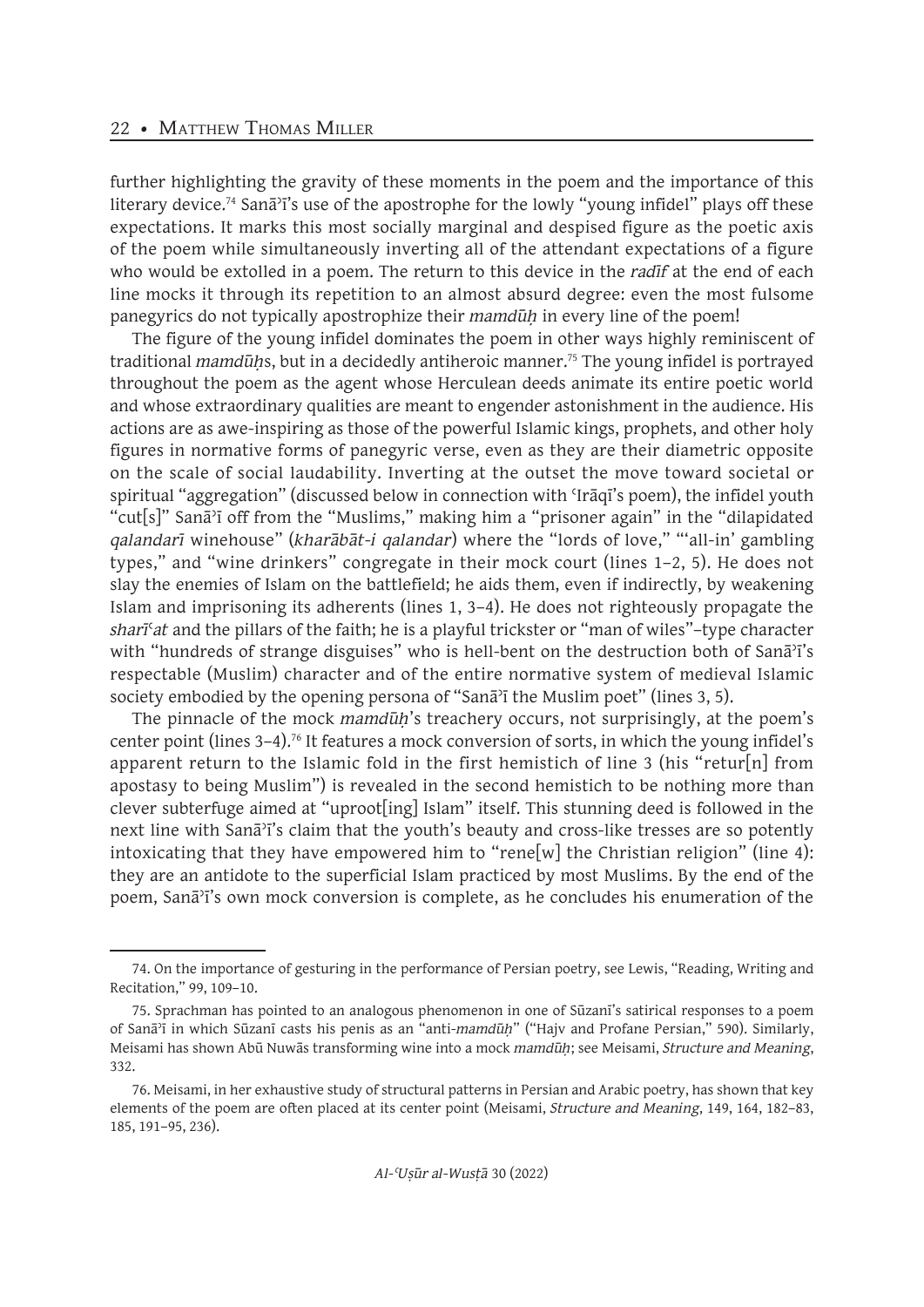young infidel's awe-inspiring transgressive feats by again praising his beauty and crowning him the "Joseph of the era"—the carnival king of the medieval Islamic (homoerotic) beauty contest—who is loved by a "hundred Jacobs."77 Whether we read this last line as a kind of mock coronation or only as high praise, the radical inversion of the normative Islamic symbolic hierarchy in comparing an "infidel youth" to an Islamic prophet remains.

The mock conversion here is violent, even if liberatory and somewhat playful. The infidel youth is not passively proselytizing for Christianity on a corner in the marketplace—which would be impossible. He is disguising himself as a Muslim in order to "uproot" or even "overthrow" Islam (*bar-andāzī*). He is physically, or at least metaphorically (likely both), invading normative Islamic spaces to gain recruits to his Christian-*cum*infidel-*cum*-*qalandarī* winehouse rite. This attack should ultimately be understood as salvific in the sense that it is ironically the infidel youth who will bring the poet and the townspeople to "true Islam." But this liberation of the Muslims from their superficial modes of piety can also be read in other ways. For example, it is a clear (mystical) inversion of royal panegyrics' typical kingly prerogative to protect Islamdom and defeat its enemies. But even more important, I think, is the way the poem plays off and spiritualizes the different types of "raids" seen in *ṣuʿlūk* ("brigand"), *mujūn*, and *khamriyyāt* poetry, which all tend toward the literal brigand, anacreontic, or sexual "raiding" models.<sup>78</sup> The infidel youth's raid on the Muslims is referenced only allusively in this poem, but the trope is developed in far greater, sometimes poem-length, detail in *qalandariyyāt* poetry of the city disturber (*proto-shahr-āshūb*) type.

This mock praise poem also shares another important feature with ascetic-homiletic and courtly panegyric poetry: its strong association with a particular physical location in the imaginal geography of medieval Islamic poetry. The symbol that is undoubtedly most closely associated with the *qalandariyyāt* generally is the "dilapidated winehouse" (*kharābāt*), which in this poem Sanāʾī specifies further as a "dilapidated *qalandarī* winehouse."<sup>79</sup> Literally, the *kharābāt* are "ruins"—a word that comes from the same *khāʾ-rāʾ-bāʾ* Arabic trilateral root as the word "destr[uction]" in Suhrawardī's famous characterization of the *qalandars* mentioned in the introduction—but in the poetry of this period the *kharābāt* is understood to be a place of wine, merriment, and debauchery. Here, being "ruined" or "destroyed" (*kharāb*, met. "drunk, wasted") is not an admonition to readers but rather the *sine qua non*  of participation in this poetic world. This place of ruin or destruction does not function to warn the reader of the transience of mundane pleasures and glory, as do the lifeless "ruins" of ascetic-homiletic poetry (such as, most famously, the ruins of ancient Ctesiphon in

<sup>77.</sup> Joseph is considered both a prophet and a symbol of beauty *par excellence* in the Islamic tradition.

<sup>78.</sup> On the importance of raiding in *ṣuʿlūk* poetry, see Stetkevych, *Mute Immortals Speak*, 87–157. A few examples of sexual violation of the beloved as "raiding" in *mujūn* and *khamriyyāt* can be found in Kennedy, *Wine Song*, 53–54; Meisami, *Structure and Meaning*, 165–66.

<sup>79.</sup> De Bruijn, too, makes this point in his introductory study of Sanāʾī's *qalandariyyāt* poetry: de Bruijn, "*Qalandariyyāt* in Persian Mystical Poetry," 79–80. Although *kharābāt* is typically translated as "tavern," I have opted to translate it as "dilapidated winehouse" in an effort to convey (even if only indirectly) both the image of a "place of illicit drink" (i.e., tavern) and the sense of a "ruin" (the literal meaning of the term).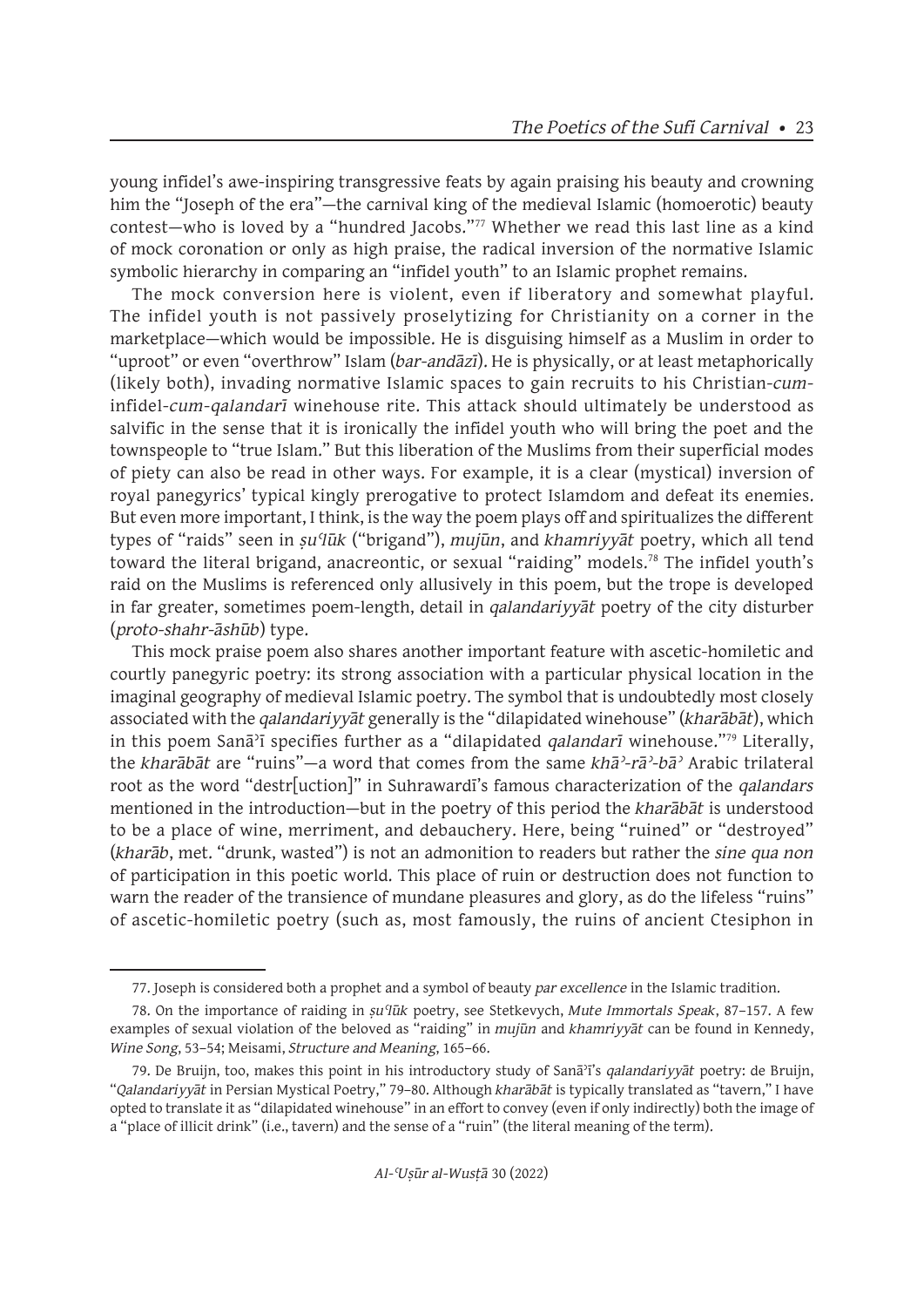Khāqānī's *Madā*ʾ*in qaṣīda*).80 Rather, in the *qalandariyyāt*, the *kharābāt* is alive with mystical merriment and serves as the center of transgressive activities. Its implied decrepitude whether architectural, metaphorical, or both—is a reflection of the inner psychological state of its denizens and, if intended literally, an implicit critique of the vaunted palaces and grand architectural wonders that are celebrated, at times at great length, in other genres of poetry.<sup>81</sup> The "haunters of the *kharābāt*" (*kharābātiyyān*) reject the worldly logic of these ostentatious earthly structures not because of an ascetic disposition (as in ascetic-homiletic poetry, which sees all earthly monuments as transient and as distractions from heaven) but rather because it is only by psychologically mirroring the destruction of the *kharābāt* that they can achieve union with the mock king of the winehouse, the roguish beloved.

The *kharābāt* functions as a mock court of sorts in this poetry, and it is fully equipped with its own courtiers, such as the "lords of love" (line 2) and, in many other poems, cupbearers (*sāqī*) and minstrels, and even its own court regalia ("strange disguises," line 5).<sup>82</sup> In this poem, the infidel ruler of the court has even arrogated to himself the royal power to imprison Muslim subjects (line 1) (albeit with love)—a prerogative of kings and an experience that was of such concern to medieval Persian court poets that they developed it into its own thematic genre, the *habsiyyat* (prison poetry).<sup>83</sup> The Sufi "carnivalesque court" is decidedly not the royal court of medieval Islamic societies' political and religious elites that is portrayed in panegyric poetry, nor is it the heavenly court of God as fashioned by the ascetic-homiletic poets. It is their inverse. It is positioned outside of medieval Islamic society in both a geographical and a moral sense, with its geographic marginality in the poetic imagination serving as a spatial reminder of the "outside the bounds" nature of the socially and religiously transgressive activities (such as drinking, gambling, and illicit sexual activities) that occur in these houses of ill repute. One wishing to engage in such transgressive activities would necessarily need to do so outside of the bounds of the established social order, which are represented by the city and its institutions of religious and political power (e.g., courts, mosques, Sufi lodges).

82. Although Sanāʾī does not explicitly refer to the winehouse as a court in this poem, he does do so in other poems. See, for example, Sanāʾī, *Dīvān-i Sanāʾī*, 74.

<sup>80.</sup> Meisami, "Poetic Microcosms," 173–81.

<sup>81.</sup> On poems celebrating the architectural achievements of the political and religious elites and their role in promoting a "'monarchitectonics' of imperial ideology," see Paul E. Losensky, "The Palace of Praise and the Melons of Time: Descriptive Patterns in ʿAbdī Bayk Šīrāzī's *Garden of Eden*," *Eurasian Studies* 2 (2003): 1–29; idem, "'The Equal of Heaven's Vault': The Design, Ceremony, and Poetry of the Ḥasanābād Bridge," in *Writers and Rulers: Perspectives on Their Relationship from Abbasid to Safavid Times*, ed. Beatrice Grundler and Louise Marlow, 195–215 (Wiesbaden: Reichert, 2004); idem, "Coordinates in Space and Time: Architectural Chronograms in Safavid Iran," in *New Perspectives on Safavid Iran Empire and Society*, ed. Colin P. Mitchell, 198–219 (New York: Routledge, 2011); idem, "'Square Like a Bubble': Architecture, Power, and Poetics in Two Inscriptions by Kalim Kāshāni," *Journal of Persianate Studies* 8 (2015): 42–70; Julie Scott Meisami, "Palaces and Paradise: Palace Description in Medieval Persian Poetry," in *Islamic Art and Architecture*, ed. Oleg Grabar and Cynthia Robinson, 21–54 (Princeton, NJ: Markus Wiener, 2001).

<sup>83.</sup> On the *ḥabsiyyāt*, see Sharma, *Persian Poetry at the Indian Frontier*, 68–106; Gould, "Wearing the Belt of Oppression."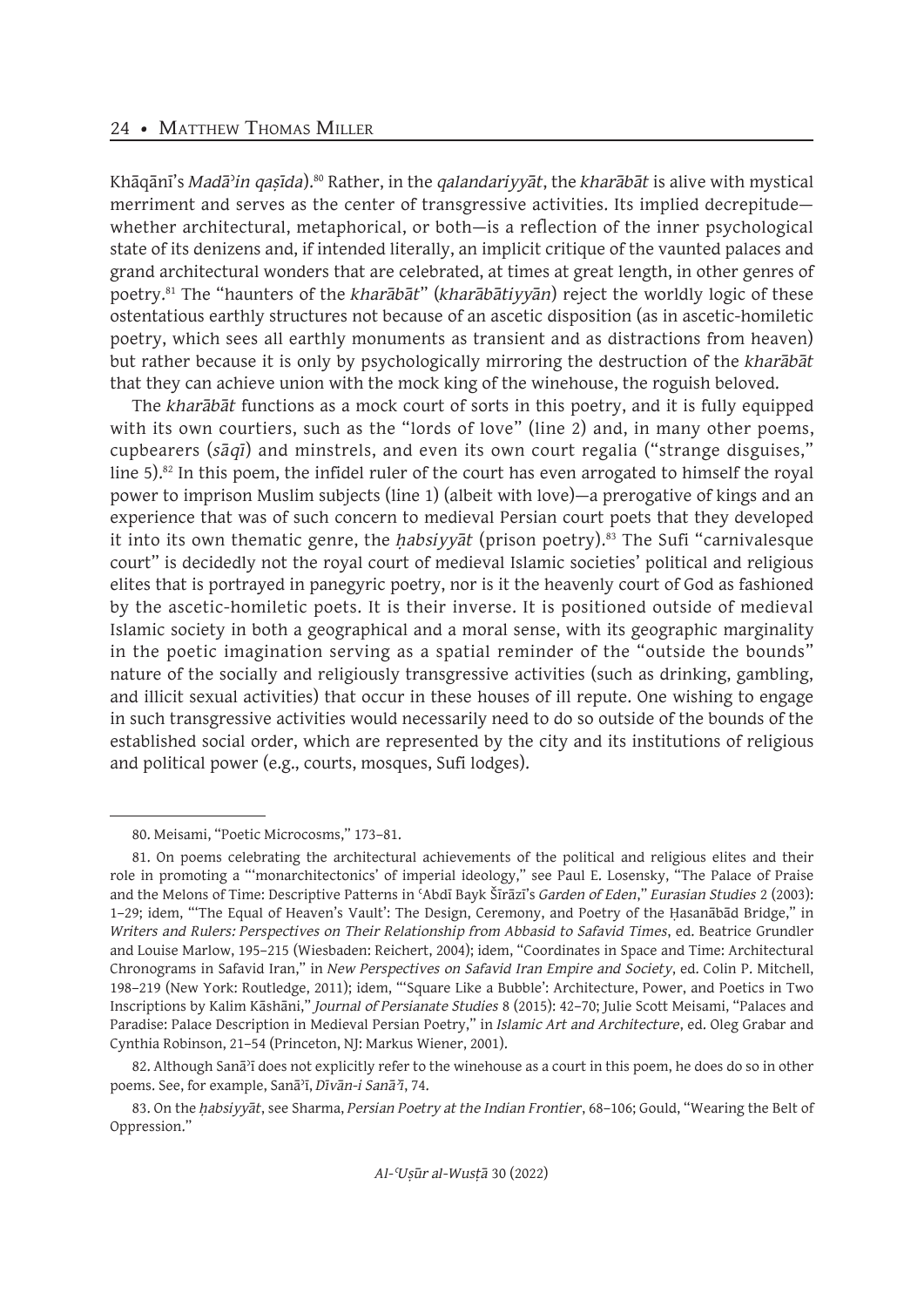At all of these levels, this rogue figure poem of Sana<sup>3</sup> can be read as a mock panegyric. Some of the specific image complexes in this poem are unique, but the general carnivalesque poetic currents and frameworks from which Sanāʾī draws inspiration produce a predictable though never boring—pattern of variation on these basic themes in other rogue figure poems.<sup>84</sup>

# *"We Are Taking the Road from the* Qibla *to the Dilapidated Winehouse": ʿAṭṭār's Rogue Boast (Mock* Fakhr*)*

ʿAṭṭār is the second major poet who writes in the *qalandariyyāt* genre. His *qalandarī* poems clearly draw heavily on Sanāʾī's models, but he also developed the genre in new ways. His much more extensive development of the rogue figure and rogue boast subgenres is the most obvious example, although the issue of ʿAṭṭār's unique contributions to the *qalandariyyāt* genre is obviously more complicated than this and not one that can be dealt with in full here. The following poem is an example of one of ʿAṭṭār's rogue boasts.

- 1 We are taking the road from the *qibla*<sup>85</sup> to the dilapidated winehouse, then we will do our prayers in the gambling house.
- 2 Sometimes we cause an uproar from the pain of the dregs; other times we sigh from the pure wine of the winehouse.
- 3 Since we are not sober for a moment in the hermitage, we will do the work of the winehouse drunk and wasted.
- 4 O wise elder! Come and see how gentle we are to the youthful libertines just to get some dregs!
- 5 Those spiritual prattlers are repenting from our dregs while we, without hypocrisy, are repenting from their spiritual conceits!
- 6 We are not boasting of "going all in" and debauchery, $86$ nor claiming any exalted states or stations.
- 7 Where are all our enlightenment and miracles? For all we desire is enlightenment and miracles.
- 8 We are dreg-drinkers so we are no longer men of religion. We are rendering infidelity lawful for the people of religion!<sup>87</sup>

87. A textual variant could change the meaning of this line to "we boast of infidelity to the people of religion."

<sup>84.</sup> For an important discussion on the essential role of variation on a select range of themes, see Keshavarz's discussion of the "shifting field of similarities" in Saʿdī's poetry in *Lyrics of Life: Saʿdi on Love, Cosmopolitanism and Care of the Self* (Edinburgh: Edinburgh University Press, 2015), 108–35.

<sup>85.</sup> The *qibla* is the direction in which Muslims pray. It is determined by the location of the Kaʿba, the holiest shrine in Islam, which all Muslims face in prayer.

<sup>86.</sup> The oldest manuscript (Majlis 2600) reads *rindī* here instead of *mardī*; as the former seems to make more sense in this context, I have opted for this alternative reading.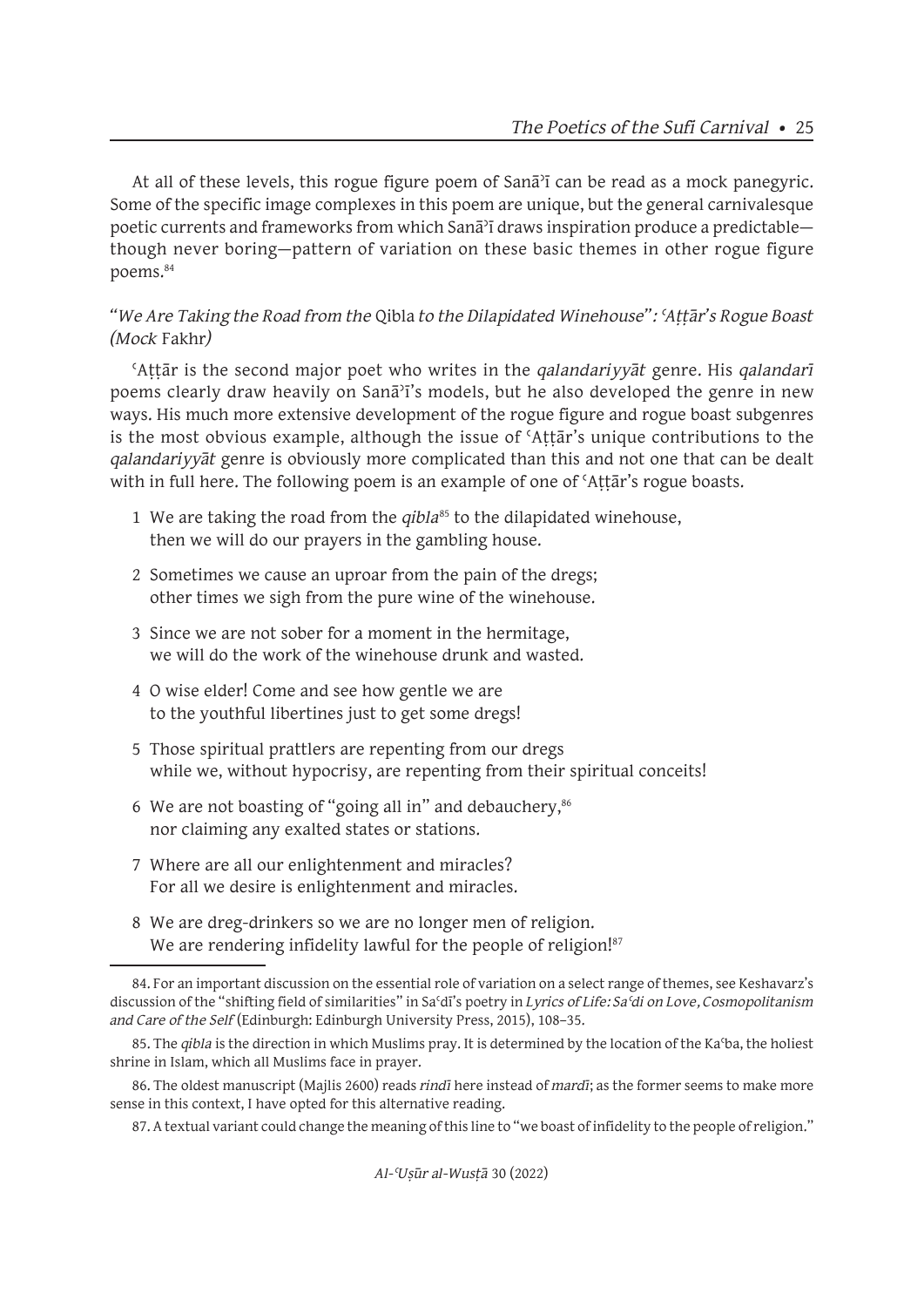#### 26 • MATTHEW THOMAS MILLER

- 9 Tell the people to do bad to us! For we do not retaliate against or judge anyone.
- 10 O Sāqī! The people of longing/dregs in this circle are ready! Give them wine, for we are doing the essential work of the wine.
- 11 We will checkmate the king—supported by one knight—(ref. "sun") on the chess board using only your face/rook, without even a single pawn.
- 12 We are the night riders traversing the desert to the heart's Kaʿba. We meet and converse with the *shahids* of the soul!<sup>88</sup>
- 13 Regarding acquiring learned and rational knowledge, like ʿAṭṭār this time we take up the work of the winehouse for a day or two.<sup>89</sup>

In this complex tripartite rogue boast  $(1-3, 4-12 [4-9, 10-12], 13)$ , 'Attār constructs a variation on the important *qalandariyyāt* end rhyme of *-āt*. The *-āt* rhyme was a popular choice for *qalandarī* poets because it rhymes with the Persian word for the *qalandar*s' lair, the *kharābāt*. To this common rhyme, ʿAṭṭār adds a twist, appending the poetic refrain *mī-kunīm* ("we do, we make"). The Persian verb *kardan*—the base infinitive form of the present form *mī-kunīm*—is almost always used as the verbal element of a compound verb. Its meaning is highly flexible and depends on the word(s) by which it is accompanied for much of its semantic meaning in different contexts. Its translation, therefore, can differ substantially from sentence to sentence. However, the shared base meaning of doing or making something or engaging in some activity remains constant. This action-oriented *radīf* is particularly apropos for this rogue boast poem since it keeps the reader ineluctably

89. ʿAṭṭār, *Dīvān-i ʿAṭṭār*, 509–11. Persian text:

ِ گَاه*ی* ز صافِ میکده هَیهات میکنیم<br>مست و خراب کار خرابات میکنیم میده که کار می به مهمات میکنیم با شاهدا*نِ رو*ح ملاقات میکنیم<br>هم بک دو روز کار خرابات میکنیم

ما ره ز قبله سوی خرابات میکنیم پس در قمارخانه مناجات میکنیم گاهی ز دَردِ دُرد هیاهوی میزنیم چون یک نفس به صومعه هشیار نیستیم پیرا بیا ببین که جوانا*ن ر*ند را<br>طاماتیان ز دُر دی ما نو به مے ٖکنند<br>ماہاتیان ز دُر دی ما نو به مے ٖکنند طاماتیان ز دُردی ما توبه میکنند<br>نه لاف باکـــباز ی و ر ندی همــ ز نیم نه لاف ِ پاکــبـازی و رندی همی زنیم ِ سمع نه دعویِ مقام و مقامات میکنیم<br>ما ر ا کجاست کشف و کر امات کین همه مسمع از آر ز وی کشف و کر امات میکنیم ما را کجاست کشف و کر امات کین همه دُردیکشیم و تا بنباشیم مرد دین<br>گو بد کنید در حق ما خَلق ز انکه ما با کس نه داو ر ی نه مکافات مے کنیم گو بد کنید در حق ما خَلق زانکه ما<br>ای ساقی اهل در د در بن حلقه حاضر ند با با کس نه داوری نه مهمات میکنیم سلطان یک سوارهٔ نَطع دو رنگ را بی یک پیاده بر رخ تو مات میکنیم<br>ما شد؛ و ان بادیهٔ کعبهٔ دلیم سلطان يک سوارهٔ نَطعِ در کسبِ علم و عقل چو عطار این زمان

*Al-ʿUṣūr al-Wusṭā* 30 (2022)

Regardless of the way in which we read this line, the valorization of infidelity (*kufr*) over (*dīn*) remains.

<sup>88.</sup> The figure of the *shāhid* is a beautiful person—typically a young man—used in a Sufi meditative ritual called *shāhid-bāzī* in which the Sufi gazes upon the beautiful human form as an earthly embodiment of God's limitless beauty. See footnote 42 for more on the age and gender of this figure.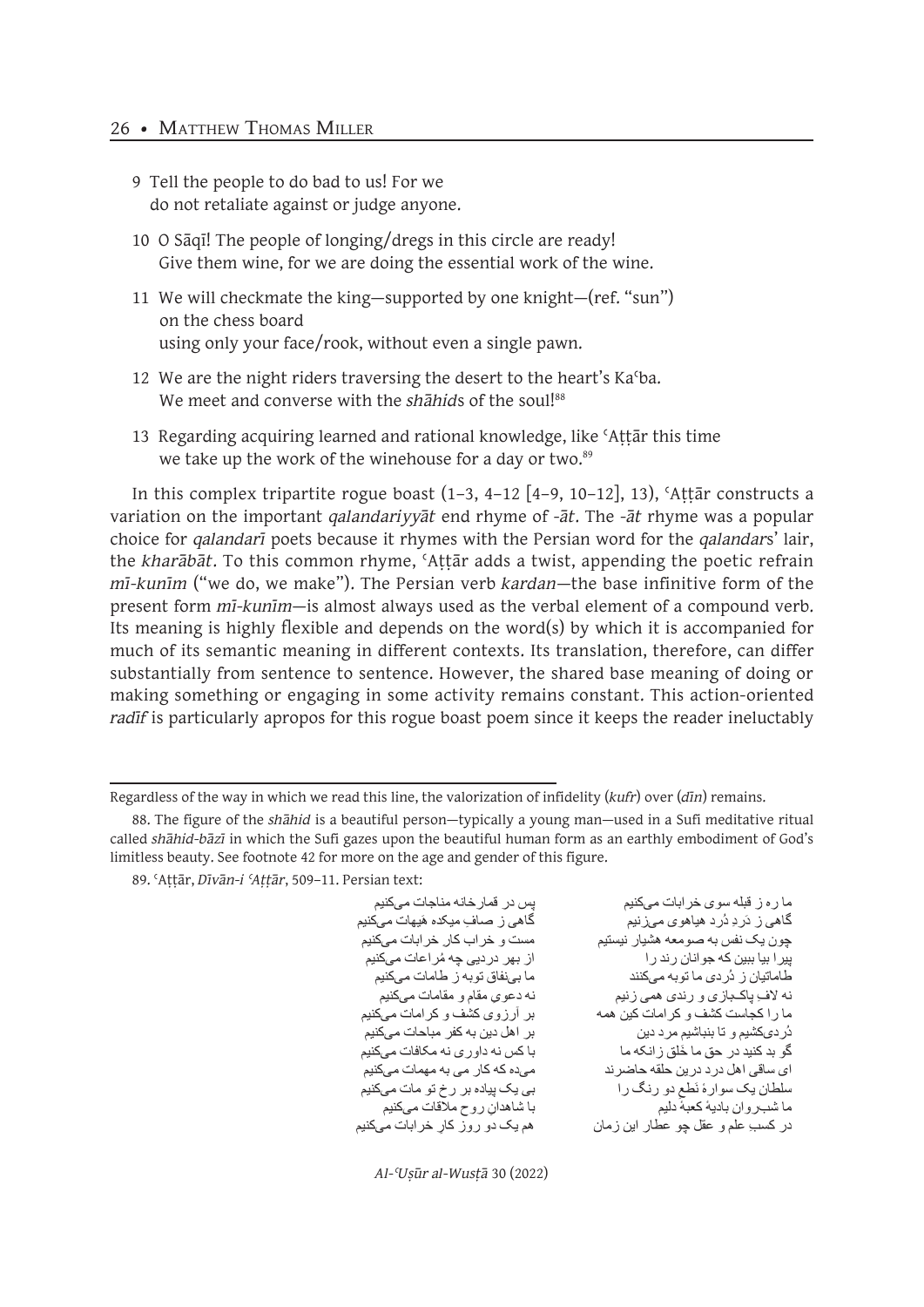focused throughout on the *actions* and *feats* for which ʿAṭṭār is praising himself and his fellow "night riders traversing the desert to the heart's Kaʿba" (line 12).

"Boast" or "self-praise" poetry (*fakhr*) has a long tradition in Persian and Arabic, with which poets such as Sanā<sup>3</sup>ī, 'Attār, and 'Irāqī would have been deeply familiar. Numerous examples of pre-Islamic *fakhr* poetry have survived (although how truly "pre-Islamic" they all are is a debate for elsewhere), and it remained a fixture of Islamic Persian and Arabic poetics, too. Poets commonly include *fakhr* sections in polythematic poems that proclaim their unparalleled poetic skills, intellectual stature, or moral probity. Such boasts could move from the personal to the social register as well, becoming a poetic statement of a larger group's values, memorialization of its achievements, and assertion of its strength and unity.<sup>90</sup>

In ʿAṭṭār's poem, and in *qalandarī* poetry more generally, the traditional "boast" is not eliminated but transformed. It is more akin to the mock *fakhr* of the *khamriyyāt*, *hazliyyāt*, or *ṣuʿlūk* poetry in which the poet celebrates his rejection of social institutions and norms and the heterotopic countersites and individuals who inspire the Sufi carnival.<sup>91</sup> The *qalandarī* poet, however, is not only antisocial. He is also a "self-deprecator" (*kam*zan), as both Sanā<sup>*'*ī</sup> and 'Attār term it in several other poems.<sup>92</sup> His boast is equal parts antisocial and anti-self—and at a deeper level, statements of the former type also serve the latter purpose since society and its structures are in a sense projections and outgrowths of the individual self and its illusion of separateness from Ultimate Reality/God. In a direct affront to the foundational logic of traditional *fakhr*, the *qalandariyyāt*'s mock *fakhr* can be understood as a poetic performance of the destruction of the self, a performative assertion that there ultimately is no self to praise or reintegrate (a point I will return to below): all is God, the beloved.

ʿAṭṭār's assertion in line 6 (the center of the poem) that "[w]e are not boasting of 'going all in' and debauchery / nor claiming any exalted states or stations" seems to be an indirect acknowledgment that this poem is a boast of a certain sort or at least could be interpreted that way. Notwithstanding 'Attār's claim, the very act of disassociating one category from another highlights the subterranean connections between them. The tension contained in this disavowal is noteworthy because it embodies the Janus-faced nature of countergenre poetics: one face must always look back to the poetics that it parodies even as it rejects and inverts it. The *qalandarī* poet does not want to "boast" even though he undeniably does boast of his "blame-seeking" (*malāmatī*) behaviors.<sup>93</sup> But poetic boasts of a political or

<sup>90.</sup> For a few examples of *fakhr* in different types of Arabic and Persian poetry, see Stetkevych, *Mute Immortals Speak*, 33–42, 274–83; Meisami, *Structure and Meaning*, 201–3.

<sup>91.</sup> On the rejection of traditional *fakhr* or use of mock *fakhr* in *ṣuʿlūk*, *khamriyyāt*, and *hazliyyāt*, see Stetkevych, *Mute Immortals Speak*, 87–157; Meisami, *Structure and Meaning*, 167, 219–20; Kennedy, *Wine Song*, 53–54, 56.

<sup>92.</sup> See Sanāʾī, *Dīvān-i Sanāʾī*, 311–12, 337–38; ʿAṭṭār, *Dīvān-i ʿAṭṭār*, 200–201, 361, 506–7.

<sup>93.</sup> The term used for "blame" here, *malāmat*, is important because many scholars maintain that *qalandarī*  poetry was a poetic outgrowth of an early Islamic spiritual movement called the *malāmatī* (blame-seekers). See the studies cited in footnote 2. *Ṣuʿlūk* poets also portray themselves at times as targets of social opprobrium (Stetkevych, *Mute Immortals Speak*, 117–18).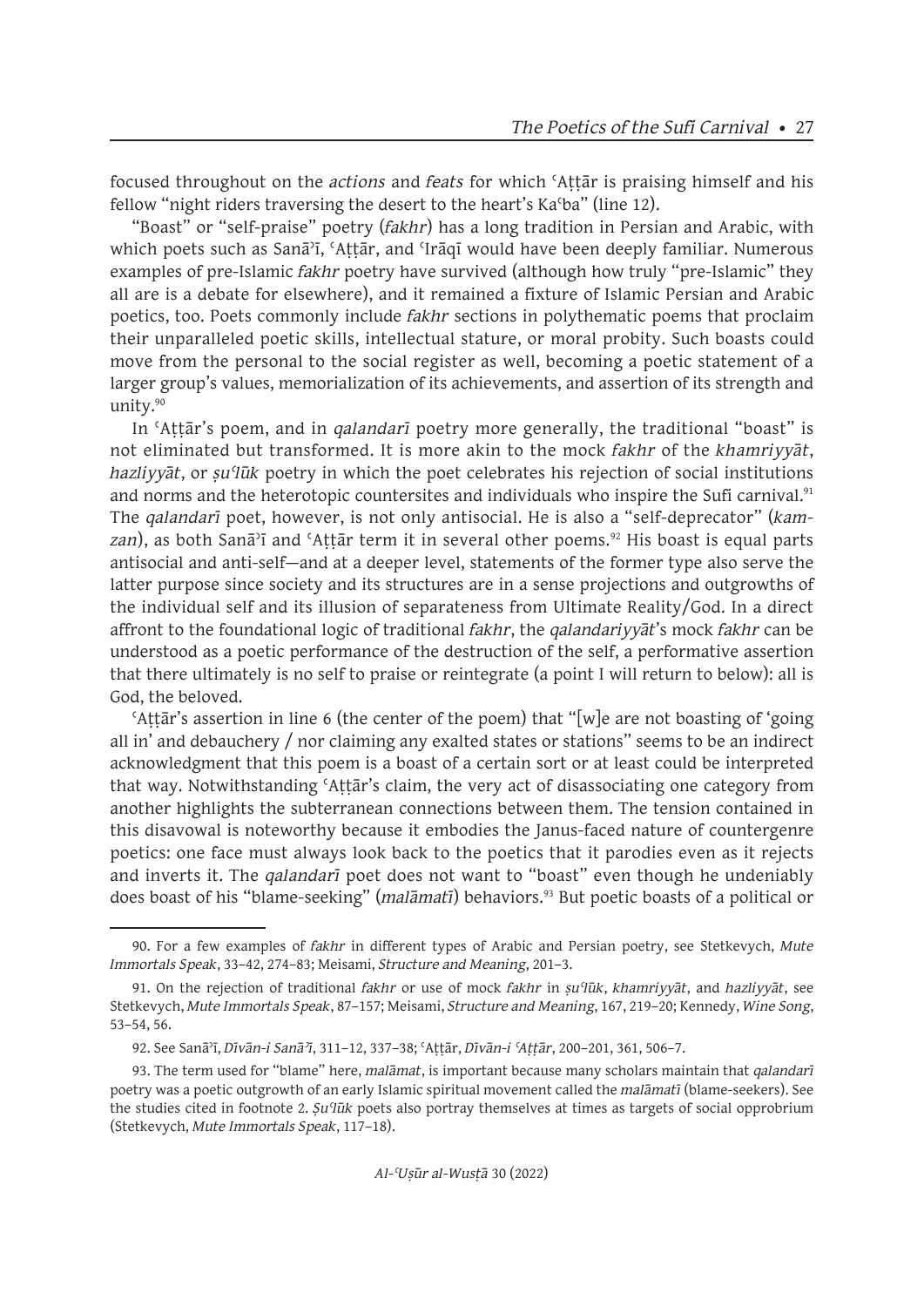spiritual nature are associated with courtly panegyric poets and, especially in the mind of the *qalandarī* poets, with their archnemeses, the "ascetics" (sing. *zāhid*). As ʿIrāqī says in line 8 of his poem below, "Pour me wine! For I have repented from asceticism / because I saw nothing from ascetics except boasting and ostentation."<sup>94</sup> The *qalandarī* poet, therefore, must mock the *fakhr* in terms that will alert the audience to the intended genre of parody while also radically inverting its horizon of expectations. This is the delicate dance of "rogue boasts" or, as the *qalandarī* poet would likely prefer to call it, self-deprecation (*kam-zanī*).

One of the most common ways in which rogue boast poems establish their connection to the larger *fakhr* tradition is through their sustained focus throughout the poem on the poetic "I" or "we" and their self-proclamation of their (un)praiseworthy acts and characteristics. Although not all or even necessarily the majority of poetic boasts follow this pattern, many do employ the first-person plural pronoun to boast of the exceptional qualities and achievements of their "tribe" or societal group.<sup>95</sup> The nature of the boasts in all of these poems differs substantially, but their shared poetic script of extended selfglorification/denigration by the poetic persona gives the reader an immediate sense that they are drawing from a shared repository of models and that their affinities are intended, even if only for parodic effect. In the multidimensional space of the Persian genre system, such poems would gravitate toward one another on this axis at least, stretching their primary generic fields in new directions through their deliberate and simultaneous adoption and transformation of *fakhr* poetry's vast historical repertoire.

In ʿAṭṭār's poem specifically, self-glorification takes a number of interesting forms—some already familiar, others novel variations. The opening boast can be read as a mock *rahil* (journey passage), a parodic response to the traditional *rahil* that shows similarities with the refiguring of the journey passage in *khamriyyāt* and *ṣuʿlūk* poetry.96 ʿAṭṭār proudly proclaims that the journey of the poetic "we"—i.e., ʿAṭṭār and his fellow "night riders traversing the desert to the heart's Kaʿba" (line 12)— is not to the powerful court of a *mamdūh*, to God's heavenly court, or to a holy sanctuary on earth (e.g., the Ka<sup>c</sup>ba) but rather to the "dilapidated winehouse" (*kharābāt*): the carnivalesque court of the cupbearer (*sāqī*, line 10) and the wise elder (*pīr*, who is often portrayed as a "Magian"; line 4) discussed previously. In this *qalandarī* court, they cavort with courtiers who are the most marginal

<sup>94.</sup> ʿIrāqī, *Kulliyyāt-i Fakhr al-Dīn ʿIrāqī*, 108–9. ʿAṭṭār expresses a similarly negative view of boasting in a self-critical signature verse of another of his *qalandariyyāt*: ʿAṭṭār, *Dīvān-i ʿAṭṭār*, 392–93. Note, however, that Shafīʿī-Kadkanī doubts the attribution of this poem to ʿAṭṭār (Shafīʿī-Kadkanī, *Qalandariyya dar tārīkh*, 313).

<sup>95.</sup> See, in particular, the examples of the "stereotyped tribal *fakhr* genre" excerpted in Peter Webb, "Poetry and the Early Islamic Historical Tradition: Poetry and Narratives of the Battle of Ṣiffīn," in *Warfare and Poetry in the Middle East*, ed. Hugh Kennedy, 119–48 (New York: I. B. Tauris, 2013), 135, and the *fakhr* as "expression of rebellious individualism" in Abdullah El Tayib, "Pre-Islamic Poetry," in *Arabic Literature to the End of the Umayyad Period*, ed. A. F. L. Beeston et al., 27–113 (Cambridge: Cambridge University Press, 1983), 82–83 (on *fakhr* more broadly, see 81–85). Meisami also discusses an example of mock *fakhr* in a *hazliyya* of Sūzanī in which the poet "enumerates his sins" in an analogous way (*Structure and Meaning*, 219).

<sup>96.</sup> See also the examples of mock *raḥīl* in *khamriyyāt* and the reformulation of the traditional *raḥīl* in *ṣuʿlūk*  poetry in Kennedy, *Wine Song*, 39–41, 44–45, 54–56; Meisami, *Structure and Meaning*, 35, 100, 162; Stetkevych, *Mute Immortals Speak*, 87–157.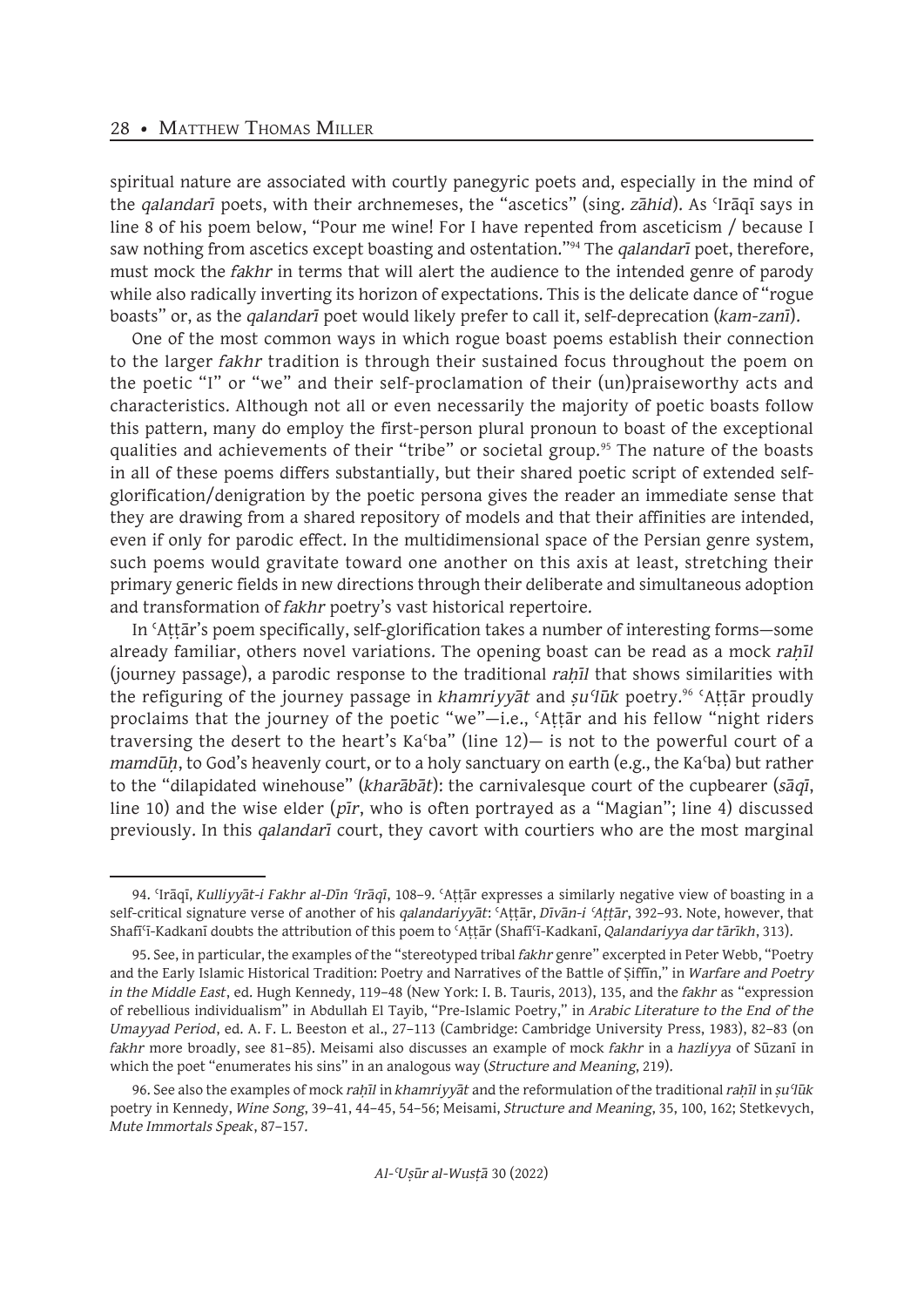of social and religious actors (libertines/*rind*, line 4) and perform their prayers not in mosques but rather in illicit houses of wine and gambling (line 1). ʿAṭṭār represents this antithesis strikingly in the opening lines of the poem, where he portrays himself and his merry band turning away from the *qibla* to journey instead to the *kharābāt*, which is the *qibla* and holy sanctuary of the *qalandar*s. The poem's focus in both its opening and closing sections on the opposition between the road to the winehouse and the *qibla* (line 1) and the implied contrast between the "heart's Kaʿba" and the physical Kaʿba (line 12) establishes the inversion of the prayer direction or mock-Kaʿba motif as one of the foundational elements of this poem.<sup>97</sup>

ʿAṭṭār then transitions to exploring the theme of drunkenness, telling us that sometimes the agent of intoxication (wine) produces an "uproar" or "clamor" (*hayāhū*), other times "sighs" (line 2). This state of affective disruption is, as he insists in the third line, the permanent state of those who have chosen the way of the winehouse (*may-kadah*) or (Christian) hermitage (*ṣawmaʿa*).<sup>98</sup> One is never "sober" in these places, as the preacher/ ascetic (*vāʿiẓ*/*zāhid*) poet of ascetic-homiletic poetry implores his readers to be, and one is not a true "rogue" unless one is constantly engaged in the antiheroic pursuit of wine, drunkenness, and social disruption. This obsessive and incessant celebration of drunkenness and depravity in the winehouse represents, as others have argued in the context of Arabic wine poetry (*khamriyyāt*), a type of mock heroism that parodies the grand heroic deeds and attributes of the courtly panegyric's *mamdūḥ*. 99

Apostrophizing the wise, non-Islamic master of the *kharābāt* and drawing his attention to their favorable treatment of the young men of the winehouse (line 4), ʿAṭṭār returns to developing the opposition between the *kharābātiyyān* and their nemeses, the *ṭāmātiyyān*  ("spiritual prattlers," figures associated, or at least allied, with the ascetic-homiletic poet in the conceptual universe of the *qalandariyyat*; line 5).<sup>100</sup> He tells us in the first hemistich that the *ṭāmātiyyān* are busy repenting of their sins (in this case, drinking), but in the second hemistich he inverts the image, triumphantly announcing that the *kharābātiyyān* are joining them in repenting, but only in "repenting" from spiritual conceits (*ṭāmāt*).

<sup>97.</sup> Poetic "closure," to adopt Meisami's terminology, occurs in line 12 before the poetic "cap"—in this poem, the *takhallus*, or signature verse. Meisami uses the term "cap" to refer to concluding verses that mark a shift in focus or theme, including transitions to signature verses, supplications (*duʿā*), self-reflection, summative statements, admonition, or mock *raḥīl* (as seen in the example of ʿIrāqī's poem below). They can sometimes appear disjunctive with the rest of the poem. See Meisami, *Structure and Meaning*, 109, 118–20, 122.

<sup>98.</sup> In this poem and many other *qalandariyyāt* poems the "hermitage" (*ṣawmaʿa*) is to be understood as a Christian hermitage to which Muslims would go to drink illicit wine. In other poems, however, it seems to be associated with the religious centers of Muslim ascetics (*zāhid*) and/or hypocritical Sufis (as Lewis points out with regard to Ḥāfiẓ's poetry), who are the antithesis of the *qalandar* and other antinomian figures associated with the winehouse. See Franklin D. Lewis, "Hafez VIII: Hafez and Rendi," *Encyclopaedia Iranica*, ed. Ehsan Yarshater, 2002, updated 2012, https://iranicaonline.org/articles/hafez-viii.

<sup>99.</sup> Hamori, *On the Art of Medieval Arabic Literature*, 3–77; Meisami, *Structure and Meaning*, 35–38, 40, 164; Noorani, "Heterotopia and the Wine Poem."

<sup>100.</sup> *Ṭāmāt* (spiritual conceits) are associated with the figure of the traditional—and in the mind of the *qalandarī* poet, hypocritical—Sufi in *qalandariyyāt* poetry. For more on the term *ṭāmāt*, see Shafīʿī-Kadkanī, *Qalandariyya dar Tārīkh*, 287–93.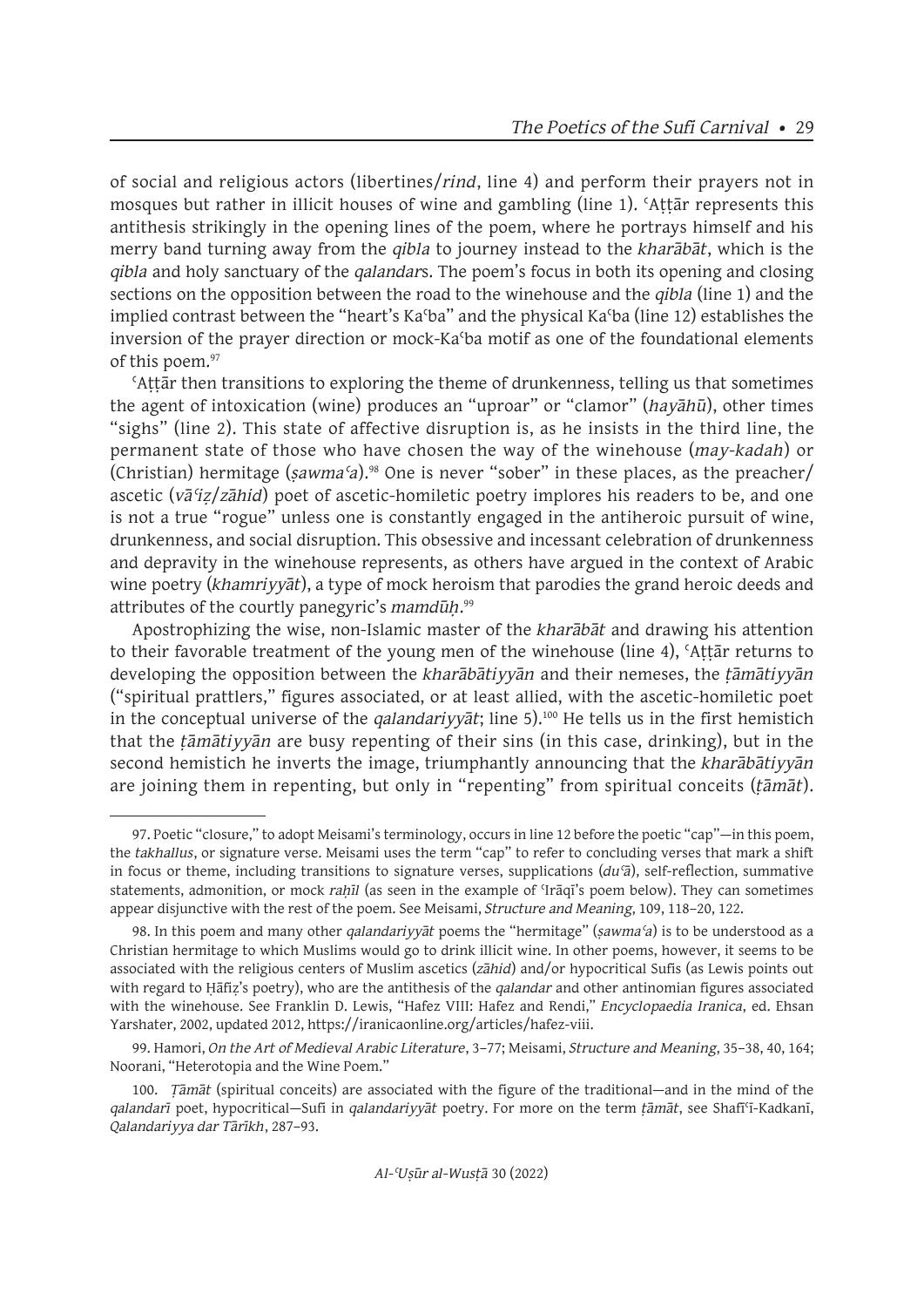The mock-repentance motif illustrated here is another one of the mainstays of *qalandariyyāt*  poetry, and it highlights the antithetical relationship between the poetic worlds of ascetichomiletic and *qalandarī* poetry.

The refusal of the "haunters of the winehouse" to repent and cease tippling their illicit wine is by no means their worst sin. They seek the inversion of the entire moral order of the existing world: wine has led them to renounce religion entirely and make "infidelity" (*kufr*) lawful for the "people of religion" (line 8). The motif of the abrogation of the moral order occurs in a number of ways in *qalandariyyāt* poetry. Oftentimes it is expressed as the poet's having been "liberated" from or "rise[n] above good name and shame." Other times, as we see in this poem and the previous poem by Sanāʾī, *kufr* and other religions are celebrated as superior to Islam. Those who follow the path to the winehouse must not only reject the normative religion (*īmān*, *dīn*, and *sharī*ʿ*at*) of ascetic-homiletic and panegyric poetry but also be willing to extol the virtues of non-Islamic religious traditions and even profess infidelity or apostasy. The radically transgressive nature of these claims is astonishing if taken at face value. In the view of some medieval Islamic legal scholars, such statements could constitute apostasy (*ridda*), one of the most serious crimes in medieval Islamic society, which was punishable by death. While we should not read ʿAṭṭār's or other *qalandarī* poets' celebration of infidelity (or any of the *qalandariyyāt*'s other antinomian acts) literally, neither should we reduce it to some purely esoteric symbol that is completely divorced from the term's highly charged and distinctly negative valuation in different modes of religious and political discourse. The poetic potency of *kufr* and related carnivalesque motifs in *qalandarī* poetry is predicated on the radical transgressivity associated with these terms and images in the reader's mind.

The poem articulates the opposition between the established social and religious order and the carnivalesque poetic world of the *qalandariyyāt* in other ways as well. In line 9, ʿAṭṭār orders "the people" to "do bad" to him and his folk, for they do not "judge" or "retaliate against" anyone. The poet's profession of extralegality situates the *kharābātiyyān* and their winehouse outside normative legal and religious frameworks. Whereas these regimes regulate behavior and render judgment on its (im)permissibility, the *qalandarī* poet encourages his readers to be free of these binds.

ʿAṭṭār then returns to the themes of wine, beautiful youths, and mock *raḥīl* (lines 10–12). Apostrophizing the cupbearer (*sāqī*) and ordering wine for the novices of the winehouse (line 10), he praises the cupbearer's beautiful face (*rukh*) in a complex chess metaphor that also functions as a boast. This line's imagery is richer in Persian than it appears in the English translation because ʿAṭṭār is punning on the names for the two key figures in this line. *Rukh* means "rook" in the context of chess, and *sulṭān-i yik savārih* can also be read as a reference to the sun. Therefore, the boast here operates on two levels: (1) the poetic "we" of the poem uses the cupbearer's beautiful face to achieve the seemingly impossible task of checkmating the sun, and (2) they use a rook, without even a supporting pawn, to check the chessboard's king, who also has the aid of a knight.<sup>101</sup>

<sup>101.</sup> As an anonymous reviewer of this article pointed out, it is quite difficult to checkmate an opponent when all you have left is a rook. I am indebted to this reviewer for pointing out the incredible complexity of the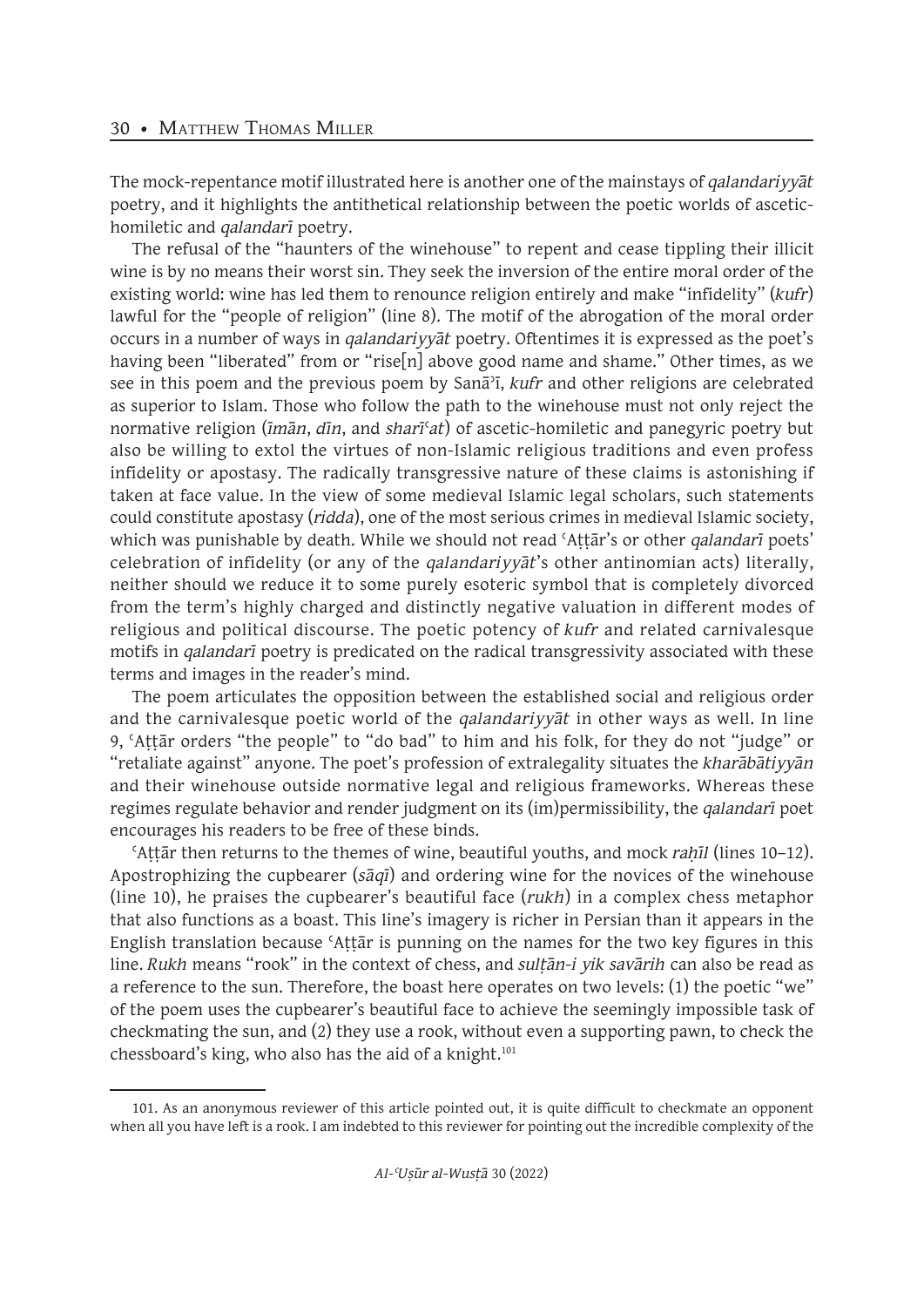The main section of the poem ends with a striking image that brings us back to the opening line. ʿAṭṭār announces that "we"—the collective poetic persona that took the path from the *qibla* to the dilapidated winehouse in the first hemistich of the poem— "are the night riders traversing the desert to the heart's Ka<sup>c</sup>ba. / We meet and converse with the *shāhids* of the soul!" The image he crafts in this mock *rahil* of his roguish brethren as carnivalesque pilgrims crossing the desert to the winehouse is undoubtedly an ironic gesture toward the classical *rah*<sup>I</sup>l through the desert. But there is also an emotive energy to the line that makes it feel like a rallying cry for the *kharābātiyyān*, announcing that rather than return to society, they will remain forever liminal (a point I return to below).

Indeed, the poem as a whole reads as a map of their poetic world. After it describes turning away from the *qibla* and heading toward the dilapidated winehouse in the mock *rah*īl of the opening lines, the intervening lines (lines 2–11) elaborate the poetic world of the *kharābāt* (its dramatis personae, carnivalesque ethos, rituals, etc.) before returning to the mock *rahīl* as 'Attār identifies his motley crew as the "night riders"<sup>102</sup> who are headed to the "heart's Kaʿba" to meet with the "*shāhid*s of the heart." As he implies in the opening hemistich (but makes explicit only in line 12), the dilapidated winehouse is the Kaʿba of the *qalandariyyāt*. This Kaʿba of the heart is not the *qibla* or the place of pilgrimage for outwardly pious Muslims with their prayer beads, prayer rugs,<sup>103</sup> and spiritual conceits (*ṭāmāt*). Rather, it is a mock Kaʿba, a *kharābāt* whose pilgrims are social outcasts who celebrate their mock *ḥajj* (pilgrimage) with wine, drunkenness, gambling, games, and beautiful youths. This is a carnivalesque Kaʿba that is simultaneously the *qalandarī* poet's *qibla*, holiest sanctuary, and court of disrepute.

The poem then concludes with a self-deprecating signature verse that again reinforces the essential dichotomy between the world of the winehouse and the rest of the world and centers the poem on the primary target of mock *fakhr*: ʿAṭṭār.<sup>104</sup> Rejecting the socially praiseworthy act of "acquiring learned (*ʿilm*) and rational (*ʿaql*) knowledge," the poetic "we" happily confess to "like 'Attar this time / take up the work of the winehouse." There is an implied contrast here between the antiheroic and unglorified "work of the winehouse/ wine" (referenced in lines 3, 10, and 13) and the "work" of other sites of poetic activitynamely, royal courts, mosques/religious centers, and, in a metaphoric sense, God's heavenly court. Readers are left with a choice between these worlds. They can take the road to the *qibla* or to the royal courts or they can take "the road *from* the *qibla toward* the dilapidated winehouse" and the "gambling house" (line 1). But this decision is not just a religious or ideological one. It is a poetic one as well. Taking the road to the *qalandar*'s *kharābāt* entails not just abandoning the symbols, poetics, and genres of ascetic-homiletic and royal

imagery in this line and the fact that an important part of its boast lies in the pun described above.

<sup>102.</sup>The Persian word here, *shab-raw*, can also be read in a negative sense as "thief." However, I think that in this context it may be better read as "night goer" or "night rider."

<sup>103.</sup> Although these images are not included in the poem, the prayer beads (*tasbīḥ*) and prayer carpet (*sajjāda*) of pious Muslims are likewise standard symbols of normative religion that the persona of the *qalandariyyāt* rejects.

<sup>104.</sup> For the role and importance of the signature verse in Persian poetry, see Paul E. Losensky, "Linguistic and Rhetorical Aspects of the Signature Verse (*Takhallus*) in the Persian *Ghazal*," *Edebiyât* 8 (1998): 239–71.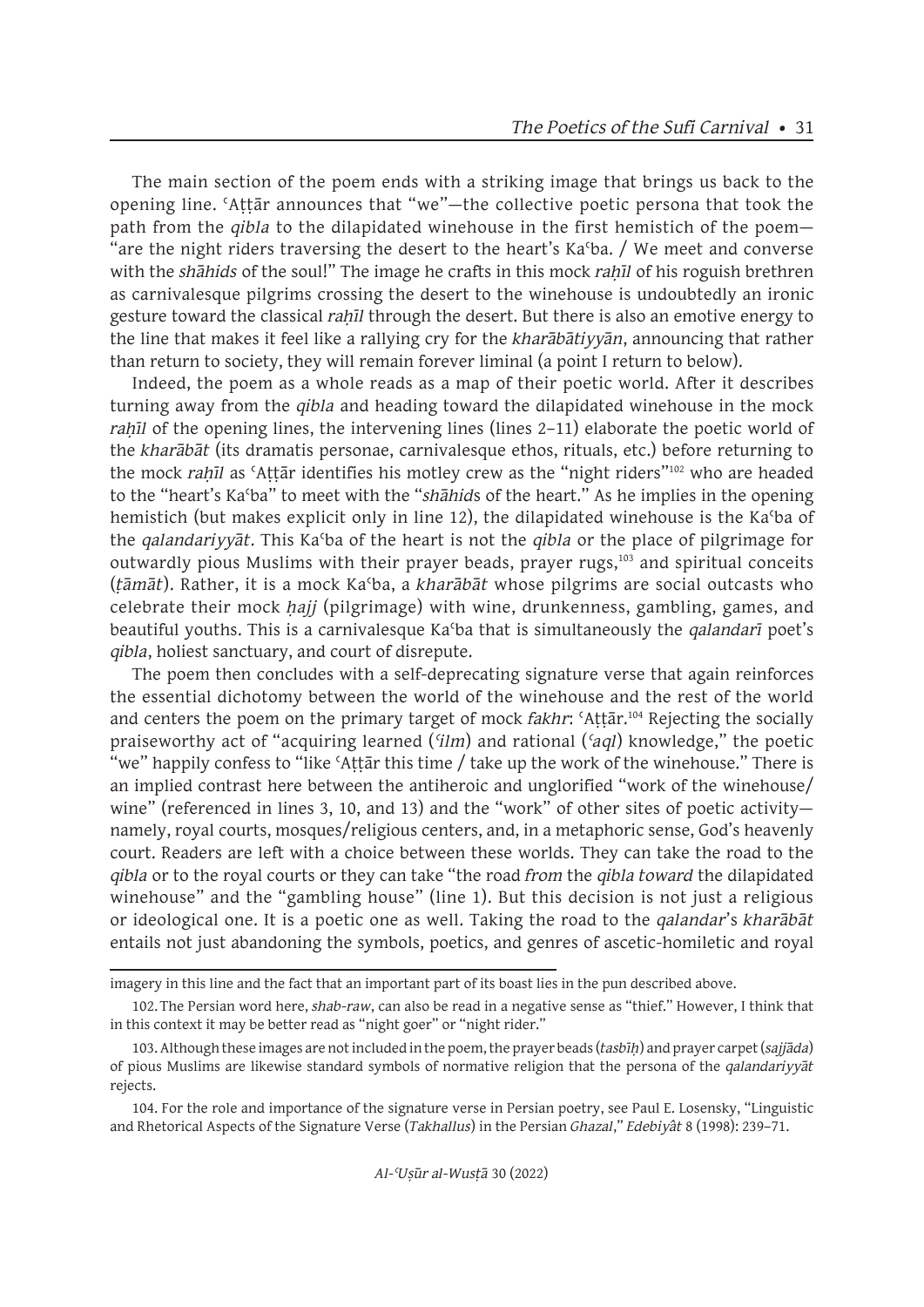panegyric poetry but rather, as ʿAṭṭār does here, inverting and reimagining them. He does not jettison the poetic mainstays of the *rahīl*, the Ka<sup>c</sup>ba, the *qibla*, apostrophe, the court, or *fakhr*. He parodies them by selectively skewing their principal features to such an extent that their original uses are inverted even as they remain recognizable to a knowledgeable reader/audience member.

## *"O Young Man! Give Me Some Magian Wine": ʿIrāqī's Rogue Address Poem*

The final poem that I will discuss is from the *dīvān* of ʿIrāqī. Although chronologically he comes later than Sanāʾī and ʿAṭṭār, he is often thought of as the consummate *qalandarī* poet because of the elaborate—though likely fictional—story in his hagiography of his conversion to the *qalandarī* way at the hands of a beautiful young *qalandar*. <sup>105</sup> The following poem, which is similar to the poem that ʿIrāqī purportedly recites to this young man (*pisar*) as he joins the wandering *qalandars*, is an example of a "rogue address" poem:106

- 1 O young man (*pisarā*)! Give me some Magian wine if you are our companion for we are no longer fixed on the path of asceticism and piety.
- 2 I considered the Sufi lodge to be of no importance—I do not intend to be virtuous! Fill me a chalice and bring it to me! What's the delay?
- 3 I have not gold nor silver, nor heart nor faith/religion—not even obedience! It is only my companion and I in a corner with a song of poverty.
- 4 I am not of the people of asceticism and piety—bring me a goblet of wine! For truthfully I have repented of my hypocritical worship.
- 5 Bring pure wine! But if you don't have that, bring the dark dregs to me for from the dark dregs the heart and eyes will find illumination.
- 6 I went to the gambling house and saw players who went "all in," but when I went to the ascetics' lodge, all I found was deception.

پسرا، ره قلندر سزدار بمن نمایی که دراز و دور دیدم ره زهد و پارسایی

Both this line and the opening line in Muḥtasham's edition, given here in the text, are very similar to the following *bayt* that appears in the anonymous introduction immediately after ʿIrāqī converts to the *qalandarī* path:

پسرا، ره قلندر بزن ار حریف مایی که دراز و دور دیدم سر کوی پارسایی

<sup>105.</sup> For more on this story, see Matthew Thomas Miller, "Embodying the Beloved: (Homo)Eroticism, Embodiment, and the Construction of Desire in the Hagiographic Tradition of ʿIrāqī," *Journal of Middle Eastern Literatures* 21, no. 1 (2018): 1–27, https://doi.org/10.1080/1475262X.2018.1492134; idem, "'The Ocean of the Persians': Fakhr al-Dīn ʿIrāqī; Poet and Mystic," in *Mystical Landscapes: Voices and Themes in Medieval Persian Literature*, ed. Fatemeh Keshavarz and Ahmet T. Karamustafa (Edinburgh: Edinburgh University Press, forthcoming).

<sup>106.</sup> Nafīsī identifies the following as the opening line of the poem:

See anonymous, "Muqaddima-yi Dīvān," in ʿIrāqī, *Kulliyyāt-i ʿIrāqī*, ed. Nafīsī, 46–65, at 50.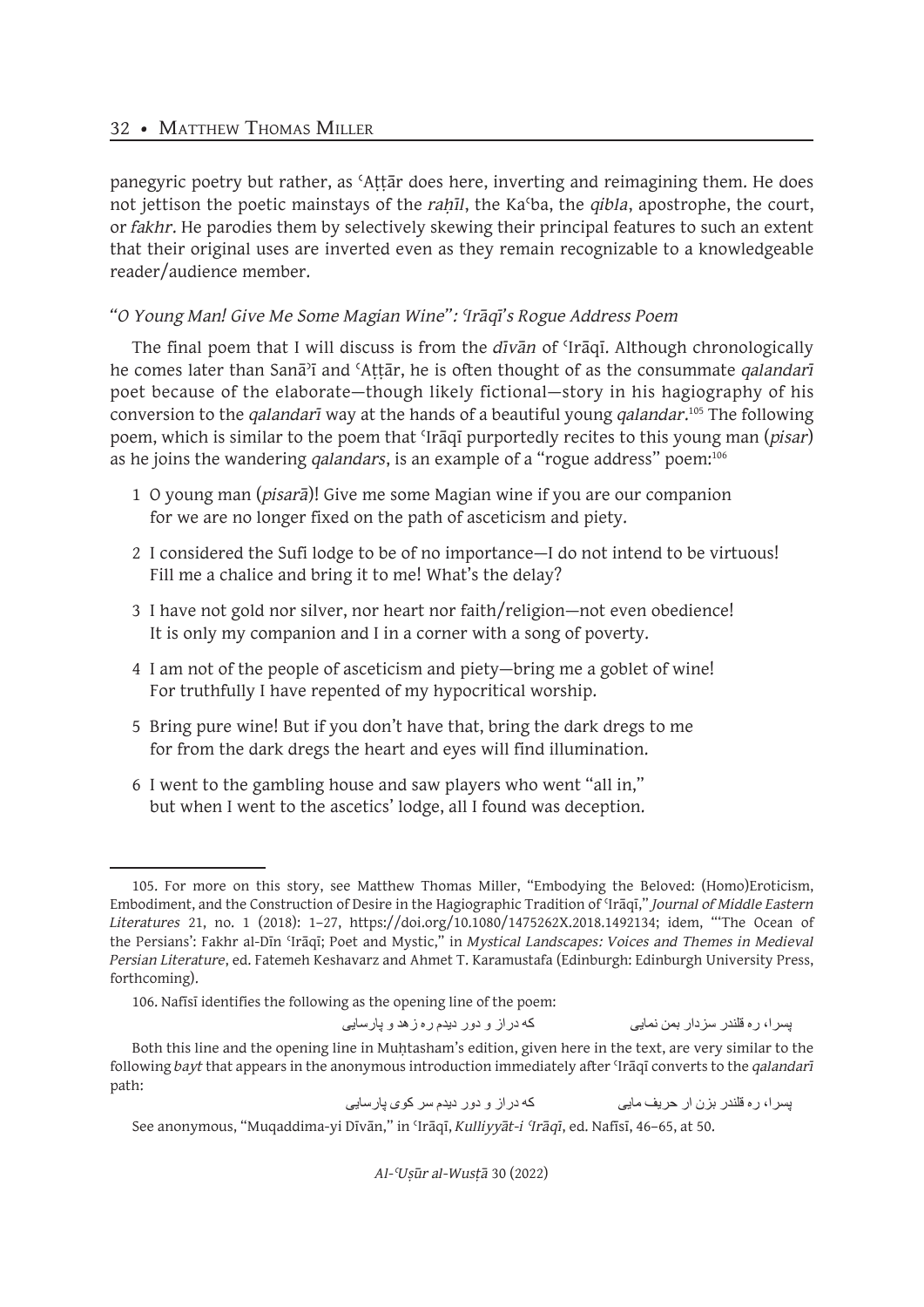- 7 Since I broke my repentance, do not break our covenant. At least once ask of my broken self: "How are you? Where are you?"
- 8 Pour me wine! For I have repented of asceticism because I saw nothing from ascetics except boasting and ostentation.
- 9 Free us from the sorrow of the age with wine at least once for I did not find anyone free from the sorrow of the world except through wine.
- 10 When I am drunk, what is the difference between the church and the Kaʿba? When I abandoned the self, what is union? What is separation?
- 11 I went to circumambulate the Kaʿba, but they did not allow me to pass into the sanctuary, saying: "Go! You? Who are you to presume you can come inside the Kaʿba?"
- 12 At night I was knocking on the monastery's door when from inside I heard a call: "'Irāqī! Come inside! You are our companion."<sup>107</sup>

This poem is built on two primary poetic features: addresses to the young male cupbearer and ʿIrāqī's acceptance and rejection in various spaces—moments that also entail implied even if not always elaborately detailed mock *rahīls*. The repeated address to the cupbearer grounds the poem in the world of the winehouse and continually reminds the reader that this is the *qalandar*'s true home, even as he wanders unsuccessfully elsewhere—most notably to the Kaʿba in the penultimate line. Although the cupbearer is not as omnipresent a figure as, for example, is the "young infidel" in Sanāʾī's rogue figure poem above, he still occupies a privileged position. He is apostrophized in the first word of the poem (*pisarā*), and the poem itself is an ongoing address to him in which lines of direct address in the imperative (lines 1–2, 4–5, 7–9) are punctuated by (almost) regular non-imperative interludes of ʿIrāqī's

قدحی شر اب پر کن به من آر ، چند پایی؟ چو ز باده مست گشتم، چه کلیسیا چه کعبه مسمت چو به ترک خود بگفتم، چه وصـال و چه جدایی<br>به طوافِ کعبه رفتم، به حرم ر هم ندادند که برو، تو خود که باشی که درون کعبه آیی

پسرا، میِ مغانه بده ار ِ حریفِ مایی<br>کم خانگه گرفتم، سر مصلحی ندارِ مصمل که که نماند بیش ما را بسر زهد و پارسایی نه زر و نه سیم دارم، نه دل و نه دین، نه طاعت منم و حریف کنجی و نوای بی نوایی نهام اهل زهد و تقوی به من آر ساغر می که به صدق توبه کردم ز عبادت ریایی<br>می صاف ار ندار ی به من آر تبر ه در دی میِ صـاف ار نداری به من آر تیره دردی<br>به قمارخانه رفتم همه پاکباز دیدم چو شکست ٔ توبه من َم ِش َکن تو عهد، باری ز من شکسته بررس که: چگونه و کجایی؟ تو مرا شراب در ده که ز زهد توبه کردم<br>ز غم زمانه ما را بر هان به می زمانی ز غمِ زمانه ما را بر هان به می زمانی<br>جو ز باده مست گشتم، جه کلیسیا جه کعبه که که نیافت جز یک خود بگفتم، جه و صـال و جه جد ِدر دیر میزدم شب ز درون ندا شنیدم که درون درآی عراقی که تو هم حریف مایی

*Al-ʿUṣūr al-Wusṭā* 30 (2022)

<sup>107.</sup> This text is from ʿIrāqī, *Kulliyyāt-i Fakhr al-Dīn ʿIrāqī*, ed. Muḥtasham, 108–9 (with the addition of a و in the second hemistich of line 8 from Nafīsī's edition). With slight textual variations (the most significant of which is mentioned in the preceding note), this same poem appears in ʿIrāqī, *Kulliyyāt-i ʿIrāqī*, ed. Nafīsī, 295-96. The Persian text below is from Muhtasham's edition: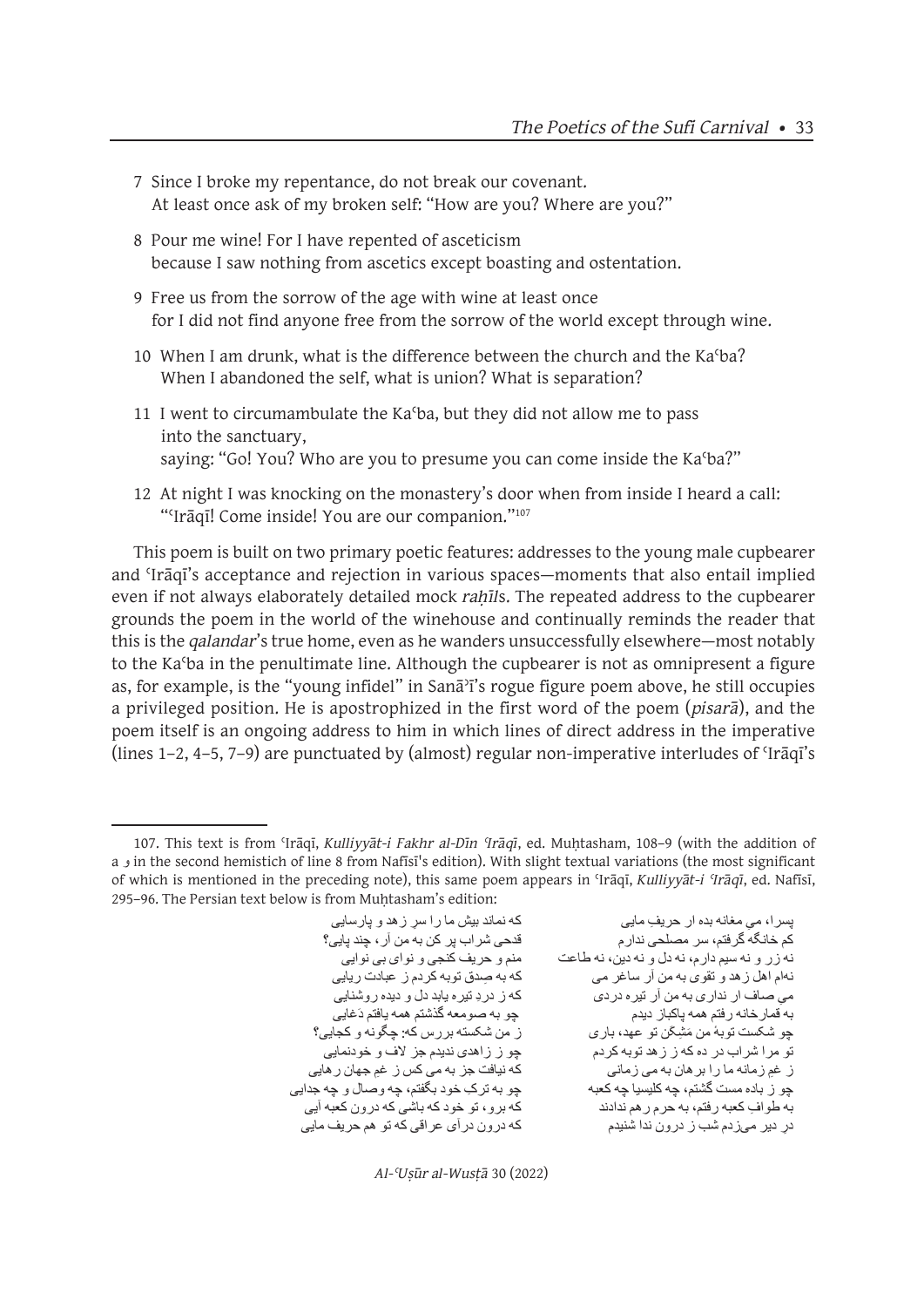reflection on his state and the nature of the world (lines 3, 6, 10, with lines 11–12 functioning as a "cap").<sup>108</sup>

The cupbearer in this poem should not be understood as a social inferior or menial service worker at whom 'Iraqī is barking commands. 'Iraqī's repeated calls to him for wine and attention are more supplications than demands. The youthful cupbearer is the poetic beloved, the mock king and representative of God in the *qalandar*'s carnivalesque world, with whom ʿIrāqī is establishing a new "covenant" (*ʿahd*, line 7), even if he sometimes remains distant and emotionally aloof from the poet (a conventional characteristic of the figure of the beloved in Persian poetry). ʿIrāqī's use of the term *ʿahd* here is noteworthy because it adds a considerable degree of gravity to the figure of the cupbearer and to ʿIrāqī's relationship with him. The normative covenant for all Muslims is God's covenant that he establishes in the Quran with his followers (Q 2:27). ʿIrāqī here breaks this covenant as he parodies it in his pledge of loyalty to his new lord of the winehouse.

The entire poem, in a sense, is ʿIrāqī's mock petition for subject status in the cupbearer's winehouse kingdom.<sup>109</sup> It opens with 'Iraqi's supplication for wine and his announcement of his transfer of allegiance from the "path of asceticism and piety" to the way of the winehouse and its lord, the cupbearer.<sup>110</sup> 'Iraqi repeatedly implores his new lord for wine because imbibing it is the ritual affirmation of allegiance to the cupbearer and the key to drawing closer to him. The wine here, ʿIrāqī tells us, is "Magian wine"—a designation that intensifies the transgressivity of the (already) illicit act of drinking by adding an element of religious transgressivity, too.<sup>111</sup> Wine and drunkenness (lines  $4-5$ ,  $8-10$ ,  $12$ ) and, to a lesser extent, the winehouse and the monastery (*dayr*; lines 3, 12) are the central images of this poem. They function as the symbolic antitheses of the images and concepts associated with the rejected people and path of asceticism and piety: asceticism and ascetics (*zuhd va pārsāʾī*, *zāhid*), religion (*dīn*), good behavior (*maṣlaḥī*), pious acts of obedience (*ṭāʿāt*), piety (*taqvā*), repentance (*tawba*), worship (*ʿibādat*), the Sufi lodge (*khānagāh*, *ṣawmaʿa*),112 the Kaʿba, and, echoing ʿAṭṭār's poem above, boasting and ostentation (*lāf va khwudnamāʾī*). As he says in line 4, "I am not of the people of asceticism and piety (*zuhd va taqvā*)—bring me a goblet of wine!" (It is worth highlighting that the term "asceticism," *zuhd*, is the

<sup>108.</sup> See footnote 97 on poetic closure and "caps."

<sup>109.</sup> For other examples of pledges or transfers of allegiance in poems, see Samer M. Ali, *Arabic Literary Salons in the Islamic Middle Ages: Poetry, Public Performance, and the Presentation of the Past* (Notre Dame, IN: University of Notre Dame Press, 2010), 119–52; Majd Yaser al-Mallah, "Doing Things with Odes: A Poet's Pledges of Allegiance; Ibn Darrāj al-Qasṭallī's 'Hāʾiyyah' to al-Manṣūr and 'Rāʾiyyah' to al-Mundhir," *Journal of Arabic Literature* 34, no. 1–2 (2003): 45–81; Suzanne Pinckney Stetkevych, *The Mantle Odes: Arabic Praise Poems to the Prophet Muhammad* (Bloomington: Indiana University Press, 2010), 3, 9–10, 16–17, 30–69; Stetkevych, *Poetics of Islamic Legitimacy*, 18, 37, 40, 48–109, 180–240.

<sup>110.</sup> Although it is only implied in this poem, in other *qalandarī* poems the point about the *qalandar* way's being an alternative path is made explicitly. For example, Sana<sup>3</sup>i says in reference to the winehouse and its bacchic rituals, "this is our religion (*dīn*) and the *qalandarī* way"; see Sanāʾī, *Dīvān-i Sanāʾī*, 653–54.

<sup>111.</sup> See footnote 62 on how similar themes were treated (quite differently) in Farrukhī's and ʿUnsurī's panegyrics.

<sup>112.</sup> In contrast to ʿAṭṭār's poem above, in ʿIrāqī's poem *ṣawmaʿa* seems to be associated with Muslim ascetics and/or hypocritical Sufis, as Lewis argues it is used in Ḥāfiẓ's poetry: Lewis, "Hafez VIII."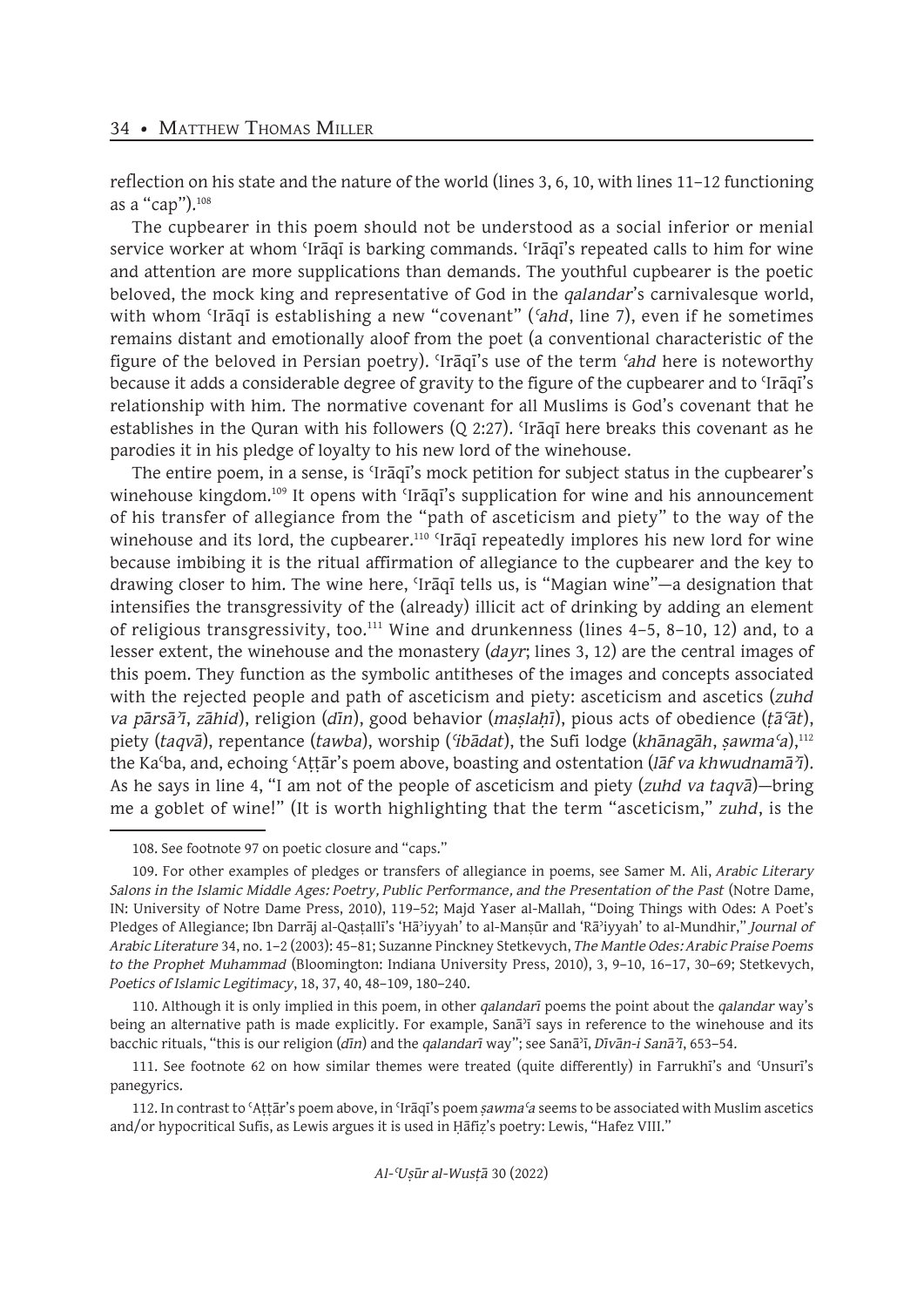etymological origin of the genre of ascetic or religious poetry, *zuhdiyyāt*.) ʿIrāqī sharpens his rejection of this world by employing the mock repentance motif several times as well, telling us he is "repenting of" various pious acts such as "hypocritical worship" (line 4) and "asceticism" (line 8) and has "broke[n] [his] repentance" (line 7) in order to demonstrate his commitment to his new, illicit "covenant" with the beloved cupbearer. ʿIrāqī's heavy reliance on the mock repentance motif is particularly noteworthy because it directly parodies the central concern of ascetic-homiletic poetry: the call for repentance.

Like Sanā<sup> $3$ </sup>ī and 'Attār, 'Irāqī elaborates in positive terms the antithesis of the ascetichomiletic and panegyric poetic worlds that he so stridently rejects in this poem: the winehouse, with its liberating, "Magian" wine (lines 1–2, 4–5, 8–10, 12), its music (line 3), its companions (lines 3, 7), and its gambling (line 6). The poet of this mock court is a rogue who flagrantly courts socioreligious opprobrium and ultimately aims to abandon his "self" (line 10) in a wine-induced stupor. On this alternative path, it is the transgression of normative Islamic law, not pious obedience to it, that produces spiritual advancement, while wine enables release from the "sorrow of the world" (line 9). Even in its "dark dregs" one can find "illumination" (line 5). Wine/drunkenness is perhaps the most radical element of the poetic world of the *qalandariyyāt* because it is the agent that reveals the illusory nature of the normative social and religious order that is celebrated so profusely in panegyric and ascetic-homiletic poetry. As ʿIrāqī suggests in line 10, it is capable of subverting the seemingly immutable social hierarchies and divinely ordained religious distinctions of earthly reality to the point at which there is no longer any difference between a church and the Kaʿba, or between the Kaʿba and a Christian monastery-*cum*-winehouse, as we see in the final two lines of ʿIrāqī's poem.

ʿIrāqī concludes his poem with a powerful two-line mock *ḥajj* (mock *raḥīl*)/mock Kaʿba cap that is prefigured both in the first line of the poem and at its center point (line  $6$ ).<sup>113</sup> In his opening declaration that he has abandoned the "path of asceticism and piety" there is an implied mock *rahil* because he later associates this "path" with physical locations that he reports having visited and observed, such as the "Sufi lodge" (*khānagāh*) and "ascetics' lodge" (*ṣawmaʿa*) (line 2, 6, 8). The implication, then, is that his opening address—"O young man!"—announces his arrival at a winehouse at the completion of the journey, which also took him to the more welcoming quarter of the "gambling house" in line 6 at the midpoint of the poem.

The entire picture of ʿIrāqī's peregrinations comes together beautifully in the closing lines, where he narrates his failed attempt to go on pilgrimage (*ḥajj*) to the Kaʿba in Mecca in order to circumambulate (*ṭawāf*) the holy shrine, as is incumbent upon all pious Muslims. He fails in this journey not because of a lack of spiritual resolve but rather because his way into the sanctuary (*ḥaram*) is blocked by an anonymous "they," who in the broader context of this poem should be understood as representatives of the antithetical poetic world of ascetic-homiletic poetry (e.g., the *zāhid* of line 8 and the institutionalized, hypocritical

<sup>113.</sup> As Meisami has pointed out in the context of the *qaṣīda*, Persian poets sometimes move the *raḥīl* to the end of the poem. See Meisami, *Medieval Persian Court Poetry*, 65; idem, "Poetic Microcosms," 158–60; idem, *Structure and Meaning*, 339.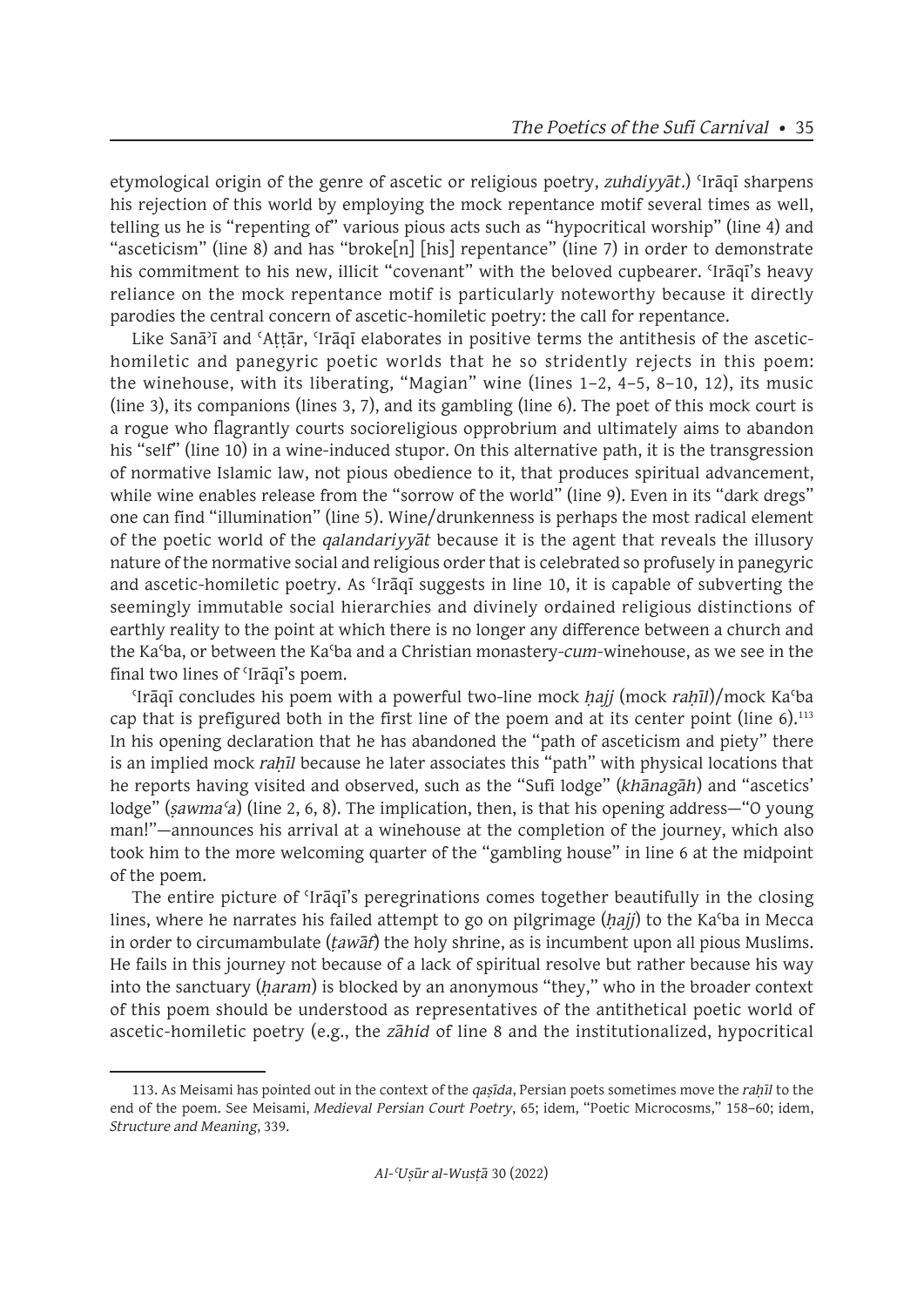Sufis and ascetics of the *khānagāh* and *ṣawmaʿa* from lines 2 and 6). Implicitly asserting their own self-importance and self-righteousness (the antithesis of ʿIrāqī-the-*qalandar*'s "abandon[ment of] the self" in the preceding line), they shoo ʿIrāqī away, asking him rhetorically, "Who are you to presume you can come inside the Kaʿba?" Rejected but not distraught, ʿIrāqī heads to the Christian monastery (*dayr*). In contrast to the Kaʿba of the pious Muslims, in the monastery-*cum*-winehouse he is welcomed with open arms as a "companion" (line 12). The monastery of the closing line harkens back to the implied winehouse in the opening of the poem, with the figure addressing 'Iraqi as a "companion" in the final line being identical to or at least synonymous with (in a spiritual sense) the young cupbearer whom ʿIrāqī apostrophizes and tentatively calls "our companion" in the first line. By the conclusion of the poem, the cupbearer of the monastery has deemed 'Iraqi worthy of acceptance into his winehouse kingdom, and the poem ends with him officially welcoming 'Irāqī, saying "Come inside!" and affirming to all that, indeed, "You ['Irāqī] are our companion." The transfer of allegiance is complete. ʿIrāqī has reached his (spiritual) home. He is now a denizen of the winehouse.

This entire mock *rahil* image complex, which we see not only in this poem but quite prominently in ʿAṭṭār's poem, too, is a striking inversion of the concluding social or heavenly reintegration or "reaggregation" imperative that several scholars have argued characterizes much pre- and early Islamic and *zuhdiyyāt* poetry.114 ʿIrāqī, like the *qalandarī* poetic personae of Sanāʾī and ʿAṭṭār, is ultimately integrated, but not into normative earthly or heavenly "society." He finds acceptance only in the liminal spaces that exist outside of or at best on the periphery of the medieval Islamic social sphere. The poem is built on his rejecting (lines 1–2, 4, 6, 8) and being rejected by (line 11) various representatives of the normative Islamic order before his ultimate cathartic acceptance into the Christian/ Zoroastrian "monastery" as one of its "companions" in the last line of the poem.<sup>115</sup> The refusal of integration with mainstream Islamic society is mutual: as much as its representatives reject ʿIrāqī's assimilation, he rejects their company, denouncing them all as hypocritical, deceptive, ostentatious, boastful, and ultimately concerned only with the superficialities of Islamic piety. The only possibility of "reaggregation" for the *qalandar*, as for the *ṣuʿlūk* persona, lies in the heterotopic countersites associated with non-Islamic religious minorities or openly antinomian Muslim rogues.116 But in contrast to the *ṣuʿlūk*, for the *qalandar* these liminal, asocial places are not the ultimate goal. They are doorways that take the *qalandar* beyond even the heavenly pavilion (the site of aggregation in *zuhdiyyāt*) to an ultimate reintegration into God, the beloved—a feat that can be accomplished only through the disintegration of the earthly self (line 10).

<sup>114.</sup> On "reaggregation" or "incorporation" in the traditional *qaṣīda*, see Jaroslav Stetkevych, *The Zephyrs of Najd: The Poetics of Nostalgia in the Classical Arabic Nasīb* (Chicago: University of Chicago Press, 1993), 26–49; Stetkevych, *Mute Immortals Speak*, 3–83. On "disintegration in this life" and "reintegration in the next world" in the *zuhdiyyāt*, see Meisami, *Structure and Meaning*, 175.

<sup>115.</sup> The conflation of seemingly irreconcilable religious particularities—e.g., Magian wine in a Christian monastery—occurs not infrequently in medieval Persian Sufi poetry.

<sup>116.</sup> On the rejection of "reaggregation" in *ṣuʿlūk* poetry, see Stetkevych, *Mute Immortals Speak*, 87–157.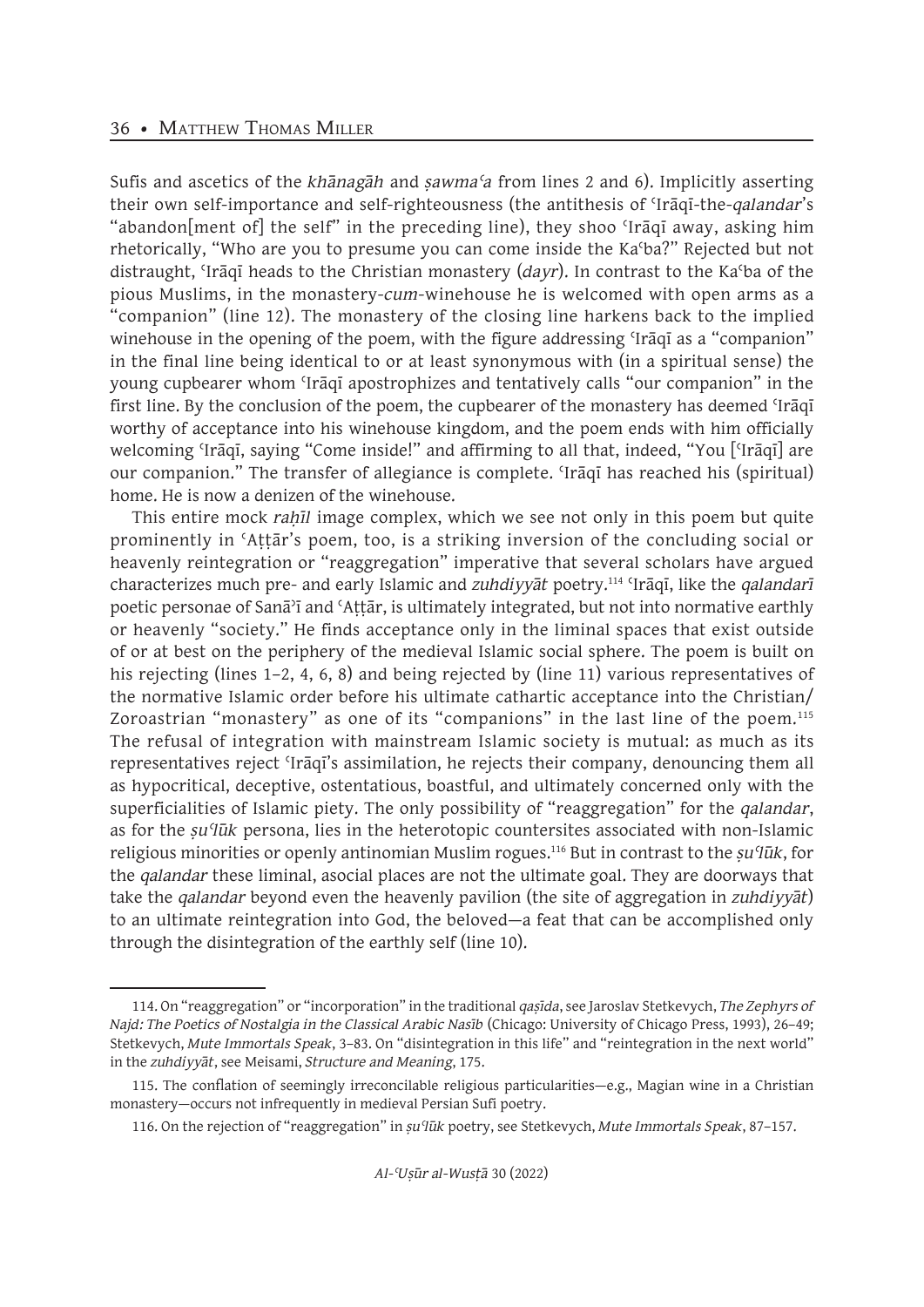#### **V. Conclusion**

The concluding image in ʿIrāqī's poem above captures the *raison d'être* of *qalandarī*  poetics more broadly. ʿIrāqī, blocked from the sanctuary (*ḥaram*) of the Kaʿba in Mecca by self-righteous ascetics, institutionalized Sufis, and other guardians of traditional piety, must abort his *hajj* pilgrimage and undertake an alternative, mock *hajj* to the mock Ka'ba of the Christian/Zoroastrian monastery-*cum*-winehouse. The turn away from the Kaʿba in this poem (and, in other *qalandarī* poems, the turn away from the mosque, ascetics' lodge, etc.) is, in a sense, a metaphoric performance of the *qalandarī* poet's rejection of the poetic world of ascetic-homiletic and royal court poetry. At a more general level, the decision of Sanāʾī, ʿAṭṭār, ʿIrāqī, and other "rogue" poets to take the metaphoric path from the courts of God and the political elites to the mock court(s) of the Sufi carnival inaugurates anew in each *qalandarī* poem the intergeneric poetic game of constructing the *qalandariyyāt* and its carnivalesque counter(sub)genres.<sup>117</sup>

Although the basic thematic contours of the *qalandarī* poetic world are in place as early as Amīr Muʿizzī (d. ca. 1125–27) and Sanāʾī, and possibly even earlier if the attribution of the *qalandarī* poem to Burhānī (d.1072–73) is sound, the construction of *qalandarī* poetics did not end with them.<sup>118</sup> The intergeneric process of parodic inversion that created the *qalandariyyāt* in the first place continued as each new poet responded in new ways to the existing canon, spawning not just new *qalandarī* topoi but even new subgenres of the *qalandariyyāt* that reacted in highly specific ways to existing models and poetic scripts in the broader tradition of Perso-Arabic poetics.

The new typology of *qalandariyyāt* that I present here is admittedly provisional, but the broader point it illustrates is that there is considerable diversity in the poems placed in the *qalandariyyāt* category (a feature that is by no means unique to this genre), and each *qalandarī* poet engages this tradition in different ways, developing some types of *qalandarī* poems more than others. This disaggregation of *qalandariyyāt* poetry does not yield simple answers or nice and neat subcategories in all cases, but it does provide additional insight into this poetic type as a historical construct. It also challenges the much too frequent and overly simplistic portrayals of the Persian genre system as primarily composed of formal genres, with a few noteworthy thematic ones of secondary status a view that is particularly problematic when applied to the earliest period of the development of shorter monothematic poems (later all classified, somewhat problematically, simply as *ghazal*s). My case study of a few prominent *qalandarī* poets from the late eleventh to thirteenth centuries is but a small window into this highly dynamic and variegated system. The manifest complexity observed in these poems should serve as a cautionary note against any simplistic, prescriptive, or ahistorical approaches to genre in Persian poetry and as an impetus for more detailed studies of other thematic genres and subgenres.

<sup>117.</sup> For discussions of the political and social import of the *qalandariyyāt* and their role in constructing a specific type of "rogue" Sufi spiritual subjectivity, see Miller, "Qalandar King" and idem, "Affected by God: Embodied Poetics and Somatic Epistemology in Medieval Persian Sufi Literature" (manuscript in preparation).

<sup>118.</sup> On the *qalandarī* poems of Burhānī and Amir Muʿizzī, see Miller, "Qalandar King."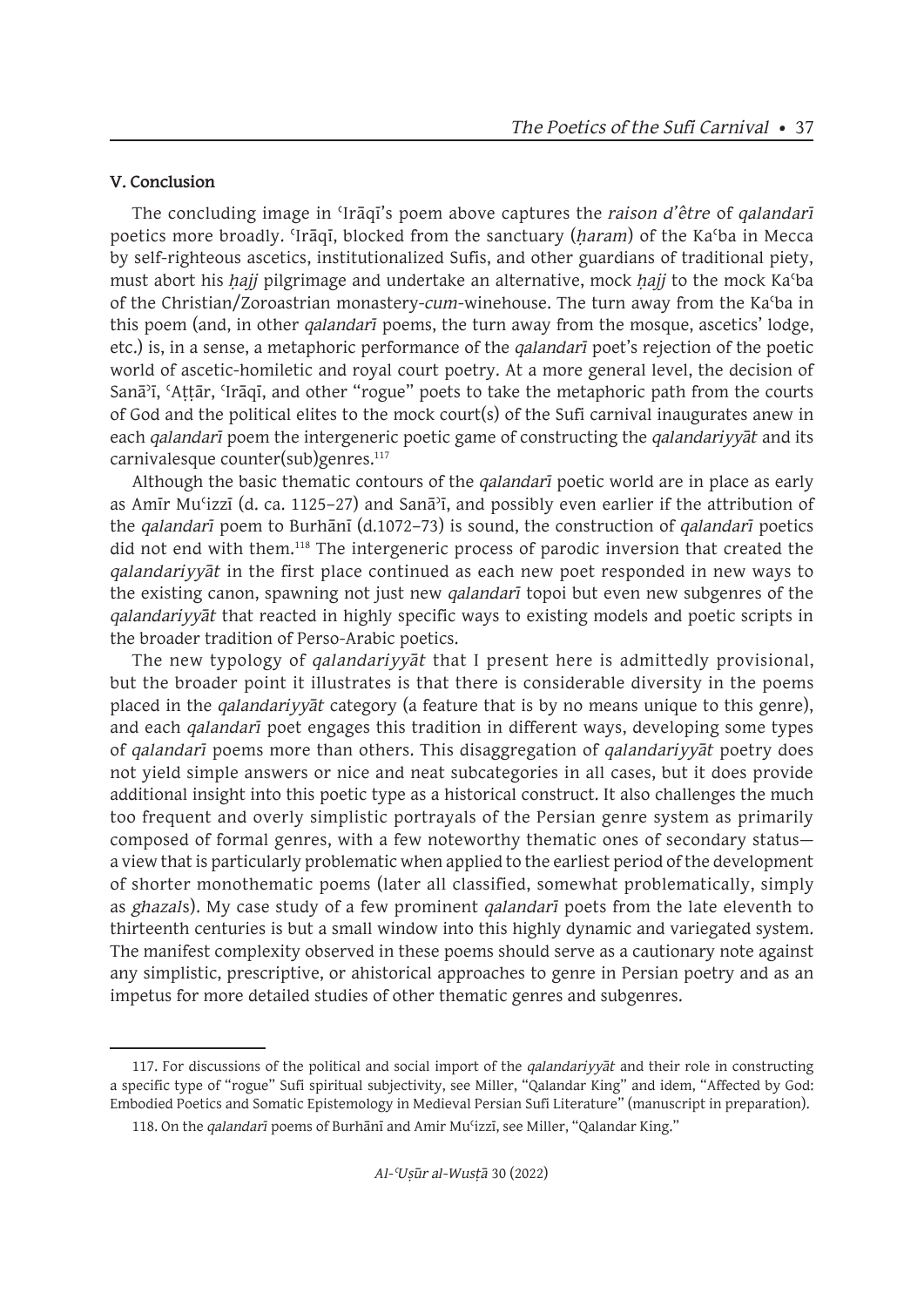## **Bibliography**

- Ahmad, Nazir. "Some Original Prose and Poetical Pieces of Hakim Sana'i." *Indo-Iranica* 16 (1963): 48–65.
- Ali, Samer M. *Arabic Literary Salons in the Islamic Middle Ages: Poetry, Public Performance, and the Presentation of the Past*. Notre Dame, IN: University of Notre Dame Press, 2010.
- Anonymous. "Muqaddimah-yi Dīvān." In *Kulliyyāt-i Shaykh Fakhr al-Dīn Ibrāhīm Hamadānī mutakhallas bih ʿIrāqī*, edited by Saʿīd Nafīsī, 46–65. Tehran: Kitāb-Khāna-yi Sanāʾī, 1362 [1983–84].
- Antoon, Sinan. *The Poetics of the Obscene in Premodern Arabic Poetry: Ibn al-Hajjāj and Sukhf*. New York: Palgrave Macmillan, 2014.
- Anvarī, ʿAlī b. Muḥammad. *Dīvān-i Anvarī*. Edited by Muḥammad Taqī Mudarris-i Rażavī. Tehran: Intishārāt-i ʿIlmī va Farhangī, 1376 [1997–98].
- ʿAṭṭār, Farīd al-Dīn. *Dīvān-i ʿAṭṭār*. Edited by Taqī Tafażżulī. Tehran: Shirkat-i Intishārāt-i ʿIlm va Farhang, 1375 [1996–97].
- ———. *Mukhtār-nāma: Majmūʿa-yi rubāʿiyyāt-i Farīd al-Dīn ʿAṭṭār Nīshābūrī*. Edited by Muḥammad Riżā Shafīʿī-Kadkanī. 2nd ed. Tehran: Sukhan, 1386 [2007–8].
- Badawi, M. M. "ʿAbbasid Poetry and Its Antecedents." In *ʿAbbasid Belles-Lettres*, edited by Julia Ashtiany and T. M. Johnstone, 146–66. Cambridge: Cambridge University Press, 1990.
- ———. "From Primary to Secondary Qasīdas: Thoughts on the Development of Classical Arabic Poetry." *Journal of Arabic Literature* 11 (1980): 1–31.
- Babcock, Barbara, and Victor Tuner, eds. *The Reversible World: Symbolic Inversion in Art and Society*. Ithaca, NY: Cornell University Press, 1978.
- Bakhtin, Mikhail. *Rabelais and His World*. Bloomington: Indiana University Press, 1984.
- Berg, Gabrielle van den. "The Nasībs in the Dīvān of Farrukhi Sistani: Poetic Speech versus the Reflection of Reality." *Edebiyât* 9 (1998): 17–34.
- Bruijn, J. T. P. de. "The Ghazal in Medieval Persian Poetry." In *Persian Lyric Poetry in the Classical Era, 800–1500: Ghazals, Panegyrics, and Quatrains*, edited by Ehsan Yarshater, 315–487. New York: I. B. Tauris, 2019.
- ———. *Of Piety and Poetry: The Interaction of Religion and Literature in the Life and Works of Ḥakīm Sanāʾī of Ghazna*. Leiden: Brill, 1983.
- ———. *Persian Sufi Poetry: An Introduction to the Mystical Use of Classical Persian Poems*. Richmond: Curzon, 1997.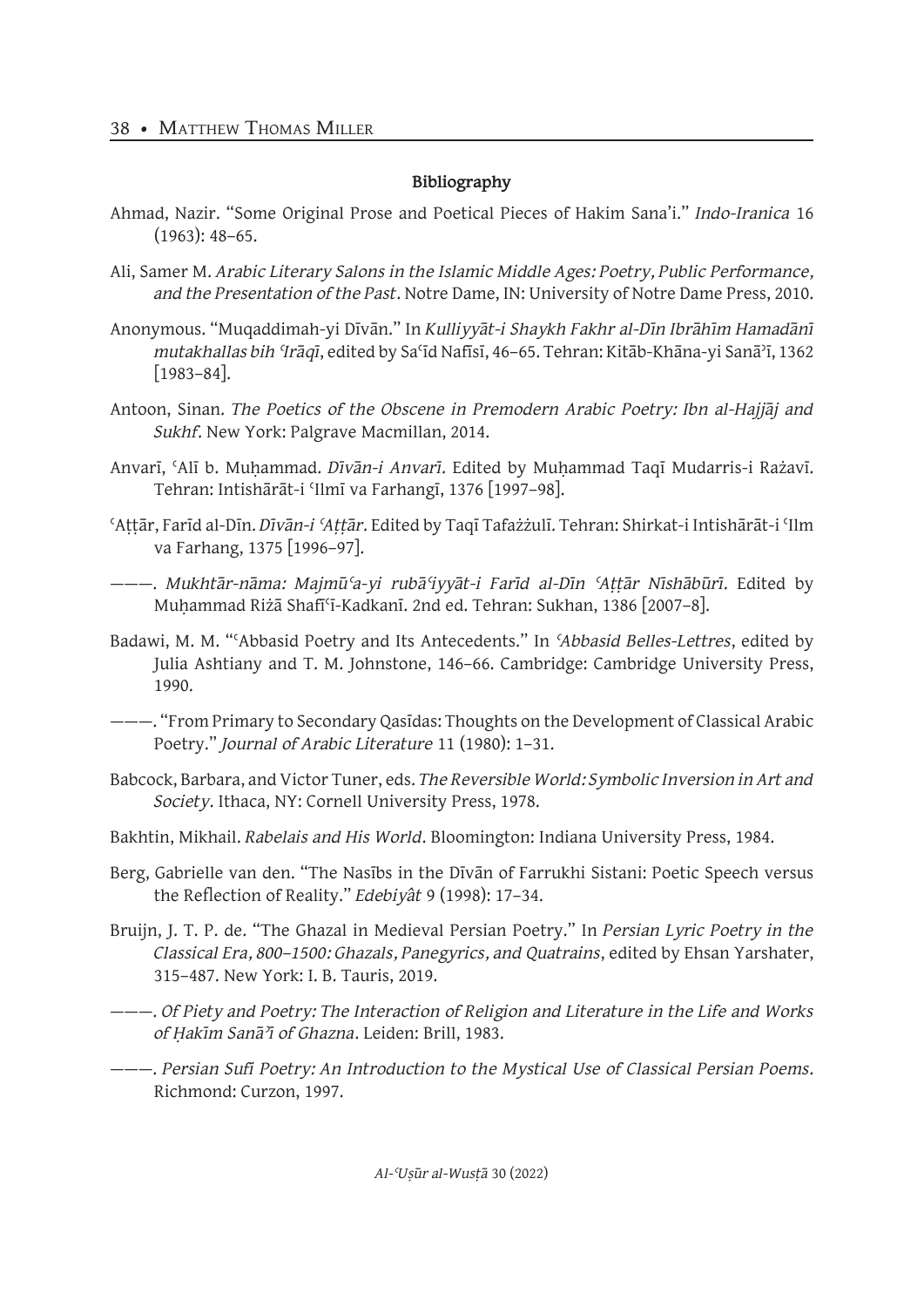- ———. "The *Qalandariyyāt* in Persian Mystical Poetry, from Sanāʾī Onwards." In *The Legacy of Mediaeval Persian Sufism*, edited by Leonard Lewisohn, 75–86. London: Khaniqahi Nimatullah Publications, 1992.
- ———. "Shahrangīz 1. In Persian." In *Encyclopaedia of Islam*, 2nd ed., edited by P. Bearman, Th. Bianquis, C. E. Bosworth, E. van Donzel, and W. P. Heinrichs. Leiden: Brill Online, posted 2012. http://dx.doi.org/10.1163/1573-3912\_islam\_COM\_1026.
- Bürgel, J. C. "The Pious Rogue: A Study in the Meaning of Qalandar and Rend in the Poetry of Muhammad Iqbal." *Edebiyât* 4 (1979): 43–64.
- ———. "Qasida as Discourse on Power and Its Islamization: Some Reflections." In *Qasida Poetry in Islamic Asia and Africa*, edited by Stefan Sperl and Christopher Shackle, 1:451–74. New York: E. J. Brill, 1996.
- Clinton, Jerome W. "Court Poetry at the Beginning of the Classical Period." In *Persian Literature*, edited by Ehsan Yarshater, 75–95. Albany, NY: Bibliotheca Persica, 1988.
- ———. *The Dīvān of Manūchihrī Dāmghānī: A Critical Study*. Minneapolis: Bibliotheca Islamica, 1972.
- ———. "The Madāen Qasida of Xāqāni [Khāqānī] Sharvāni, I." *Edebiyât* 1 (1976): 153–70.
- ———. "The Madāen Qasida of Xāqāni [Khāqānī] Sharvāni, II: Xāqāni and Buhturī." *Edebiyât* 2 (1977): 191–206.
- Culler, Jonathan D. *Structuralist Poetics: Structuralism, Linguistics and the Study of Literature*. New York: Routledge Classics, 2002.
- Dahlén, Ashk P. "The Holy Fool in Medieval Islam: The *Qalandarīyāt* of Fakhr al-Dīn ʿArāqī." *Orientalia Suecana* 53 (2004): 63–81.
- Defert, Daniel. "Foucault, Space, and the Architects." In *Politics/Poetics: Documenta X–The Book*, edited by Catherine David and Jean-Francois Chevrier, 274–83. Ostfildern-Ruit: Cantz, 1997.
- Dubrow, Heather. *Genre*. New York: Methuen, 1982.
- El-Rouayheb, Khaled. *Before Homosexuality in the Arab-Islamic World, 1500–1800*. Chicago: University of Chicago Press, 2005.
- Esots, Janis. "The Image of *Qalandar* in the *Dīvān-i Shams*." In *Light upon Light: Essays in Islamic Thought and History in Honor of Gerhard Bowering*, edited by Jamal J. Elias and Bilal Orfali, 239–55. Leiden: Brill, 2020.
- Feuillebois-Pierunek, Ève. *A la croisée des voies célestes, Faxr al-Dīn 'Erâqi: Poésie mystique et expression poétique en Perse médiévale*. Tehran: Institut français de recherche en Iran, 2002.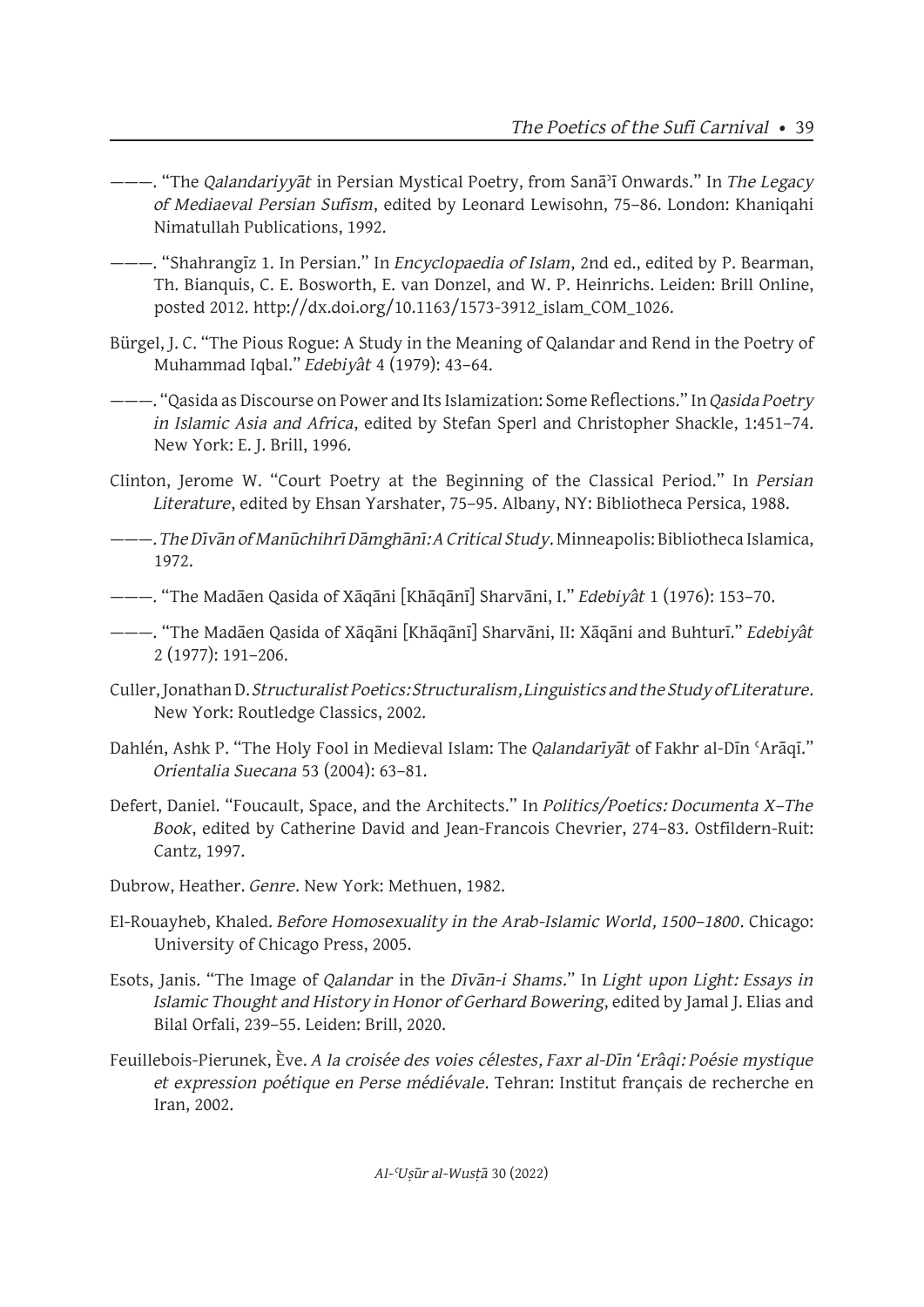- ———. "Le qalandar: Réalité et fiction en Perse médiévale." In *Etrangeté de l'autre, singularité du moi: Les figures du marginal dans les littératures*, edited by Ève Feuillebois-Pierunek and Z. Ben Lagha, 111–27. Paris: Classiques Garnier, 2015.
- Foucault, Michel. "Of Other Spaces." *Diacritics* 16 (1986): 22–27.
- Fouchécour, Charles-Henri de. "Iran VIII: Persian Literature, (2) Classical." In *Encyclopaedia Iranica*, edited by Ehsan Yarshater, 2006, updated 2012. https://iranicaonline.org/ articles/iran-viii2-classical-persian-literature.
- Fowler, Alastair. *Kinds of Literature: An Introduction to the Theory of Genres and Modes*. Cambridge, MA: Harvard University Press, 1982.
- Gelder, Geert Jan van. "Some Brave Attempts at Generic Classification in Premodern Arabic Literature." In *Aspects of Genre and Type in Pre-Modern Literary Cultures*, edited by Bert Roest and Herman Vanstiphout, 15–31. Groningen: Styx, 1999.
- Glünz, Michael. "Poetic Tradition and Social Change: The Persian Qasida in Post-Mongol Iran." In *Qasida Poetry in Islamic Asia and Africa*, edited by Stefan Sperl and Christopher Shackle, 1:183–203. New York: E. J. Brill, 1996.
- Gould, Rebecca. "Wearing the Belt of Oppression: Khāqānī's Christian Qasida and the Prison Poetry of Medieval Shirvān." *Journal of Persianate Studies* 9 (2016): 19–44.
- Gruendler, Beatrice. *Medieval Arabic Praise Poetry: Ibn al-Rūmī and the Patron's Redemption*. New York: RoutledgeCurzon, 2003.
- Guillén, Claudio. "Genre and Countergenre: The Discovery of the Picaresque." In *Literature as System*, 135–58.
- ———. "Literature as Historical Contradiction: *El Abencerraje*, the Moorish Novel, and the Eclogue." In *Literature as System*, 159–217.
- ———. *Literature as System: Essays toward the Theory of Literary History*. Princeton, NJ: Princeton University Press, 1971.
- ———. "On the Uses of Literary Genre." In *Literature as System*, 107–34.
- ———. "Toward a Definition of the Picaresque." In *Literature as System*, 71–106.
- Gulchīn-Maʿānī, Aḥmad. *Shahr-āshūb dar shiʿr-i fārsī*. Tehran: Amīr Kabīr, 1346 [1967–68].
- Hamori, Andras. *The Composition of Mutanabbī's Panegyrics to Sayf al-Dawla*. Leiden: E. J. Brill, 1992.
- ———. *On the Art of Medieval Arabic Literature*. Princeton, NJ: Princeton University Press, 1974.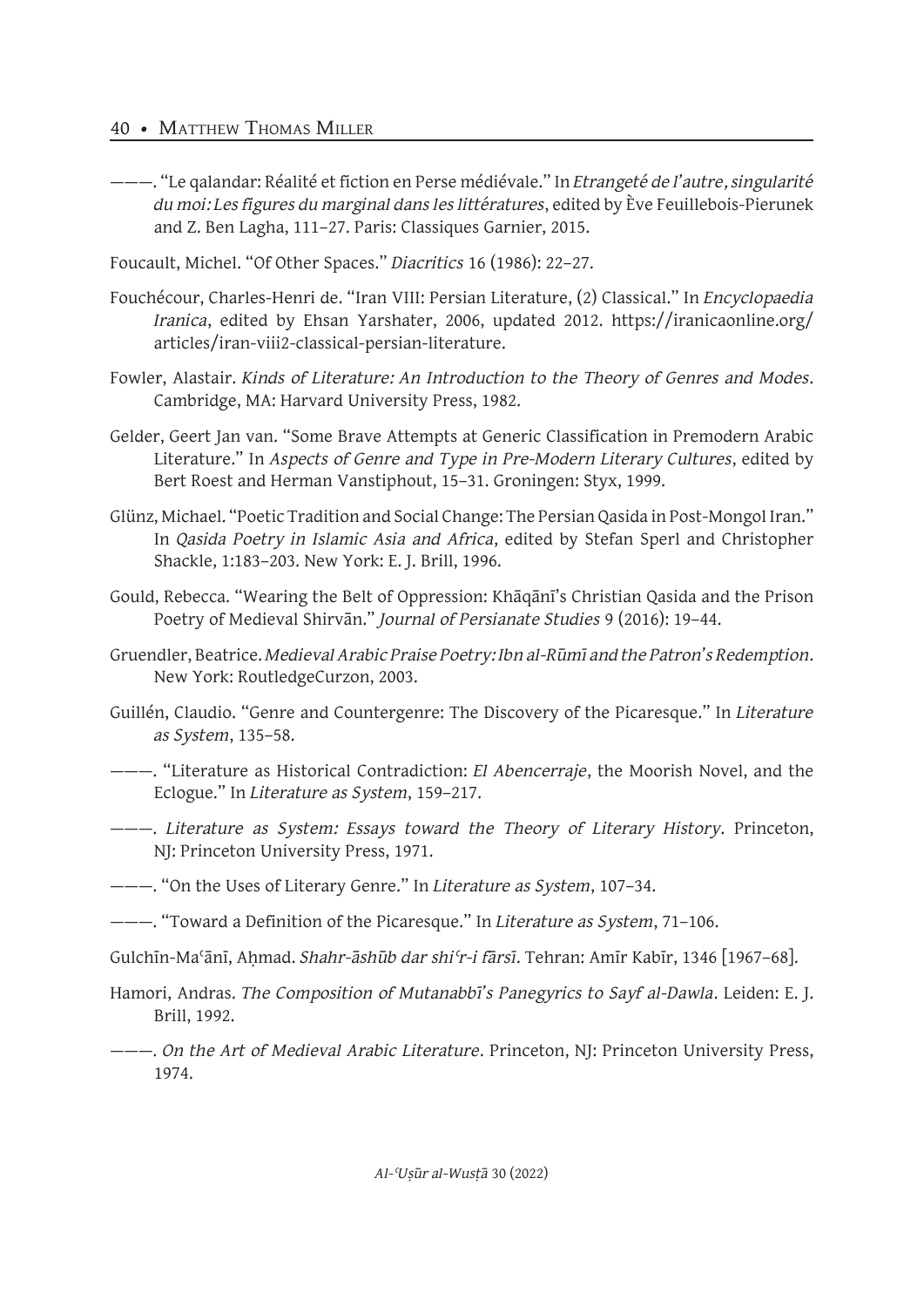- ———. "Zuhdiyyāt." In *ʿAbbasid Belles-Lettres*, edited by Julia Ashtiany and T. M. Johnstone, 265–74. Cambridge: Cambridge University Press, 1990.
- Hunsberger, Alice C. "'On the Steed of Speech': A Philosophical Poem by Nāsir-i Khusraw." In *Pearls of Persia: The Philosophical Poetry of Nāṣir-i Khusraw*, edited by Alice C. Hunsberger, 147–90. New York: I. B. Tauris and Institute of Ismaili Studies, 2012.
- Ingenito, Domenico. *Beholding Beauty: Saʿdi of Shiraz and the Aesthetics of Desire in Medieval Persian Poetry*. Leiden: Brill, 2021.
- ʿIrāqī, Fakhr al-Dīn. *Kulliyyāt-i Fakhr al-Dīn ʿIrāqī (majmūʿa-yi ās̱ār-i Fakhr al-Dīn ʿIrāqī)*. Edited by Nasrīn Muḥtasham (Khuzāʾī). Tehran: Intishārāt-i Zavvār, 1382 [2003–4].
- ———. *Kulliyyāt-i Shaykh Fakhr al-Dīn Ibrāhīm Hamadānī mutakhallas bih ʿIrāqī*. Edited by Saʿīd Nafīsī. Tehran: Kitāb-Khāna-yi Sanāʾī, 1362 [1983–84].
- Karamustafa, Ahmet T. *God's Unruly Friends: Dervish Groups in the Islamic Later Middle Period, 1200–1550*. Salt Lake City: University of Utah Press, 1994.
- ———. *Sufism: The Formative Period*. Berkeley: University of California Press, 2007.
- Kāshifī Shīrāzī, Kamāl al-Dīn Ḥusayn Vāʿiẓ. *Badāʾiʿ al-afkār fī ṣanāʾiʿ al-ashʿār*. Edited by Mīr Jalāl al-Dīn Kazzāzī. Tehran: Nashr-i Markaz, 1369 [1990–91].
- Kaykāvūs b. Vushmgīr, ʿUnsur al-Maʿālī. *Qābūs-nāma*. Edited by Ghulāmḥusayn Yūsifī. Tehran: Shirkat-i Intishārāt-i ʿIlm va Farhang, 1345 [1966–67].
- Kennedy, Philip F. *The Wine Song in Classical Arabic Poetry: Abū Nuwās and the Literary Tradition*. Oxford: Clarendon Press, 1997.
- ———. "Zuhdiyya." In *Encyclopaedia of Islam*, 2nd ed., edited by P. Bearman, Th. Bianquis, C. E. Bosworth, E. van Donzel, and W. P. Heinrichs. Leiden: Brill Online, posted 2012. http://dx.doi.org/10.1163/1573-3912\_islam\_COM\_1392.
- Keshavarz, Fatemeh. *Lyrics of Life: Saʿdi on Love, Cosmopolitanism and Care of the Self*. Edinburgh: Edinburgh University Press, 2015.
- Khāqānī Shirvānī, Afżal al-Dīn. *Dīvān-i Khāqānī Shirvānī*. Edited by Żiyāʾ al-Dīn Sajjādī. Tehran: Intishārāt-i Zavvār, 1388 [2009–10].
- Lewis, Franklin D. "Hafez VIII: Hafez and Rendi." In *Encyclopaedia Iranica*, edited by Ehsan Yarshater*Online*, 2002, updated 2012. https://iranicaonline.org/articles/hafez-viii.
- ———. "Reading, Writing and Recitation: Sanā'i and the Origins of the Persian Ghazal." PhD dissertation, University of Chicago, 1995.
- ———. "The Rise and Fall of a Persian Refrain: The *Radīf* '*Ātash u Āb.*'" In *Reorientations: Arabic and Persian Poetry*, edited by Suzanne Pinckney Stetkevych, 199–226. Bloomington: Indiana University Press, 1994.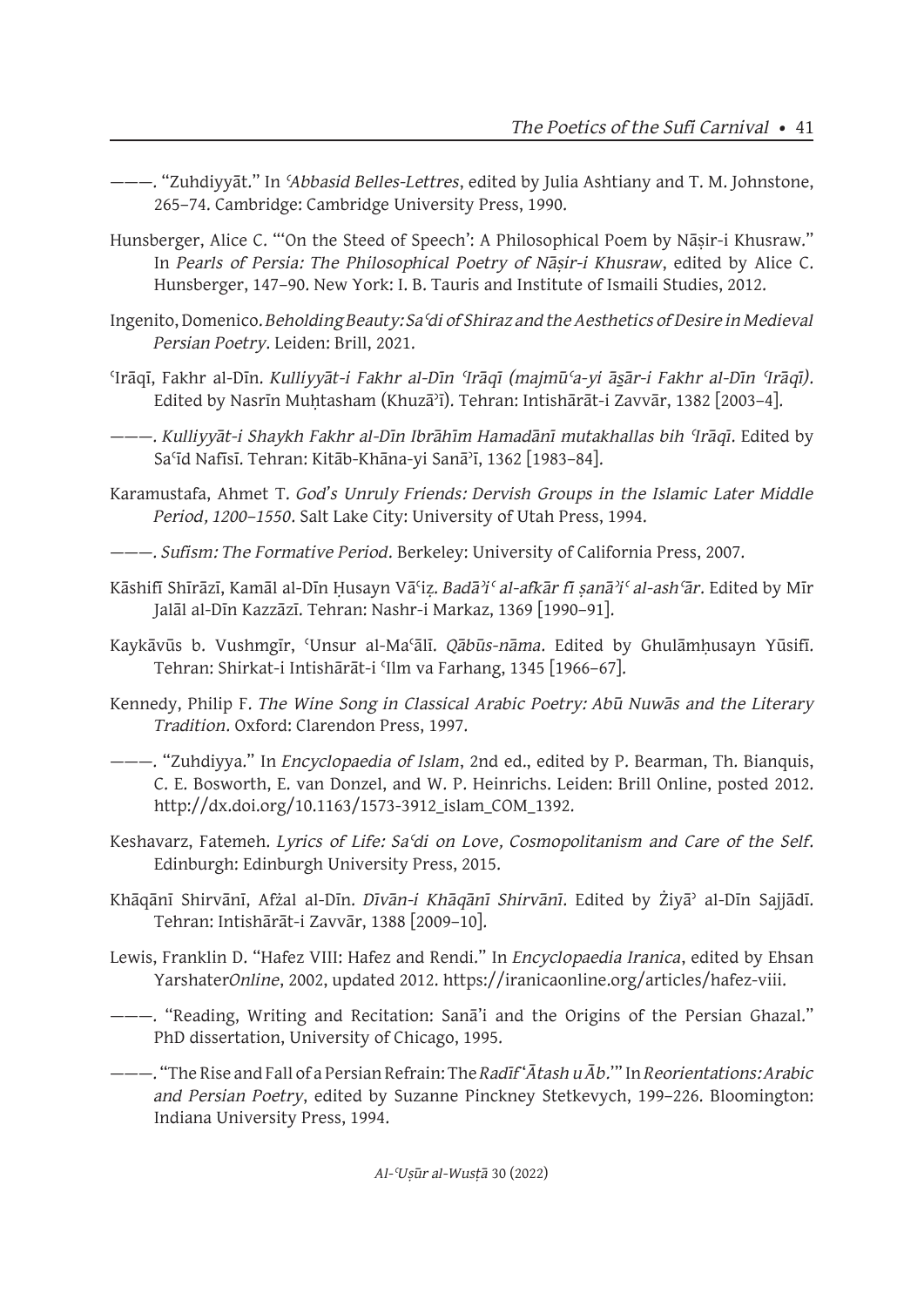## 42 • MATTHEW THOMAS MILLER

- ———. "Sexual Occidentation: The Politics of Conversion, Christian-Love and Boy-Love in ʿAttâr." *Iranian Studies* 42 (2009): 693–723.
- ———. "Sincerely Flattering Panegyrics: The Shrinking Ghaznavid Qasida." In *The Necklace of the Pleiades: 24 Essays on Persian Literature, Culture and Religion*, edited by Franklin D. Lewis and Sunil Sharma, 209–50. Leiden: Leiden University Press, 2010.
- ———. "The Transformation of the Persian Ghazal: From Amatory Mood to Fixed Form." In *Ghazal as World Literature*, vol. 2: *From a Literary Genre to a Great Tradition: The Ottoman Gazel in Context*, edited by Angelika Neuwirth, Michael Hess, Judith Pfeiffer, and Borte Sagaster, 121–39. Würzburg: Ergon, 2006.
- Lewisohn, Leonard. "Hierocosmic Intellect and Universal Soul in a Qasida by Nāṣir-i Khusraw." *Iran* 45 (2007): 193–226.
- ———. "Nāṣir-i Khusraw's Ode to the Universal Soul and Intellect." In *Pearls of Persia: The Philosophical Poetry of Nāṣir-i Khusraw*, edited by Alice C. Hunsberger, 53–70. New York: I. B. Tauris and Institute of Ismaili Studies, 2012.
- ———. "Prolegomenon to the Study of Ḥāfiẓ." In *Hafiz and the Religion of Love in Classical Persian Poetry*, edited by Leonard Lewisohn, 3–73. New York: I. B. Tauris, 2010.
- ———. "Sufi Symbolism in the Persian Hermeneutic Tradition: Reconstructing the Pagoda of ʿAṭṭār's Esoteric Poetics." In *ʿAṭṭār and the Persian Sufi Tradition: The Art of Spiritual Flight*, edited by Leonard Lewisohn, 255–308. New York: I. B. Tauris, 2006.
- Losensky, Paul E. "Coordinates in Space and Time: Architectural Chronograms in Safavid Iran." In *New Perspectives on Safavid Iran Empire and Society*, edited by Colin P. Mitchell, 198–219. New York: Routledge, 2011.
- ———. "'Demand, Ask, Seek': The Semantics and Rhetoric of the *Radīf Ṭalab* in the Persian Ghazal." *Turkish Studies Association Bulletin* 21 (1997): 19–40.
- ———. "'The Equal of Heaven's Vault': The Design, Ceremony, and Poetry of the Ḥasanābād Bridge." In *Writers and Rulers: Perspectives on Their Relationship from Abbasid to Safavid Times*, edited by Beatrice Grundler and Louise Marlow, 195–215. Wiesbaden: Reichert, 2004.
- ———. "Linguistic and Rhetorical Aspects of the Signature Verse (*Takhallus*) in the Persian *Ghazal*." *Edebiyât* 8 (1998): 239–71.
- ———. "The Palace of Praise and the Melons of Time: Descriptive Patterns in ʿAbdī Bayk Šīrāzī's *Garden of Eden*." *Eurasian Studies* 2 (2003): 1–29.
- Losensky, Paul E. "'Square Like a Bubble': Architecture, Power, and Poetics in Two Inscriptions by Kalim Kāshāni." *Journal of Persianate Studies* 8 (2015): 42–70.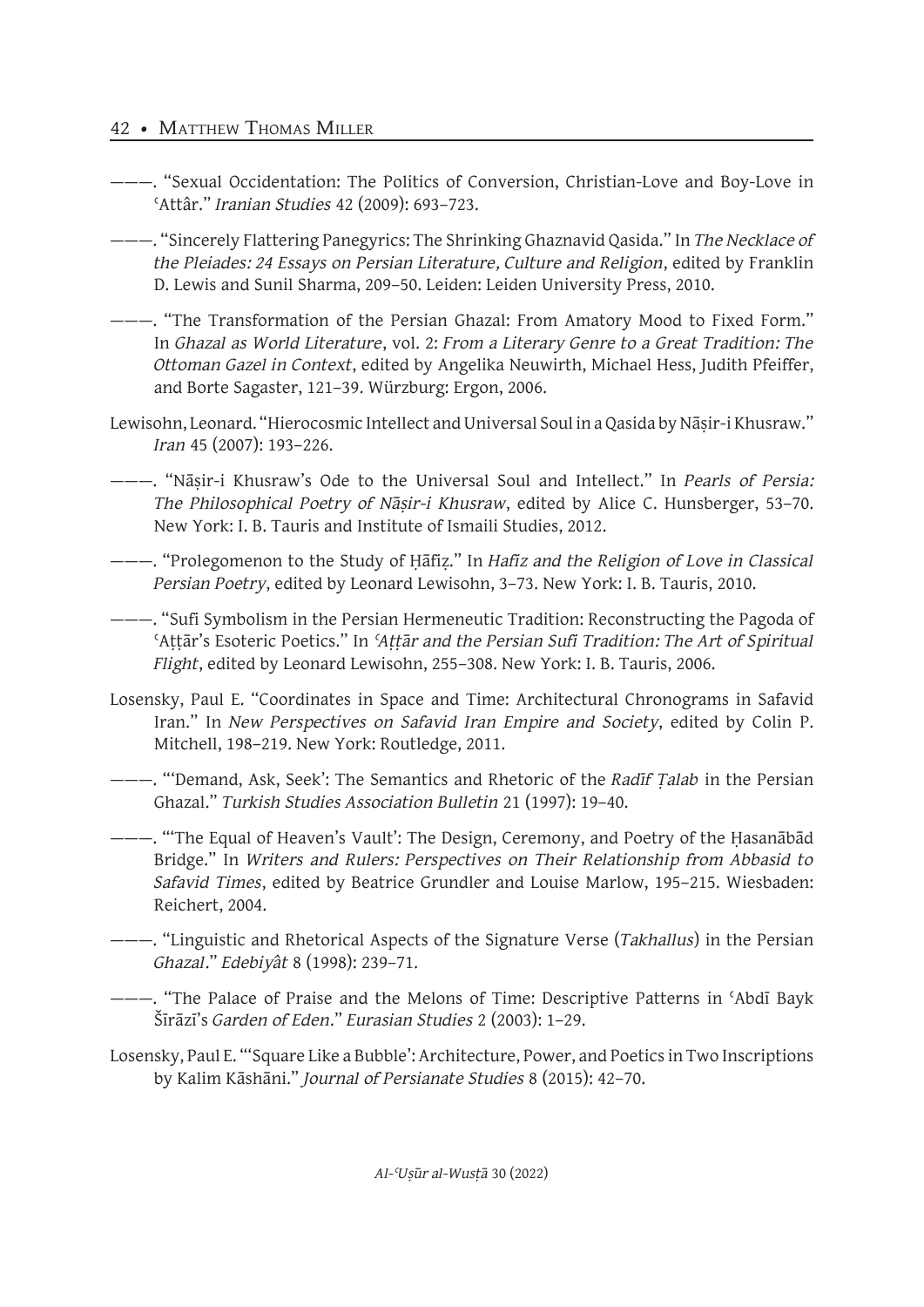- Losensky, Paul E. *Welcoming Fighānī: Imitation and Poetic Individuality in the Safavid-Mughal Ghazal*. Costa Mesa, CA: Mazda, 1998.
- al-Mallah, Majd Yaser. "Doing Things with Odes: A Poet's Pledges of Allegiance; Ibn Darrāj al-Qasṭallī's 'Hāʾiyyah' to al-Manṣūr and 'Rāʾiyyah' to al-Mundhir." *Journal of Arabic Literature* 34, no. 1–2 (2003): 45–81.
- Martin, James D. "The Religious Beliefs of Abū'l-ʿAtāhiya According to the Zuhdīyāt." *Transactions–Glasgow University Oriental Society* 23 (1970): 11–28.
- Mattock, John. "Description and Genre in Abū Nuwās." *Quaderni di studi arabi* 5/6 (1987): 528–40.
- Meier, Fritz. *Abū Saʿīd-i Abū l-Ḫayr: Wirklichkeit und Legende*. Leiden: E. J. Brill, 1976.
- Meisami, Julie Scott. "Arabic Mujūn Poetry: The Literary Dimension." In *Verse and the Fair Sex: Studies in Arabic Poetry and the Representation of Women in Arabic Literature*, edited by Frederick de Long, 8–30. Utrecht: M.Th. Houtsma Stichting, 1993.
- ———. "Ghaznavid Panegyrics: Some Political Implications." *Iran* 28 (1990): 31–44.
- ———. "The Grand Design: Medieval Persian Poetic Microcosms." In *Proceedings of the XIIth Congress of the International Comparative Literature Association*, 458–63. Munich: Judicium, 1990.
- ———. "A Life in Poetry: Hāfiz's First Ghazal." In *The Necklace of the Pleiades: 24 Essays on Persian Literature, Culture and Religion*, edited by Franklin D. Lewis and Sunil Sharma, 163–81. Leiden: Leiden University Press, 2010.
- ———. *Medieval Persian Court Poetry*. Princeton, NJ: Princeton University Press, 1987.
- ———. "Nāṣir-i Khusraw: A Poet Lost in Thought?" In *Pearls of Persia: The Philosophical Poetry of Nāṣir-i Khusraw*, edited by Alice C. Hunsberger, 223–55. New York: I. B. Tauris and Institute of Ismaili Studies, 2012.
- ———. "Palaces and Paradise: Palace Description in Medieval Persian Poetry." In *Islamic Art and Architecture*, edited by Oleg Grabar and Cynthia Robinson, 21–54. Princeton, NJ: Markus Wiener, 2001.
- ———. "Places in the Past: The Poetics/Politics of Nostalgia." *Edebiyât* 8 (1998): 63–106.
- ———. "The Poet and His Patrons: Two Ghaznavid Panegyrists." *Persica* 17 (2001): 91–105.
- ———. "Poetic Microcosms: The Persian Qasida to the End of the Twelfth Century." In *Qasida Poetry in Islamic Asia and Africa*, edited by Stefan Sperl and Christopher Shackle, 1:137–82. New York: E. J. Brill, 1996.
- ———. *Structure and Meaning in Medieval Arabic and Persian Poetry: Orient Pearls*. New York: RoutledgeCurzon, 2003.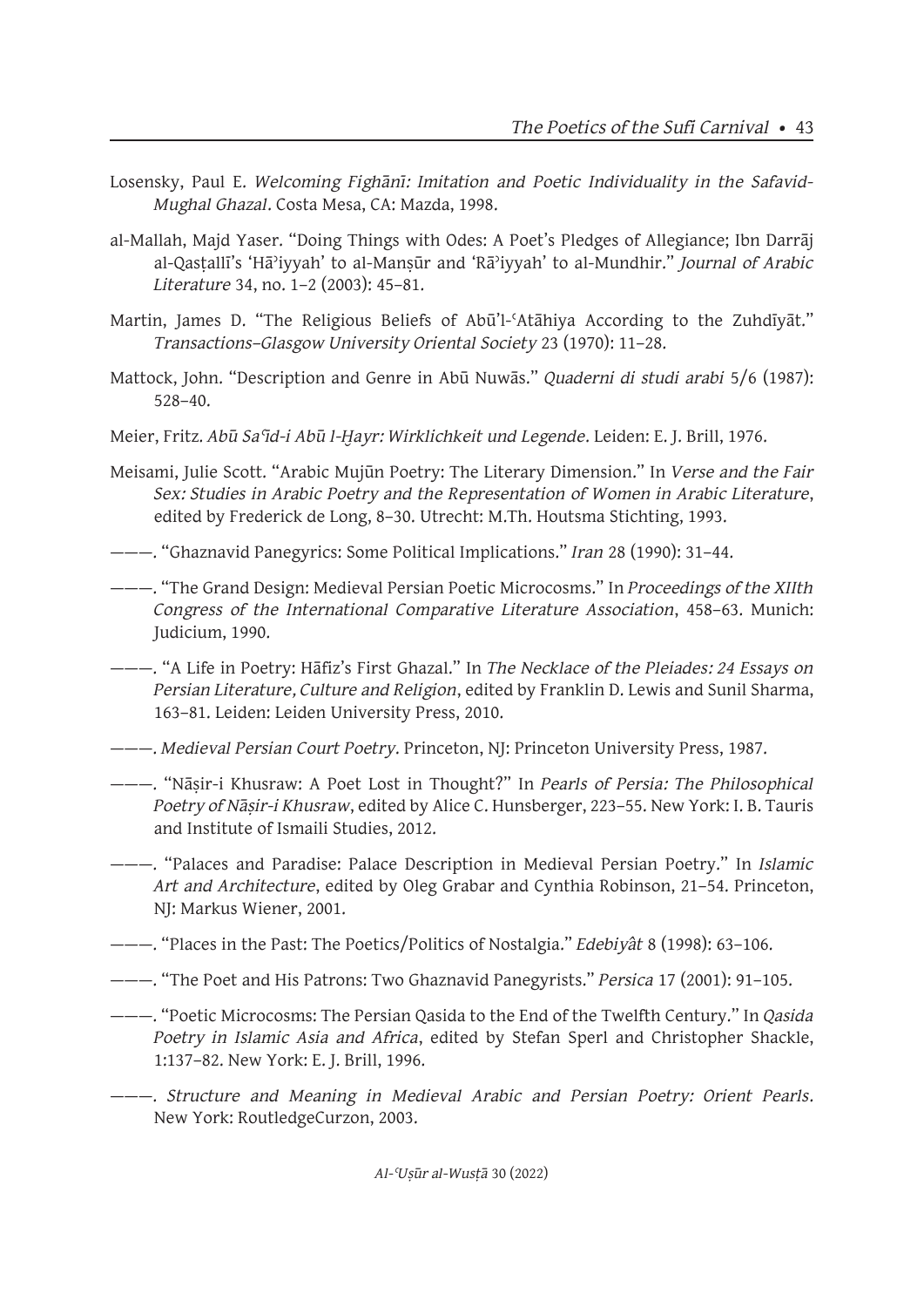## 44 • MATTHEW THOMAS MILLER

———. "Symbolic Structure in a Poem by Nasir-i Khusrau." *Iran* 31 (1993): 103–17.

- Miller, Matthew Thomas. "Affected by God: Embodied Poetics and Somatic Epistemology in Medieval Sufi Literature." Manuscript in preparation.
- ———. "Embodying the Beloved: (Homo)Eroticism, Embodiment, and the Construction of Desire in the Hagiographic Tradition of ʿIrāqī." *Journal of Middle Eastern Literatures* 21, no. 1 (2018): 1–27. https://doi.org/10.1080/1475262X.2018.1492134.
- ———. "Genre in Classical Persian Poetry." In *Routledge Handbook of Persian Literature*, edited by Kamran Talattof. New York: Routledge, forthcoming.
- ———. "'The Ocean of the Persians': Fakhr Al-Dīn ʿIrāqī; Poet and Mystic." In *Mystical Landscapes: Voices and Themes in Medieval Persian Literature*, edited by Fatemeh Keshavarz and Ahmet T. Karamustafa. Edinburgh: Edinburgh University Press, forthcoming.
- ———. "The Qalandar King: Early Development of the *Qalandariyyāt* and Saljuq Conceptions of Kingship in Amir Moʿezzi's Panegyric for Sharafshāh Jaʿfari." *Iranian Studies*, forthcoming.
- Monroe, James T. *The Art of Badīʿ az-Zamān al-Hamadhānī as Picaresque Narrative*. Beirut: Center for Arab and Middle Eastern Studies of American University of Beirut, 1983.
- ———. "Preliminary Study." In *Al-Maqāmāt al-Luzūmīyah*, edited by James T. Monroe, 1–110. Leiden: Brill, 2002.
- Najmabadi, Afsaneh. *Women with Mustaches and Men without Beards: Gender and Sexual Anxieties of Iranian Modernity*. Berkeley: University of California Press, 2005.
- Noorani, Yaseen. "Heterotopia and the Wine Poem in Early Islamic Culture." *International Journal of Middle East Studies* 36 (2004): 345–66.
- Pourjavady, Nasrollah. "Rindī-yi Ḥāfiẓ (1)." In *Bū-yi Jān: Maqāla-hā-yi darbāra-yi shiʿr-i ʿirfāni-yi fārsī*, edited by Nasrollah Pourjavady, 214–47. Tehran: Intishārāt-i Markaz-i Nashr-i Dānishgāhī, 1372 [1993–94].
- ———. "Rindī-yi Ḥāfiẓ (2): Zuhd va rindī." In *Bū-yi Jān: Maqāla-hā-yi darbāra-yi shiʿr-i ʿirfāni-yi fārsī*, edited by Nasrollah Pourjavady, 248–88. Tehran: Intishārāt-i Markaz-i Nashr-i Dānishgāhi, 1372 [1993–94].
- Rafinejad, Daniel. "'I Am a Mine of Golden Speech': Poetic Language and Self-Reference in Nāṣir-i Khusraw's *Qaṣida*s." In *Pearls of Persia: The Philosophical Poetry of Nāṣir-i Khusraw*, edited by Alice C. Hunsberger, 39–52. New York: I. B. Tauris and Institute of Ismaili Studies, 2012.
- Ridgeon, Lloyd. "Reading Sufi History through Ādāb: The Perspectives of Sufis, Jawānmardān and Qalandars." In *Ethics and Spirituality in Islam*, edited by Francesco Chiabotti,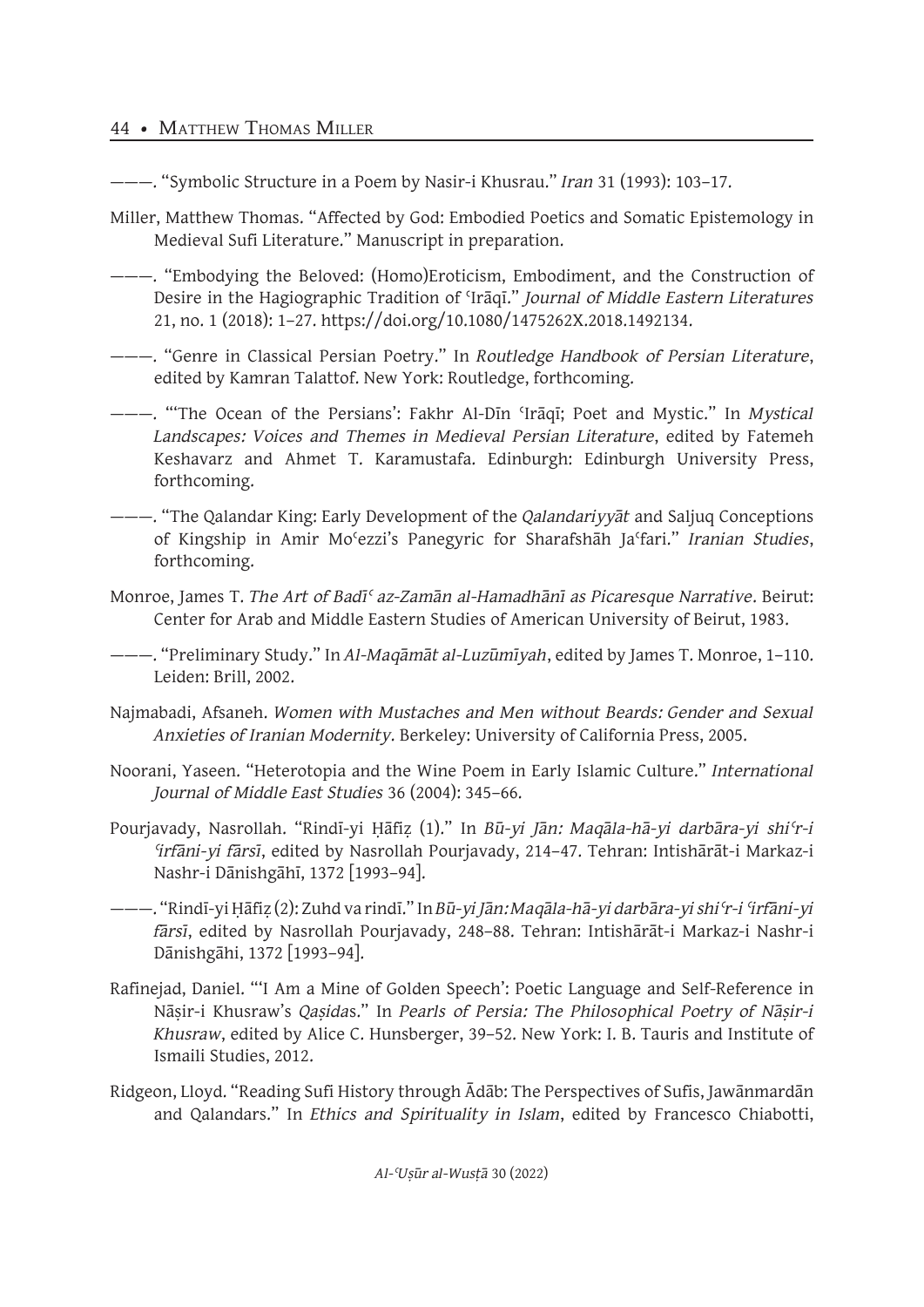Ève Feuillebois-Pierunek, Catherine Mayeur-Jaouen, and Luca Patrizi, 379–402. Leiden: Brill, 2017.

- Ṣafā, Ẕabīḥ Allāh. *Tārīkh-i adabiyyāt dar Īrān va dar qalamraw-yi zabān-i pārsī*. Vols. 1–5. Tehran: Intishārāt-i Firdaws, 1388 [2009–10].
- Sanāʾī, Abū al-Majd Majdūd b. Ādam. *Dīvān-i Ḥakīm Abū al-Majd Majdūd b. Ādam Sanāʾī Ghaznavī*. Edited by Muḥammad Taqī Mudarris-i Rażavī. Tehran: Sanāʾī, 1388 [2009–10].
- ———. *Kulliyyāt-i ashʿār-i Ḥakīm Sanāʾī Ghaznavī* [facsimile of manuscript]. Edited by A. A. Bashīr. Kabul: Muʾassasa-yi Intishārāt-i Bayhaqī, 1356 [1977–78].
- Schoeler, Gregor. "Bashshār b. Burd, Abū ʾl-ʿAtāhiyah, and Abū Nuwās." In *ʿAbbasid Belles-Lettres*, edited by Julia Ashtiany and T. M. Johnstone, 275–99. Cambridge: Cambridge University Press, 1990.
- Shafīʿī-Kadkanī, Muḥammad Riżā. *Muflis-i kīmīyā-furūsh: Naqd va taḥlīl-i shiʿr-i Anvarī*. Tehran: Sukhan, 1372 [1993–94].
- ———. *Qalandariyya dar tārīkh: Digardīsī-hā-yi yik īdiʾuluzhī*. Tehran: Sukhan, 1386 [2007–8].
- ———. *Ṣuvar-i khiyāl dar shiʿr-i fārsī: Taḥqīq-i intiqādī dar ṭatavvur-i īmāzh-hā-yi shiʿr-i pārsī va siyar-i naẓariyya-yi balāghat dar Islām va Īrān*. Tehran: Āgāh, 1350 [1971–72].
- ———. *Tāziyāna-hā-yi sulūk: Naqd va taḥlīl-i chand qaṣīda az Ḥakīm Sanāʾī*. Tehran: Āgāh, 1372 [1993–94].
- Shamīsā, Sīrūs. *Anvāʿ-i adabī*. Tehran: Nashr-i Mītrā, 1370 [1991–92].
- Sharma, Sunil. "Generic Innovation in Sayfī Buḫārāʾī's *Shahrāshūb Ghazal*s." In *Ghazal as World Literature*, vol. 2: *From a Literary Genre to a Great Tradition: The Ottoman Gazel in Context*, edited by Angelika Neuwirth, Michael Hess, Judith Pfeiffer, and Borte Sagaster, 141–49. Würzburg: Ergon, 2006.
- ———. *Persian Poetry at the Indian Frontier: Mas'ûd Sa'd Salmân of Lahore*. Delhi: Permanent Black, 2000.
- ———. "Shahrāshūb." In *Persian Lyric Poetry in the Classical Era, 800–1500: Ghazals, Panegyrics and Quatrains*, edited by Ehsan Yarshater, 569–78. New York: I. B. Tauris, 2019.
- Sperl, Stefan. *Mannerism in Arabic Poetry: A Structural Analysis of Selected Texts (3rd Century AH/9th Century AD–5th Century AH/11th Century AD)*. New York: Cambridge University Press, 1989.
- Sprachman, Paul. "Hajv and Profane Persian." In *Persian Lyric Poetry in the Classical Era, 800–1500: Ghazals, Panegyrics and Quatrains*, edited by Ehsan Yarshater, 579–602. New York: I. B. Tauris, 2019.